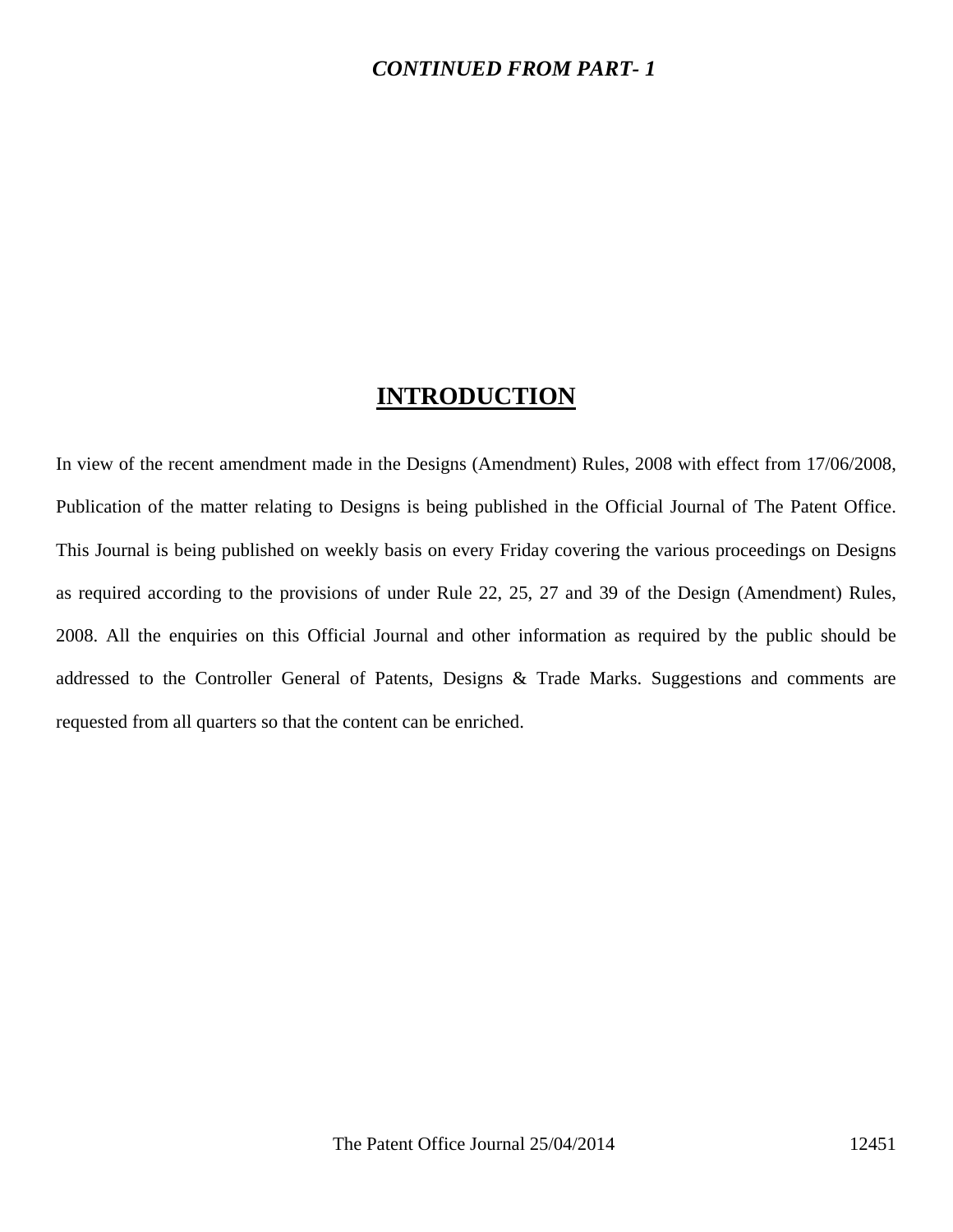# **COPYRIGHT PUBLICATION**

| <b>SL NO</b> | <b>CASE NUMBERS</b> | <b>RENEWED ON</b> |
|--------------|---------------------|-------------------|
| 1.           | 188716              | 25.03.2014        |
| 2.           | 194710              | 25.03.2014        |
| 3.           | 194711              | 25.03.2014        |
| 4.           | 196679              | 25.03.2014        |
| 5.           | 190300              | 26.03.2014        |
| 6.           | 190408              | 26.03.2014        |
| 7.           | 191553              | 26.03.2014        |
| 8.           | 192618              | 26.03.2014        |
| 9.           | 193638              | 26.03.2014        |
| 10.          | 190045              | 27.03.2014        |
| 11.          | 192183              | 27.03.2014        |
| 12.          | 192186              | 27.03.2014        |
| 13.          | 192187              | 27.03.2014        |
| 14.          | 194314              | 27.03.2014        |
| 15.          | 195317              | 27.03.2014        |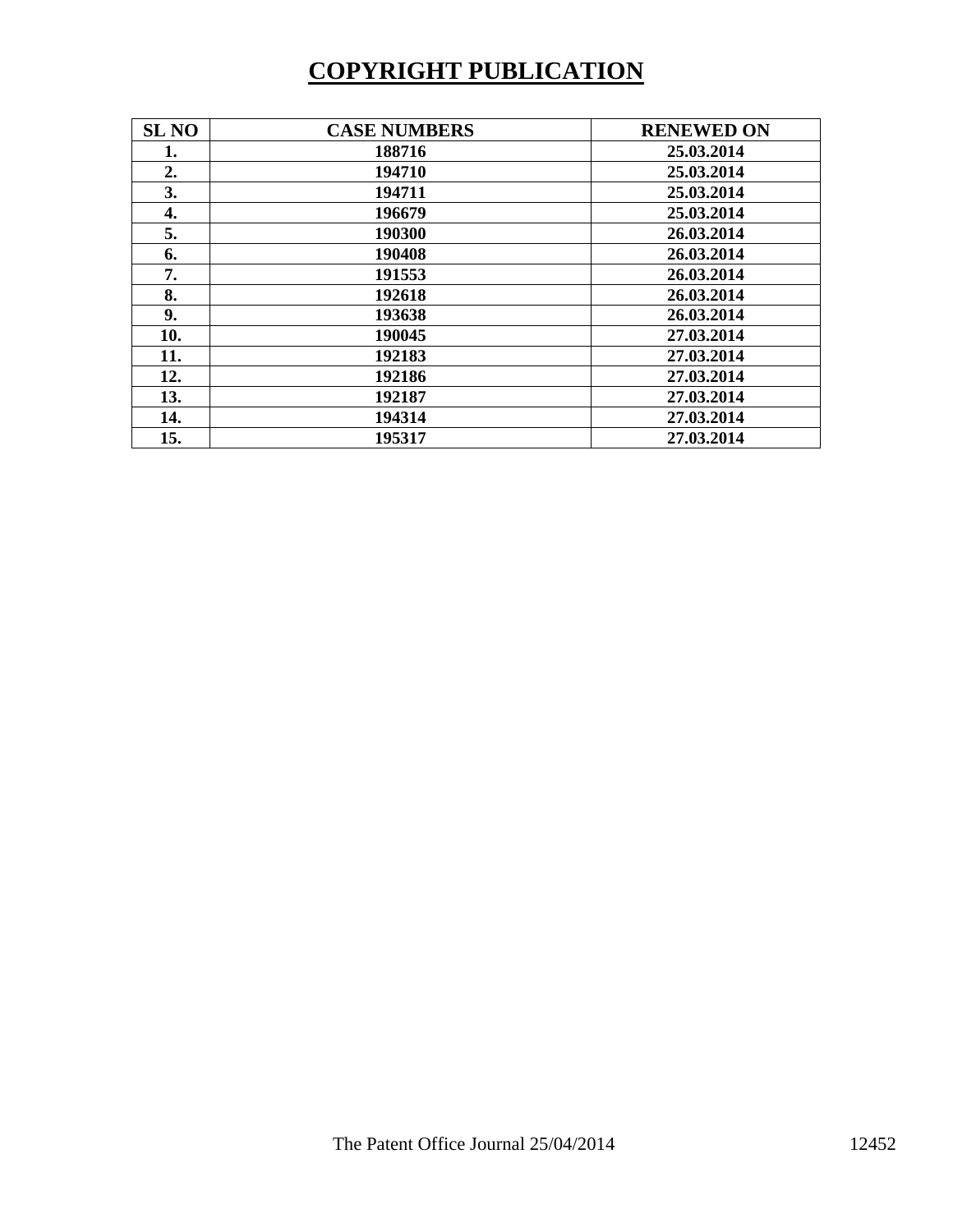### **CANCELLATION PROCEEDINGS under Section 19 of the Designs Act, 2000**

**"The Asstt. Controller of Patents & Designs passed an order on 21/4/2014 to cancel the registration of registered Design No.** 226044 **dated 01/12/2009 under Class 30-03 for the article 'Animal Bowl' in the name of** Ashish Padia**, an Indian as sole proprietor of Petz Creation, a proprietorship concern carrying on its business at 711, ITL Twin Tower, B-9, Netaji Shubash Place, Pitampura, New Delhi – 110034."**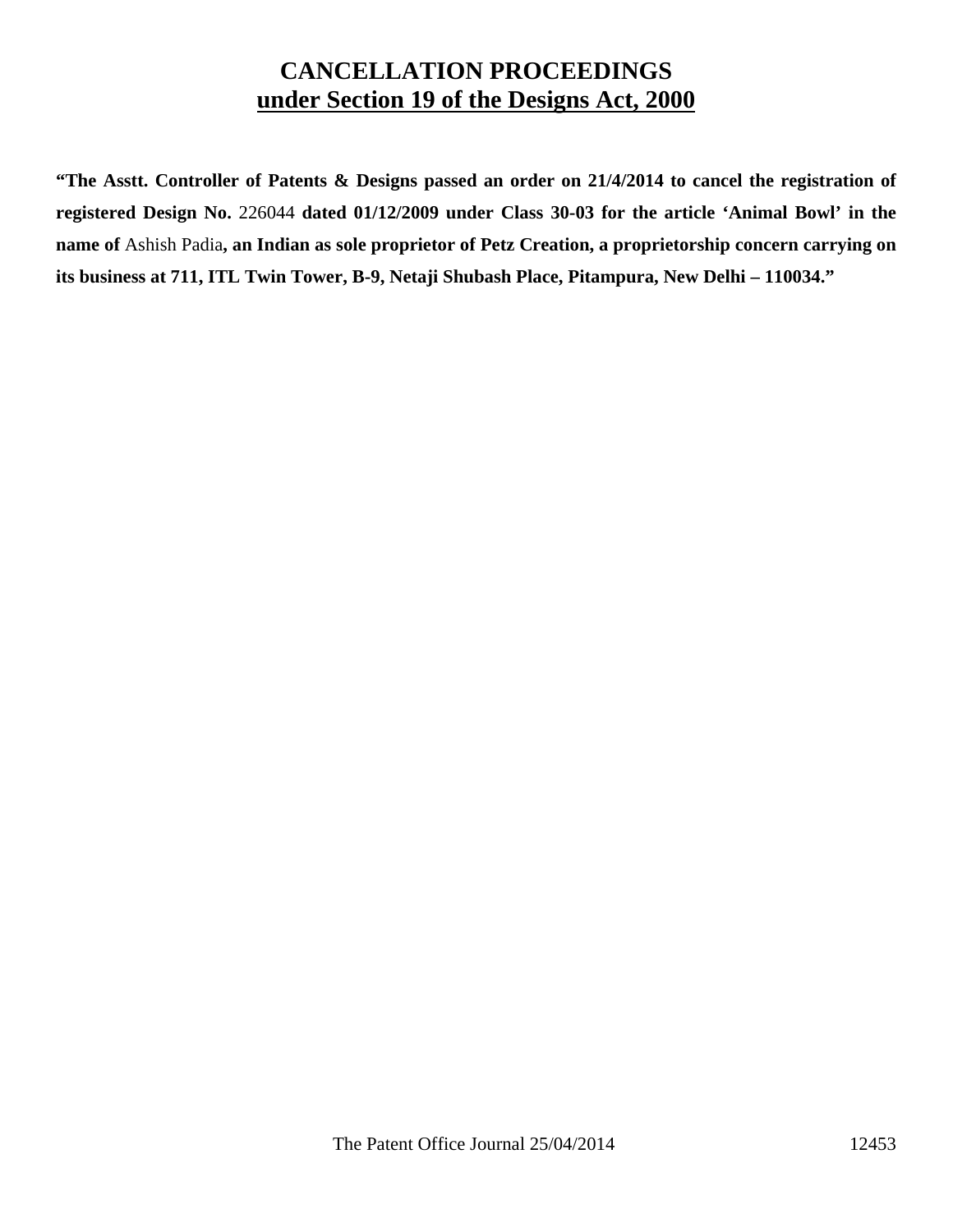## **THE DESIGNS ACT 2000 SECTION 30 DESIGN ASSIGNMENT**

**The Design stands in the name of SIEGFRIED GENERICS INTERNATIONAL AG registered under the Designs Act, 2000 has been assigned in the Register of Designs in the name as follows:-** 

| Design No.             | <b>Class</b> | <b>Name</b>                                                        |
|------------------------|--------------|--------------------------------------------------------------------|
| 215097, 215098, 215099 | $24-04$      | SANOFI SA, OF 11 RUE VEYROT, CH-1217<br>MEYRIN/GENEVE, SWITZERLAND |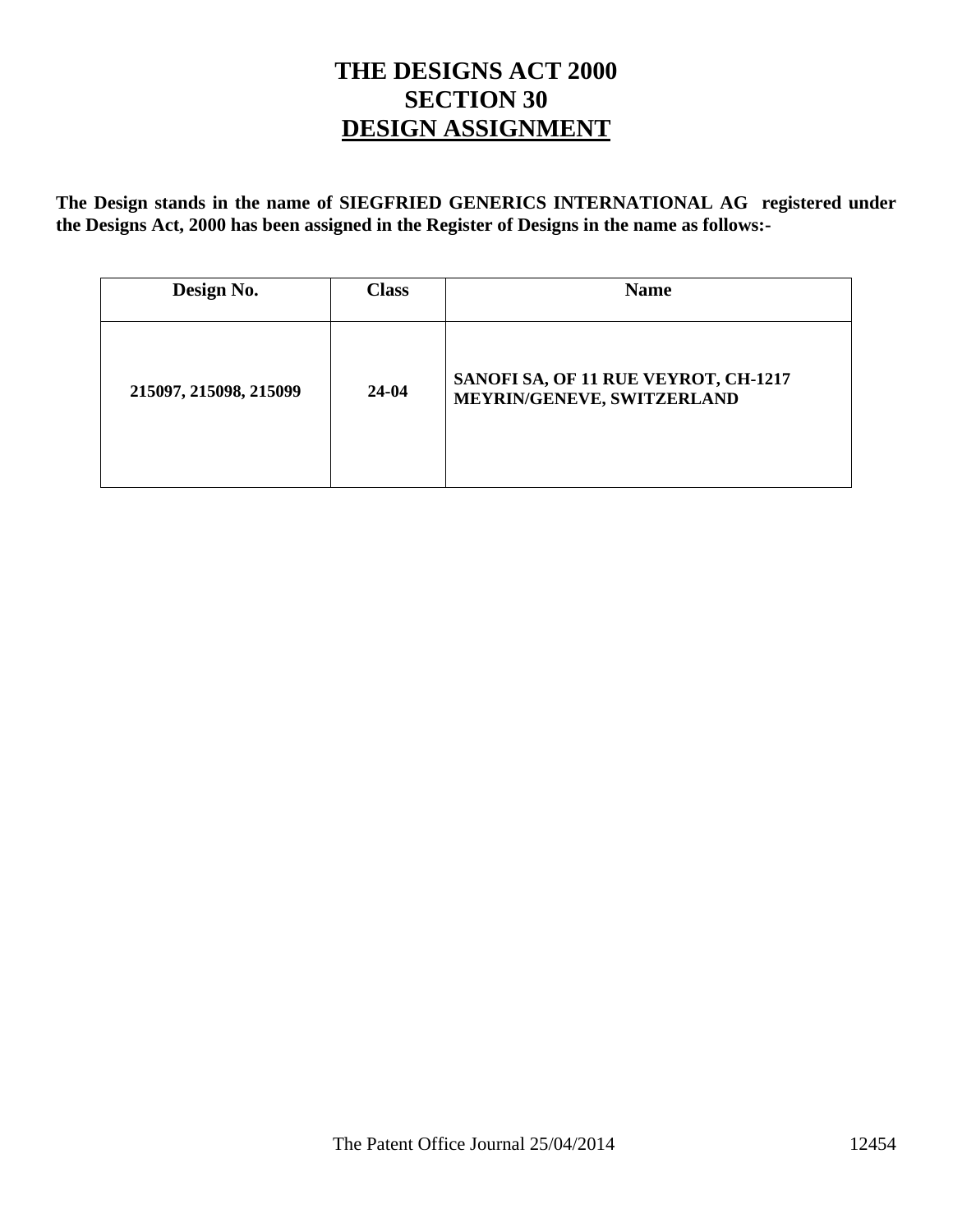## **RESTORATION OF LAPSED DESIGNS UNDER SECTION 12 (2) OF THE DESIGNS ACT, 2000**

### **(01)**

 An application made under Section 12 (2) of the Designs act, 2000 on **29.10.2012**, for Restoration of **Design No.190300 dated 24.04.2002** in the name of **MAQUET SAS OF PARC DE LIMERE, AVENUE DE LA POMME DE PIN, 45160 ARDON FRANCE** has been allowed.

#### **(02)**

 An application made under Section 12 (2) of the Designs act, 2000 on **05.02.2013**, for Restoration of **Design No.192618 dated 20.01.2003** in the name of **OAO KAZANSKIY VERTOLETNIY ZAVOD, RUSSIA, 420085, KAZAN, TETSOVSKAYA ST., 10 (RU), A PUBLIC CORPORATION OF RUSSIA** has been allowed.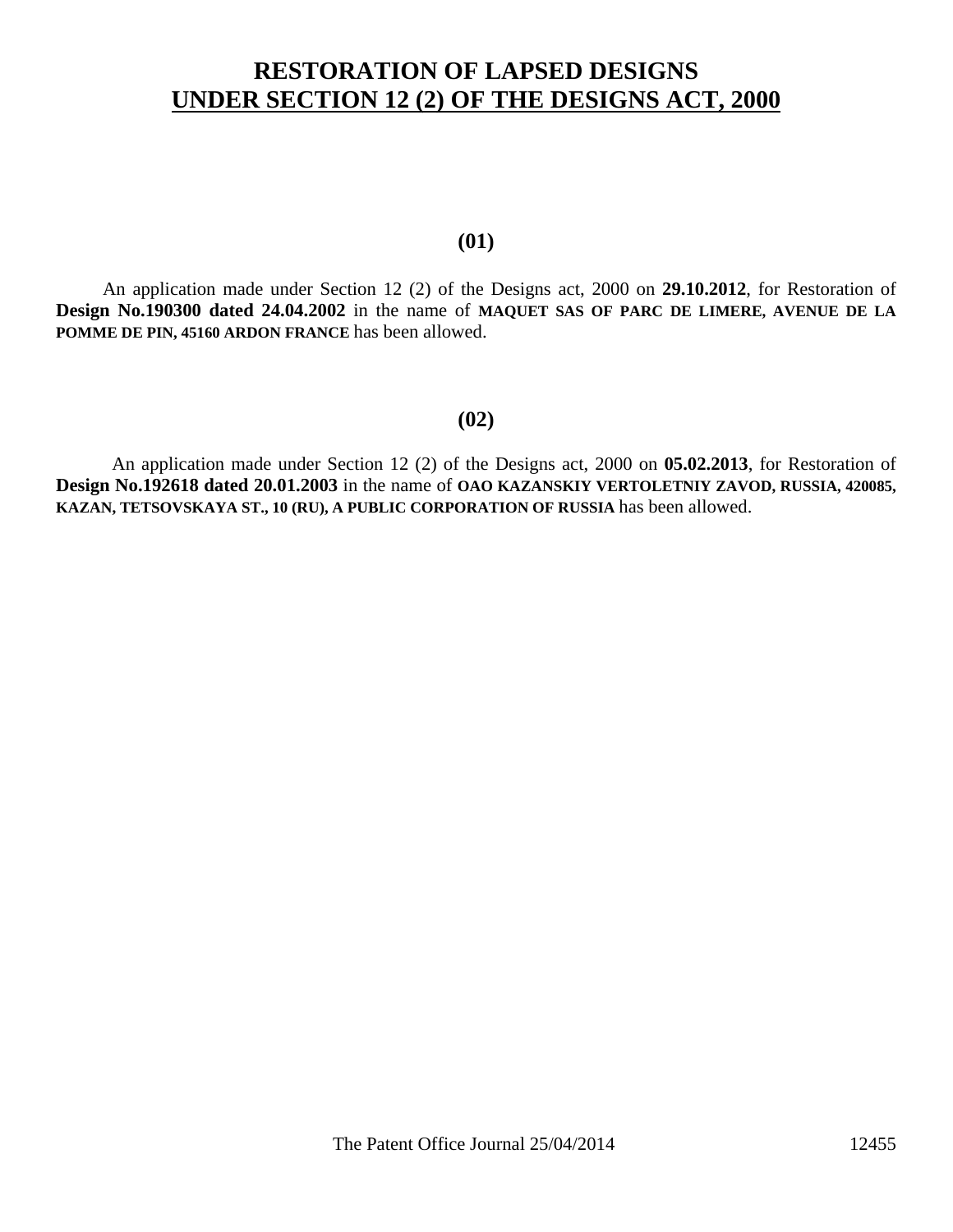#### **REGISTRATION OF DESIGNS**

**The following designs have been registered. They are now open for public inspection. In the following each entry the Date of Registration is shown. The Priority Number, Priority Date and Priority Country are also shown**

| <b>DESIGN NUMBER</b>                                                                                                                                                                                                                                                                                                                                              |                  | 252552                           |  |  |  |
|-------------------------------------------------------------------------------------------------------------------------------------------------------------------------------------------------------------------------------------------------------------------------------------------------------------------------------------------------------------------|------------------|----------------------------------|--|--|--|
| <b>CLASS</b>                                                                                                                                                                                                                                                                                                                                                      |                  |                                  |  |  |  |
| 1) GENERAL CABLE TECHNOLOGIES CORPORATION, A CORPORATION<br>ORGANIZED AND EXISTING UNDER THE LAWS OF DELAWARE, U.S.A., OF<br>4 TESSENEER DRIVE, HIGHLAND HEIGHTS, KENTUCKY 41076, UNITED<br><b>STATES OF AMERICA</b>                                                                                                                                              |                  |                                  |  |  |  |
| <b>DATE OF REGISTRATION</b>                                                                                                                                                                                                                                                                                                                                       |                  | 20/03/2013                       |  |  |  |
| <b>TITLE</b>                                                                                                                                                                                                                                                                                                                                                      |                  | ELECTRICAL CONNECTOR             |  |  |  |
| <b>PRIORITY</b>                                                                                                                                                                                                                                                                                                                                                   |                  |                                  |  |  |  |
| PRIORITY NUMBER                                                                                                                                                                                                                                                                                                                                                   | <b>DATE</b>      | <b>COUNTRY</b>                   |  |  |  |
| 29/432,863                                                                                                                                                                                                                                                                                                                                                        | 21/09/2012       | U.S.A.                           |  |  |  |
| <b>DESIGN NUMBER</b>                                                                                                                                                                                                                                                                                                                                              |                  | 255973                           |  |  |  |
| <b>CLASS</b>                                                                                                                                                                                                                                                                                                                                                      |                  | 24-04                            |  |  |  |
| 1)A. P. VENKATESAN, CARRYING ON BUSINESS AT<br>NO.22/23, SWAMIAPPAN NAGAR ANNEX, NEAR SWAMIAPPAN NAGAR,<br>NEELAVARAPATTI, SALEM-636201, TAMILNADU, INDIA, INDIAN-NATIONAL OF<br><b>ABOVE ADDRESS</b>                                                                                                                                                             |                  |                                  |  |  |  |
| <b>DATE OF REGISTRATION</b>                                                                                                                                                                                                                                                                                                                                       |                  | 22/08/2013                       |  |  |  |
| <b>TITLE</b>                                                                                                                                                                                                                                                                                                                                                      |                  | DISPOSABLE SEXUAL PROTECTION KIT |  |  |  |
| <b>PRIORITY NA</b>                                                                                                                                                                                                                                                                                                                                                |                  |                                  |  |  |  |
| <b>DESIGN NUMBER</b>                                                                                                                                                                                                                                                                                                                                              |                  |                                  |  |  |  |
| <b>CLASS</b>                                                                                                                                                                                                                                                                                                                                                      | $09-03$          |                                  |  |  |  |
| 1) AXIS IMPEX, A REGISTERED PARTNERSHIP FIRM AT, SHOP NO. 4, 83-85,<br>DADY SHETH AGIARY LANE, MUMBAI-400002, MAHARASHTRA, INDIA.<br>WHOSE PARTNERS ARE: 1. VELJI MONSHI SHAH 2. KANTI MONSHI SHAH 3.<br>HITEN HANSRAJ SHAH & JITENDRA REGHAVJI GADA, ALL INDIAN<br>NATIONALS AT SHOP NO. 4, 83-85, DADY SHETH AGIARY LANE, MUMBAI-<br>400002, MAHARASHTRA, INDIA |                  |                                  |  |  |  |
| <b>DATE OF REGISTRATION</b>                                                                                                                                                                                                                                                                                                                                       | 07/05/2013       |                                  |  |  |  |
| <b>TITLE</b>                                                                                                                                                                                                                                                                                                                                                      | <b>CASSEROLE</b> |                                  |  |  |  |
| <b>PRIORITY NA</b>                                                                                                                                                                                                                                                                                                                                                |                  |                                  |  |  |  |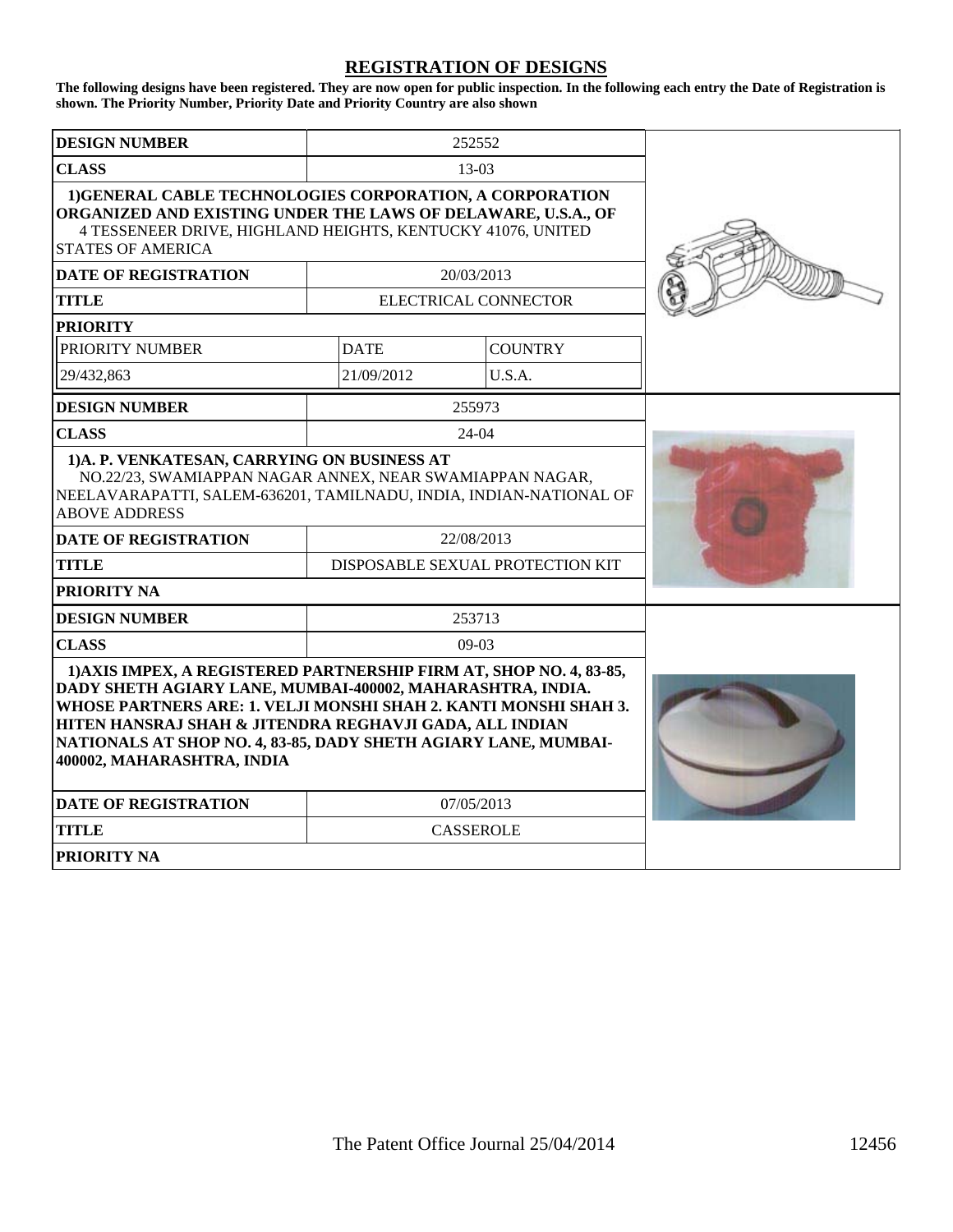| <b>DESIGN NUMBER</b>                                                                                                                                                                                                                   |            | 254677                        |                                    |  |  |  |
|----------------------------------------------------------------------------------------------------------------------------------------------------------------------------------------------------------------------------------------|------------|-------------------------------|------------------------------------|--|--|--|
| <b>CLASS</b>                                                                                                                                                                                                                           | 26-06      |                               |                                    |  |  |  |
| 1) TOYOTA JIDOSHA KABUSHIKI KAISHA, A JAPANESE CO.,<br>OF 1, TOYOTA-CHO, TOYOTA-SHI, AICHI-KEN, 471-8571, JAPAN                                                                                                                        |            |                               |                                    |  |  |  |
| <b>DATE OF REGISTRATION</b>                                                                                                                                                                                                            |            |                               | 21/06/2013                         |  |  |  |
| <b>TITLE</b>                                                                                                                                                                                                                           |            | REAR COMBINATION LAMP FOR AN  | <b>AUTOMOBILE</b>                  |  |  |  |
| <b>PRIORITY</b>                                                                                                                                                                                                                        |            |                               |                                    |  |  |  |
| PRIORITY NUMBER                                                                                                                                                                                                                        |            | <b>DATE</b>                   | <b>COUNTRY</b>                     |  |  |  |
| 2012-031532                                                                                                                                                                                                                            |            | 26/12/2012                    | <b>JAPAN</b>                       |  |  |  |
|                                                                                                                                                                                                                                        |            |                               |                                    |  |  |  |
| <b>DESIGN NUMBER</b>                                                                                                                                                                                                                   |            |                               | 254314                             |  |  |  |
| <b>CLASS</b>                                                                                                                                                                                                                           |            |                               | $12 - 16$                          |  |  |  |
| 1) RENAULT TRUCKS, A COMPANY ORGANIZED UNDER THE<br><b>LAWS OF FRANCE,</b><br>OF 99 ROUTE DE LYON, 69800 SAINT PRIEST, FRANCE                                                                                                          |            |                               |                                    |  |  |  |
| <b>DATE OF</b><br><b>REGISTRATION</b>                                                                                                                                                                                                  |            | 06/06/2013                    |                                    |  |  |  |
| <b>TITLE</b>                                                                                                                                                                                                                           |            | STEP AND RUNNING BOARD FOR    | <b>VEHICLE</b>                     |  |  |  |
| <b>PRIORITY NA</b>                                                                                                                                                                                                                     |            |                               |                                    |  |  |  |
| <b>DESIGN NUMBER</b>                                                                                                                                                                                                                   |            |                               | 255026                             |  |  |  |
| <b>CLASS</b>                                                                                                                                                                                                                           |            |                               | $04-02$                            |  |  |  |
| 1) KONINKLIJKE PHILIPS N.V., A COMPANY ORGANIZED AND EXISTING<br>UNDER THE LAWS OF THE KINGDOM OF THE NETHERLANDS, RESIDING AT<br>EINDHOVEN,<br>WHOSE POST-OFFICE ADDRESS IS HIGH TECH CAMPUS 5, 5656 AE<br>EINDHOVEN, THE NETHERLANDS |            |                               |                                    |  |  |  |
| DATE OF REGISTRATION                                                                                                                                                                                                                   |            |                               | 05/07/2013                         |  |  |  |
| <b>TITLE</b>                                                                                                                                                                                                                           |            |                               | BRUSH HEAD FOR ELECTRIC TOOTHBRUSH |  |  |  |
| <b>PRIORITY</b>                                                                                                                                                                                                                        |            |                               |                                    |  |  |  |
| PRIORITY NUMBER                                                                                                                                                                                                                        |            | <b>DATE</b><br><b>COUNTRY</b> |                                    |  |  |  |
| 002163675-0003                                                                                                                                                                                                                         | 09/01/2013 |                               | OHIM                               |  |  |  |
|                                                                                                                                                                                                                                        |            |                               |                                    |  |  |  |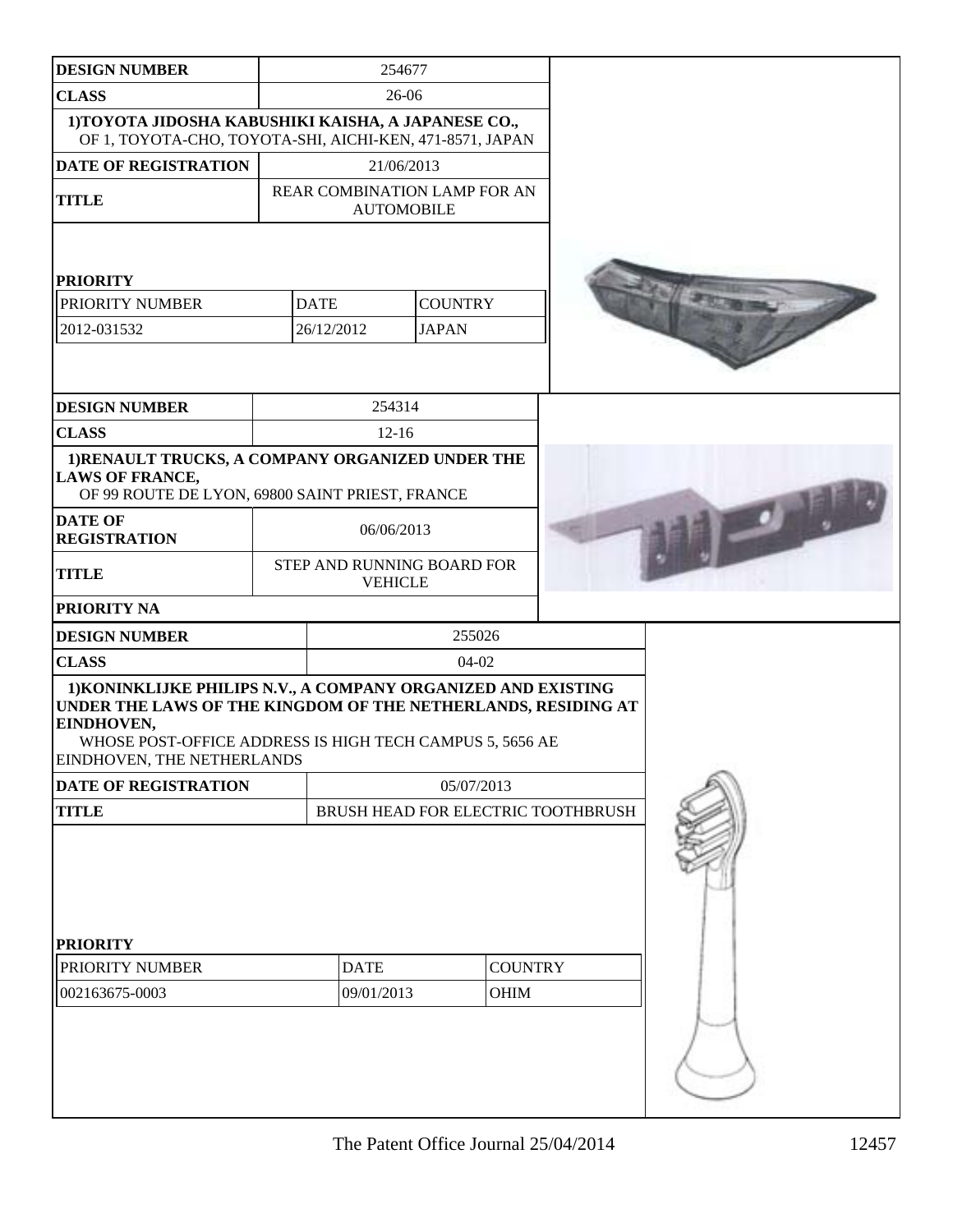| <b>DESIGN NUMBER</b>                                                                                                                                                                    |                                    | 249686                                                            |  |  |
|-----------------------------------------------------------------------------------------------------------------------------------------------------------------------------------------|------------------------------------|-------------------------------------------------------------------|--|--|
| <b>CLASS</b>                                                                                                                                                                            |                                    | $12 - 0.5$                                                        |  |  |
| 1) KONE CORPORATION, A COMPANY ORGANIZED AND EXISTING UNDER<br>THE LAWS OF FINLAND, OF THE ADDRESS<br>KARTANONTIE 1, 00330 HELSINKI, FINLAND                                            |                                    |                                                                   |  |  |
| <b>DATE OF REGISTRATION</b>                                                                                                                                                             |                                    | 26/11/2012                                                        |  |  |
| <b>TITLE</b>                                                                                                                                                                            |                                    | DECORATIVE FILM USED FOR ESCALATORS,<br>LIFTS AND MOVING WALKWAYS |  |  |
| <b>PRIORITY</b>                                                                                                                                                                         |                                    |                                                                   |  |  |
| PRIORITY NUMBER                                                                                                                                                                         | <b>DATE</b>                        | <b>COUNTRY</b>                                                    |  |  |
| 002053827-0006                                                                                                                                                                          | 07/06/2012                         | <b>EUROPEAN UNION</b>                                             |  |  |
| <b>DESIGN NUMBER</b>                                                                                                                                                                    |                                    | 252551                                                            |  |  |
| <b>CLASS</b>                                                                                                                                                                            |                                    | $13-03$                                                           |  |  |
| ORGANIZED AND EXISTING UNDER THE LAWS OF DELAWARE, U.S.A., OF<br>4 TESSENEER DRIVE, HIGHLAND HEIGHTS, KENTUCKY 41076, UNITED<br><b>STATES OF AMERICA</b><br><b>DATE OF REGISTRATION</b> |                                    |                                                                   |  |  |
| <b>TITLE</b>                                                                                                                                                                            | 20/03/2013<br>ELECTRICAL CONNECTOR |                                                                   |  |  |
| <b>PRIORITY</b>                                                                                                                                                                         |                                    |                                                                   |  |  |
| PRIORITY NUMBER                                                                                                                                                                         | <b>COUNTRY</b><br><b>DATE</b>      |                                                                   |  |  |
| 29/432,863                                                                                                                                                                              | 21/09/2012<br>U.S.A.               |                                                                   |  |  |
| <b>DESIGN NUMBER</b>                                                                                                                                                                    | 253969                             |                                                                   |  |  |
| <b>CLASS</b>                                                                                                                                                                            |                                    | $12 - 15$                                                         |  |  |
| 1) SHANDONG LINGLONG TYRE CO. LTD. HAVING ITS OFFICE AT<br>NO. 777 JINLONG ROAD, ZHAOYUAN CITY, SHANDONG, CHINA, ZIP CODE:<br>265400                                                    |                                    |                                                                   |  |  |
| <b>DATE OF REGISTRATION</b>                                                                                                                                                             |                                    | 20/05/2013                                                        |  |  |
| <b>TITLE</b>                                                                                                                                                                            |                                    | <b>TYRE</b>                                                       |  |  |
| PRIORITY NA                                                                                                                                                                             |                                    |                                                                   |  |  |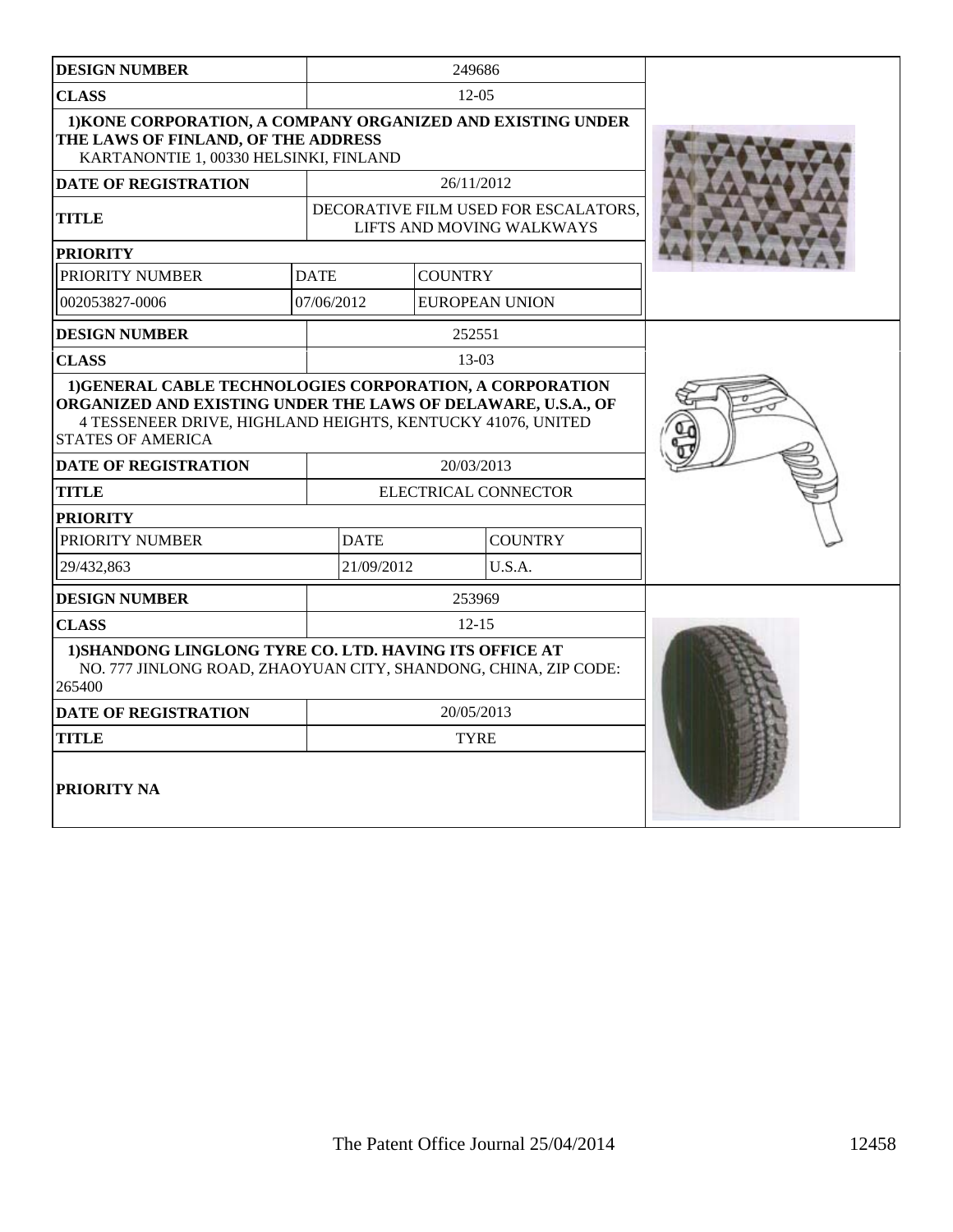| <b>DESIGN NUMBER</b>                                                                                                   |                                                                                                                                                                                                             |                                  |  |  |  |
|------------------------------------------------------------------------------------------------------------------------|-------------------------------------------------------------------------------------------------------------------------------------------------------------------------------------------------------------|----------------------------------|--|--|--|
| <b>CLASS</b>                                                                                                           |                                                                                                                                                                                                             |                                  |  |  |  |
| 1) TOYOTA JIDOSHA KABUSHIKI KAISHA, A JAPANESE CO.,<br>OF 1, TOYOTA-CHO, TOYOTA-SHI, AICHI-KEN, 471-8571, JAPAN        |                                                                                                                                                                                                             |                                  |  |  |  |
| <b>DATE OF REGISTRATION</b>                                                                                            |                                                                                                                                                                                                             | 21/06/2013                       |  |  |  |
| <b>TITLE</b>                                                                                                           |                                                                                                                                                                                                             | FRONT BUMPER FOR AN AUTOMOBILE   |  |  |  |
| <b>PRIORITY</b>                                                                                                        |                                                                                                                                                                                                             |                                  |  |  |  |
| PRIORITY NUMBER                                                                                                        | <b>DATE</b>                                                                                                                                                                                                 | <b>COUNTRY</b>                   |  |  |  |
| 2012-031533                                                                                                            | 26/12/2012                                                                                                                                                                                                  | <b>JAPAN</b>                     |  |  |  |
| <b>DESIGN NUMBER</b>                                                                                                   |                                                                                                                                                                                                             | 245637                           |  |  |  |
| <b>CLASS</b>                                                                                                           |                                                                                                                                                                                                             | $09-01$                          |  |  |  |
| 400020, STATE OF MAHARASHTRA, INDIA<br><b>DATE OF REGISTRATION</b><br><b>TITLE</b><br>PRIORITY NA                      | 1) TILAKNAGAR INDUSTRIES LTD., A COMPANY INCORPORATED UNDER<br>THE COMPANIES ACT, 1956, HAVING ITS OFFICE AT<br>INDUSTRIAL ASSURANCE BUILDING, 3RD FLOOR, CHURCHGATE, MUMBAI<br>29/05/2012<br><b>BOTTLE</b> |                                  |  |  |  |
| <b>DESIGN NUMBER</b>                                                                                                   | 254310                                                                                                                                                                                                      |                                  |  |  |  |
| <b>CLASS</b>                                                                                                           |                                                                                                                                                                                                             |                                  |  |  |  |
| 1) RENAULT TRUCKS, A COMPANY ORGANIZED UNDER THE LAWS OF<br>FRANCE,<br>OF 99 ROUTE DE LYON, 69800 SAINT PRIEST, FRANCE |                                                                                                                                                                                                             |                                  |  |  |  |
| 06/06/2013<br><b>DATE OF REGISTRATION</b>                                                                              |                                                                                                                                                                                                             |                                  |  |  |  |
| <b>TITLE</b>                                                                                                           |                                                                                                                                                                                                             | <b>RUNNING BOARD FOR VEHICLE</b> |  |  |  |
| PRIORITY NA                                                                                                            |                                                                                                                                                                                                             |                                  |  |  |  |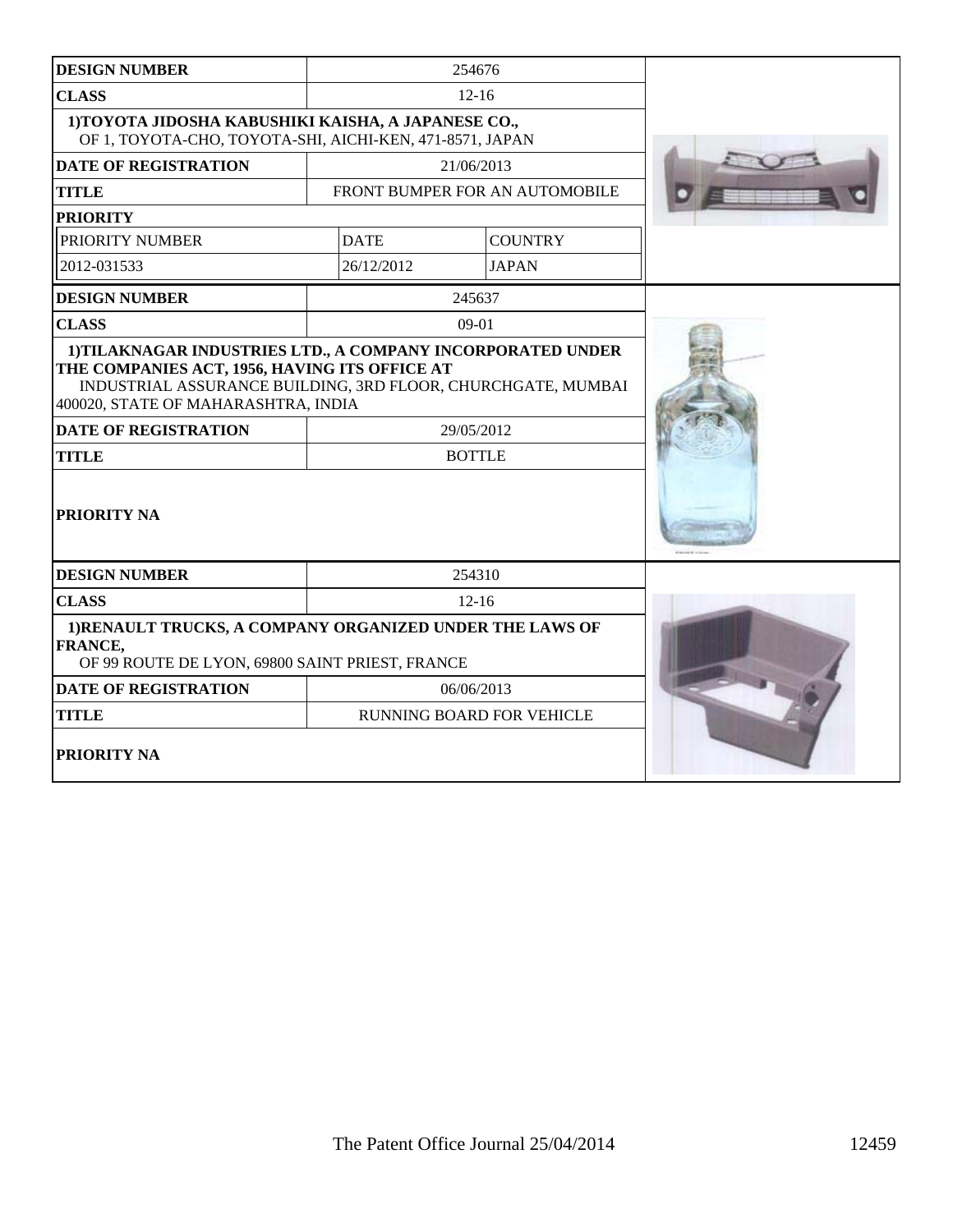| <b>DESIGN NUMBER</b>                                                                                                                                                                                                 |             | 254871                                               |                          |                |  |
|----------------------------------------------------------------------------------------------------------------------------------------------------------------------------------------------------------------------|-------------|------------------------------------------------------|--------------------------|----------------|--|
| <b>CLASS</b>                                                                                                                                                                                                         |             | $15-0.5$                                             |                          |                |  |
| 1) SAMSUNG ELECTRONICS CO., LTD., A KOREAN COMPANY,<br>OF 129, SAMSUNG-RO, YEONGTONG-GU, SUWON-SI, GYEONGGI-DO, 443-<br>742M REPUBLIC OF KOREA                                                                       |             |                                                      |                          |                |  |
| <b>DATE OF REGISTRATION</b>                                                                                                                                                                                          |             |                                                      | 28/06/2013               |                |  |
| <b>TITLE</b>                                                                                                                                                                                                         |             |                                                      | <b>VACUUM CLEANER</b>    |                |  |
| <b>PRIORITY</b>                                                                                                                                                                                                      |             |                                                      |                          |                |  |
| PRIORITY NUMBER                                                                                                                                                                                                      | <b>DATE</b> |                                                      | <b>COUNTRY</b>           |                |  |
| 30-2012-0063079                                                                                                                                                                                                      | 28/12/2012  |                                                      | <b>REPUBLIC OF KOREA</b> |                |  |
| <b>DESIGN NUMBER</b>                                                                                                                                                                                                 |             |                                                      | 252708                   |                |  |
| <b>CLASS</b>                                                                                                                                                                                                         |             |                                                      | $12 - 16$                |                |  |
| 1) HYVA HOLDING B.V. OF THE ADDRESS<br>ONDERNEMINGSWEG 1, NL-2404 HM ALPHEN AAN DEN RIJN, THE<br><b>NETHERLANDS</b>                                                                                                  |             |                                                      |                          |                |  |
| <b>DATE OF REGISTRATION</b>                                                                                                                                                                                          |             | 28/03/2013                                           |                          |                |  |
| <b>TITLE</b>                                                                                                                                                                                                         |             | CYLINDER AND WET KIT ASSEMBLY FOR<br><b>VEHICLES</b> |                          |                |  |
| <b>PRIORITY</b>                                                                                                                                                                                                      |             |                                                      |                          |                |  |
| PRIORITY NUMBER                                                                                                                                                                                                      |             | <b>DATE</b>                                          |                          | <b>COUNTRY</b> |  |
| 002209940                                                                                                                                                                                                            |             | 27/03/2013                                           |                          | <b>OHIM</b>    |  |
| <b>DESIGN NUMBER</b>                                                                                                                                                                                                 |             | 252550                                               |                          |                |  |
| <b>CLASS</b>                                                                                                                                                                                                         | $13-03$     |                                                      |                          |                |  |
| 1) GENERAL CABLE TECHNOLOGIES CORPORATION, A CORPORATION<br>ORGANIZED AND EXISTING UNDER THE LAWS OF DELAWARE, U.S.A., OF<br>4 TESSENEER DRIVE, HIGHLAND HEIGHTS, KENTUCKY 41076, UNITED<br><b>STATES OF AMERICA</b> |             |                                                      |                          |                |  |
| <b>DATE OF REGISTRATION</b>                                                                                                                                                                                          |             | 20/03/2013                                           |                          |                |  |
| <b>TITLE</b>                                                                                                                                                                                                         |             | ELECTRICAL CONNECTOR                                 |                          |                |  |
| <b>PRIORITY</b>                                                                                                                                                                                                      |             |                                                      |                          |                |  |
| PRIORITY NUMBER                                                                                                                                                                                                      |             | <b>DATE</b>                                          |                          | <b>COUNTRY</b> |  |
| 29/432,863                                                                                                                                                                                                           |             | 21/09/2012                                           |                          | U.S.A.         |  |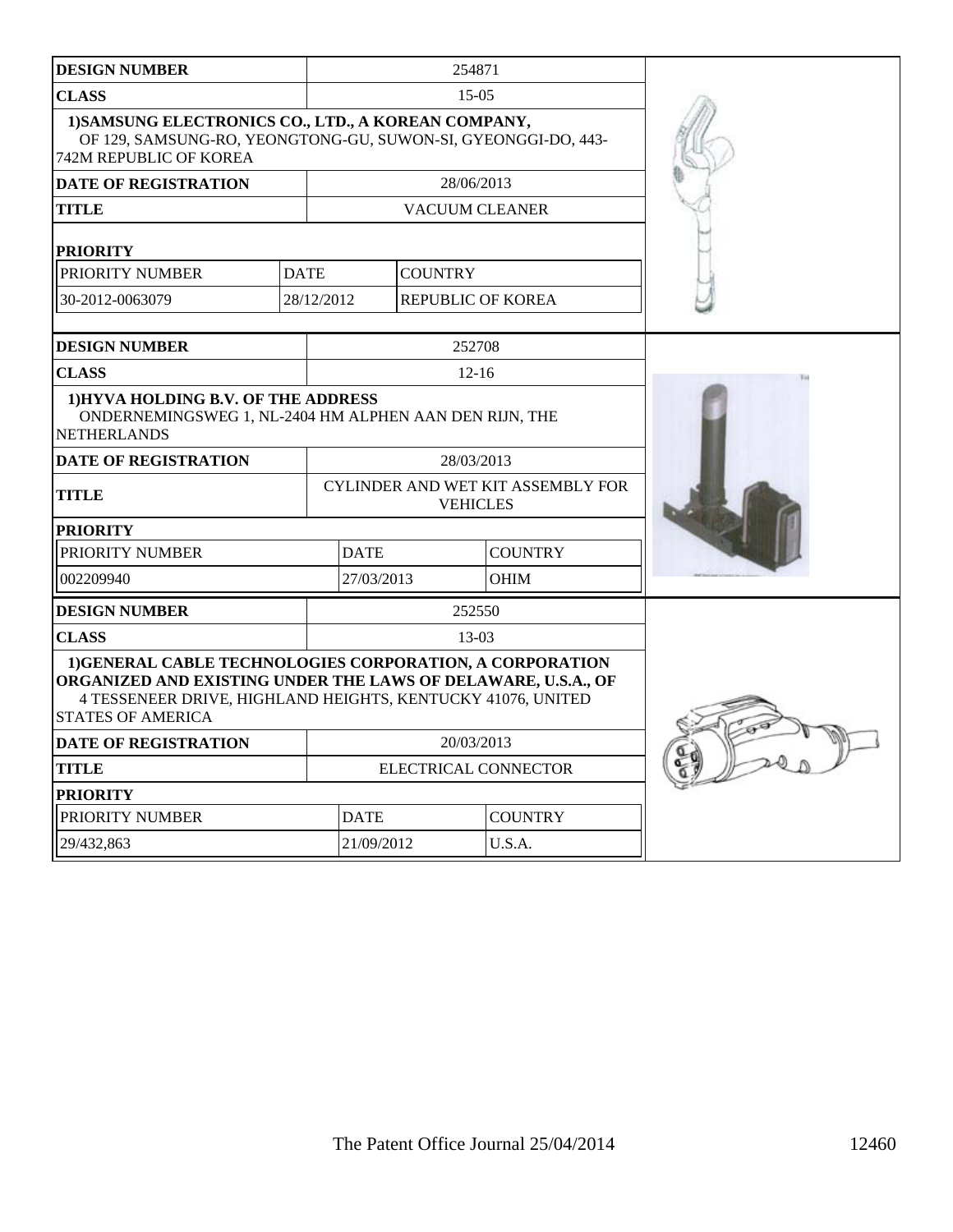| <b>DESIGN NUMBER</b>                                                                                                                             |                                               | 244063                   |  |
|--------------------------------------------------------------------------------------------------------------------------------------------------|-----------------------------------------------|--------------------------|--|
| <b>CLASS</b>                                                                                                                                     | $24 - 01$                                     |                          |  |
| 1) ETHICON ENDO-SURGERY, INC.                                                                                                                    | OF 4545 CREEK ROAD, CINCINNATI, OH 45242, USA |                          |  |
| <b>DATE OF</b><br><b>REGISTRATION</b>                                                                                                            |                                               | 22/03/2012               |  |
| <b>TITLE</b>                                                                                                                                     |                                               | <b>CIRCULAR STAPLER</b>  |  |
| <b>PRIORITY</b><br>PRIORITY NUMBER<br>29/398467                                                                                                  | <b>DATE</b><br>23/09/2011                     | <b>COUNTRY</b><br>U.S.A. |  |
| <b>DESIGN NUMBER</b>                                                                                                                             |                                               | 256143                   |  |
| <b>CLASS</b>                                                                                                                                     |                                               | $21 - 04$                |  |
| 1) RED BULL GMBH OF<br>NATIONALITY: AUSTRIA                                                                                                      | AM BRUNNEN 1, 5330 FUSCHL AM SEE, AUSTRIA;    |                          |  |
| <b>DATE OF</b><br><b>REGISTRATION</b>                                                                                                            |                                               | 30/08/2013               |  |
| <b>TITLE</b>                                                                                                                                     |                                               | <b>TENT</b>              |  |
| <b>PRIORITY</b>                                                                                                                                  |                                               |                          |  |
| <b>PRIORITY NUMBER</b>                                                                                                                           | <b>DATE</b>                                   | <b>COUNTRY</b>           |  |
| 002197269-0002                                                                                                                                   | 06/03/2013                                    | <b>OHIM</b>              |  |
|                                                                                                                                                  |                                               |                          |  |
| <b>DESIGN NUMBER</b>                                                                                                                             | 249188                                        |                          |  |
| <b>CLASS</b>                                                                                                                                     | 23-05                                         |                          |  |
| 1) INTELLIGENT ENERGY, LIMITED OF<br>CHARNWOOD BUILDING, HOLYWELL PARK,<br>ASHBY ROAD, LOUGHBOROUGH, LEICESTERSHIRE,<br>LE11 3GB, UNITED KINGDOM |                                               |                          |  |
| <b>DATE OF</b><br><b>REGISTRATION</b>                                                                                                            | 02/11/2012                                    |                          |  |
| <b>TITLE</b>                                                                                                                                     | FUEL CARTRIDGE                                |                          |  |
| PRIORITY NA                                                                                                                                      |                                               |                          |  |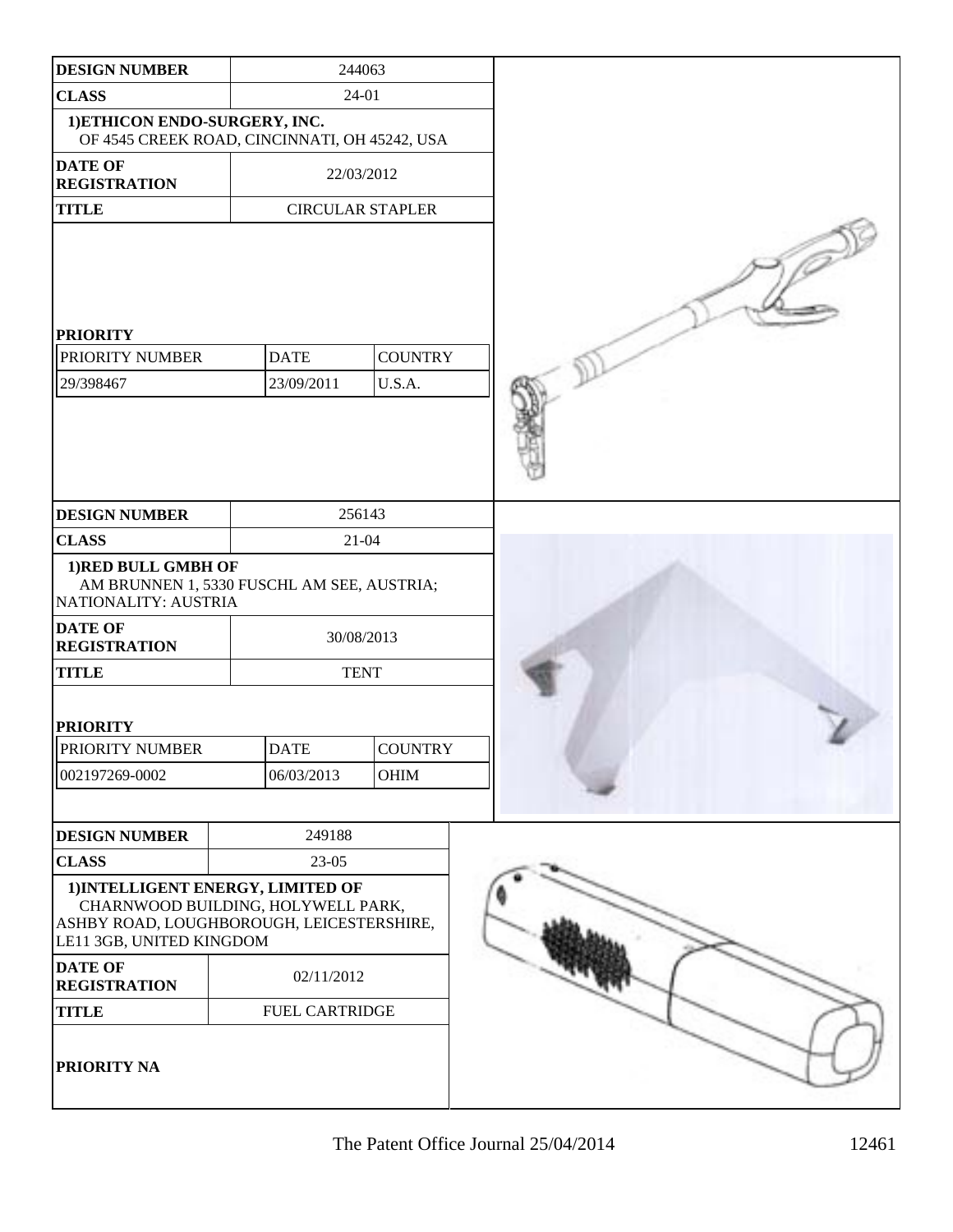| <b>DESIGN NUMBER</b>                                                                                                                                                                                          | 255751                    |                |  |
|---------------------------------------------------------------------------------------------------------------------------------------------------------------------------------------------------------------|---------------------------|----------------|--|
| <b>CLASS</b>                                                                                                                                                                                                  | $12-05$                   |                |  |
| 1) KION BAOLI (JIANGSU) FORKLIFT CO., LTD, OF<br>NO. 8 XINZHOU ROAD, ECONOMIC DEVELOPMENT ZONE, JIANGSU, CHINA;<br>NATIONALITY: CHINESE                                                                       |                           |                |  |
| <b>DATE OF REGISTRATION</b>                                                                                                                                                                                   | 12/08/2013                |                |  |
| <b>TITLE</b>                                                                                                                                                                                                  | <b>FORKLIFT TRUCK</b>     |                |  |
| <b>PRIORITY</b>                                                                                                                                                                                               |                           |                |  |
| PRIORITY NUMBER                                                                                                                                                                                               | <b>DATE</b>               | <b>COUNTRY</b> |  |
| 201330041460.5                                                                                                                                                                                                | 19/02/2013                | <b>CHINA</b>   |  |
| <b>DESIGN NUMBER</b>                                                                                                                                                                                          | 254309                    |                |  |
| <b>CLASS</b>                                                                                                                                                                                                  | $12 - 16$                 |                |  |
| 1) RENAULT TRUCKS, A COMPANY ORGANIZED UNDER THE LAWS OF<br>FRANCE,<br>OF 99 ROUTE DE LYON, 69800 SAINT PRIEST, FRANCE                                                                                        |                           |                |  |
| <b>DATE OF REGISTRATION</b>                                                                                                                                                                                   | 06/06/2013                |                |  |
| <b>TITLE</b>                                                                                                                                                                                                  | RUNNING BOARD FOR VEHICLE |                |  |
| <b>PRIORITY NA</b>                                                                                                                                                                                            |                           |                |  |
| <b>DESIGN NUMBER</b>                                                                                                                                                                                          | 255021                    |                |  |
| <b>CLASS</b>                                                                                                                                                                                                  | $24-04$                   |                |  |
| 1) RAJ KUMAR GROVER, SOLE PROPRIETOR OF PHARMATECH<br><b>DISTRIBUTORS WHOSE ADDRESS IS</b><br>S-12, SHIVAJI PARK MARKET, PUNJABI BAGH, NEW DELHI-110026, INDIA, AN<br><b>INDIAN NATIONAL OF ABOVE ADDRESS</b> |                           |                |  |
| 05/07/2013<br><b>DATE OF REGISTRATION</b>                                                                                                                                                                     |                           |                |  |
| <b>TITLE</b>                                                                                                                                                                                                  | <b>HAND EXERCISER</b>     |                |  |
| <b>PRIORITY NA</b>                                                                                                                                                                                            |                           |                |  |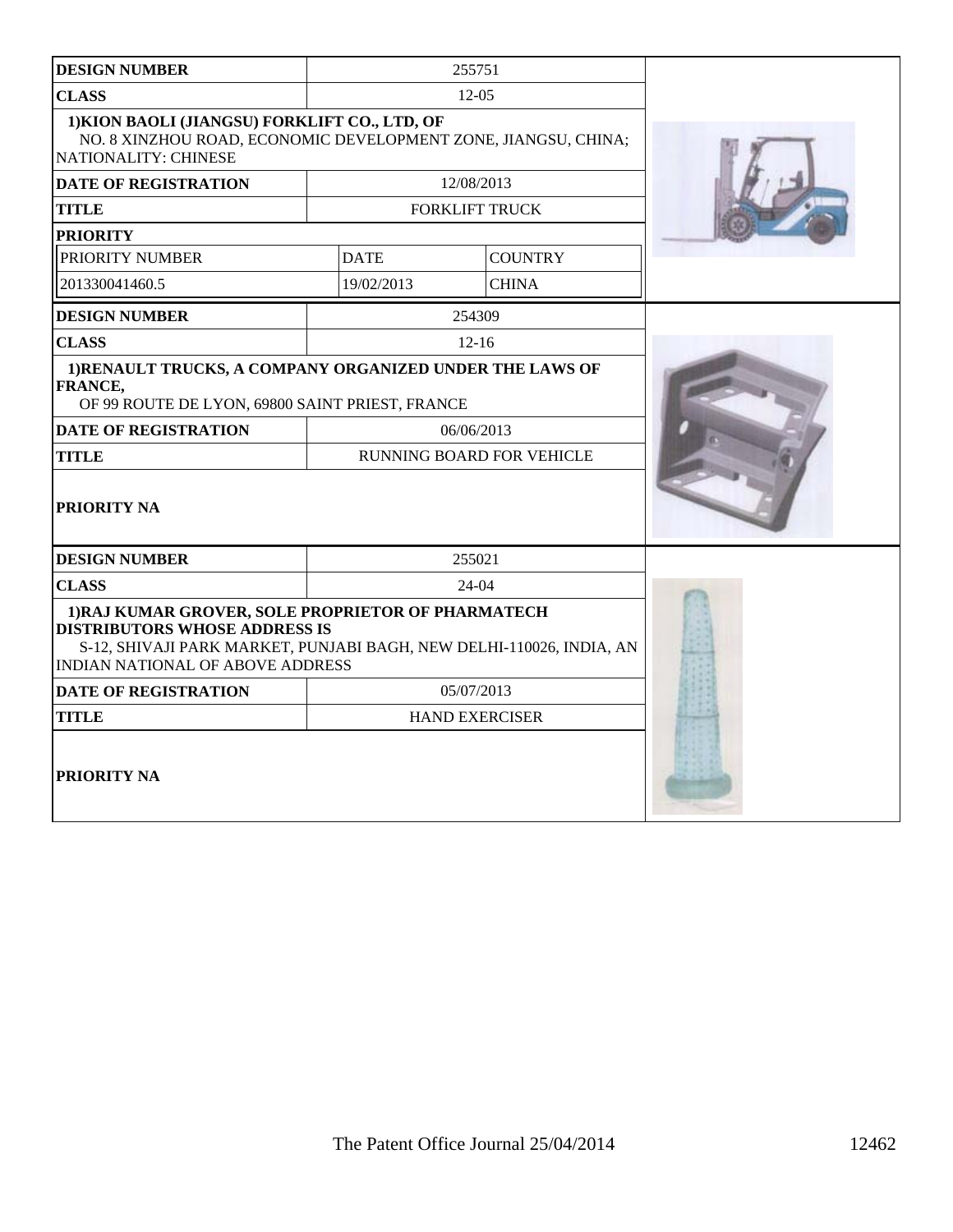| <b>DESIGN NUMBER</b>                                                                                                                                                                                                 |             | 252643                          |  |
|----------------------------------------------------------------------------------------------------------------------------------------------------------------------------------------------------------------------|-------------|---------------------------------|--|
| <b>CLASS</b>                                                                                                                                                                                                         |             |                                 |  |
| 1) BIOSYNERGY, INC., HAVING ITS REGISTERED OFFICE AT<br>1940 E. DEVON AVENUE, ELK GROVE VILLAGE, ILLINOIS 60007, USA BY US<br><b>NATIONALITY</b>                                                                     |             |                                 |  |
| <b>DATE OF REGISTRATION</b>                                                                                                                                                                                          |             | 25/03/2013                      |  |
| <b>TITLE</b>                                                                                                                                                                                                         |             | ROLL-UP GEL PACK FOR TEST TUBES |  |
| <b>PRIORITY</b>                                                                                                                                                                                                      |             |                                 |  |
| PRIORITY NUMBER                                                                                                                                                                                                      | <b>DATE</b> | <b>COUNTRY</b>                  |  |
| 29/447,628                                                                                                                                                                                                           | 05/03/2013  | U.S.A.                          |  |
| <b>DESIGN NUMBER</b>                                                                                                                                                                                                 |             | 251735                          |  |
| <b>CLASS</b>                                                                                                                                                                                                         |             | $13-03$                         |  |
| 1) SIEMENS AKTIENGESELLSCHAFT, OF<br>WITTELSBACHERPLATZ 2, 80333 MUNCHEN, GERMANY, A GERMAN<br><b>COMPANY</b>                                                                                                        |             |                                 |  |
| <b>DATE OF REGISTRATION</b>                                                                                                                                                                                          |             | 18/02/2013                      |  |
| <b>TITLE</b>                                                                                                                                                                                                         |             | <b>SAFETY RELAY</b>             |  |
| <b>PRIORITY</b>                                                                                                                                                                                                      |             |                                 |  |
| PRIORITY NUMBER                                                                                                                                                                                                      | <b>DATE</b> | <b>COUNTRY</b>                  |  |
| 001340897                                                                                                                                                                                                            | 24/08/2012  | <b>OHIM</b>                     |  |
| <b>DESIGN NUMBER</b>                                                                                                                                                                                                 |             | 256115                          |  |
| <b>CLASS</b>                                                                                                                                                                                                         |             |                                 |  |
| 1) SATISH CHAND JAIN, SOLE PROPRIETOR OF EDUCOMP AIDS (INDIA)<br><b>WHOSE ADDRESS IS</b><br>10149, EAST PARK ROAD, NEAR FILMISTAN CINEMA, KAROL BAGH, NEW<br>DELHI-110005, INDIA AN INDIAN NATIONAL OF ABOVE ADDRESS |             |                                 |  |
| <b>DATE OF REGISTRATION</b>                                                                                                                                                                                          | 30/08/2013  |                                 |  |
| DISPLAY TRAY WITH MAGNIFIER<br><b>TITLE</b>                                                                                                                                                                          |             |                                 |  |
| <b>PRIORITY NA</b>                                                                                                                                                                                                   |             |                                 |  |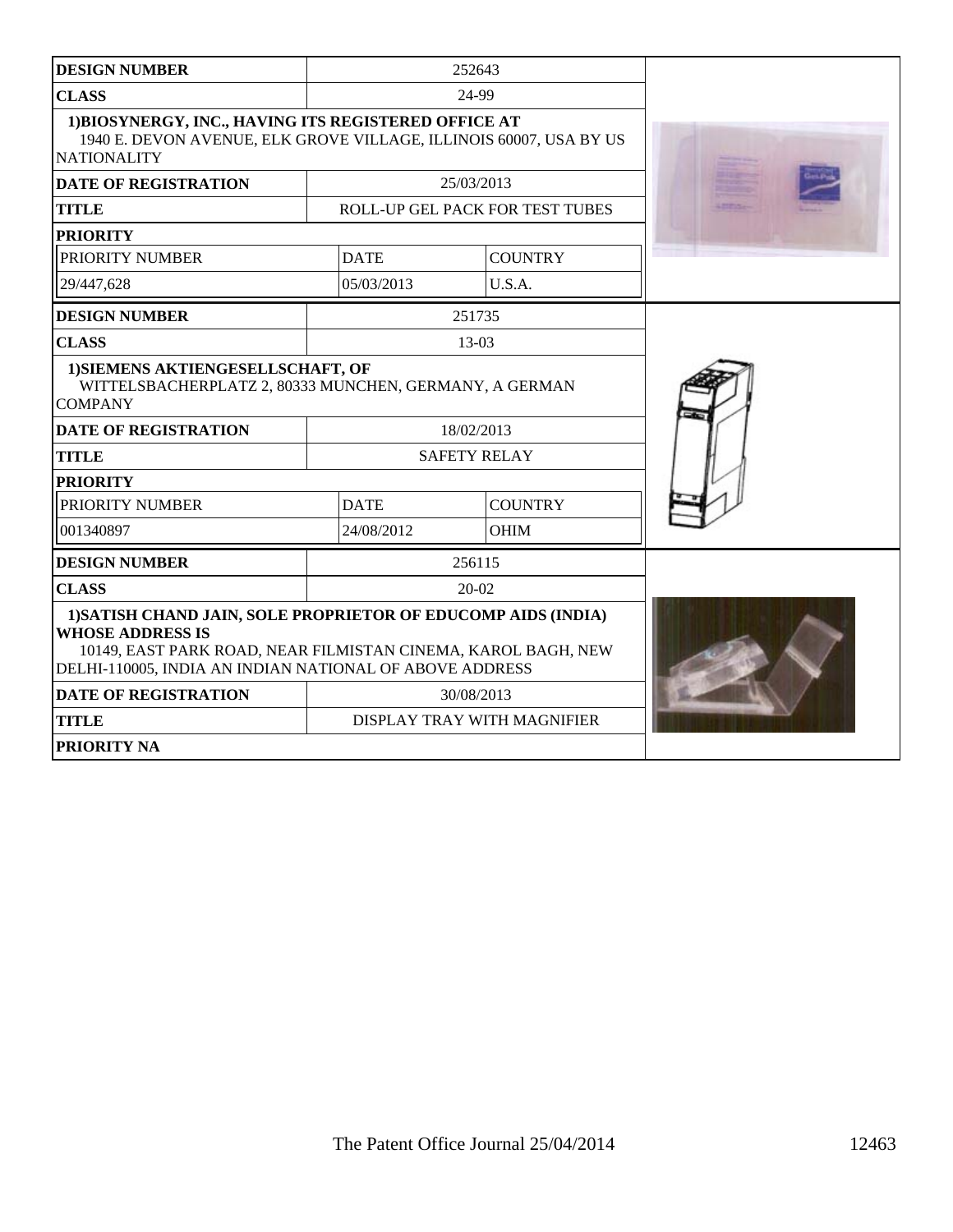| <b>DESIGN NUMBER</b>                                                                                                                    |                            | 254776                                                                                 |  |
|-----------------------------------------------------------------------------------------------------------------------------------------|----------------------------|----------------------------------------------------------------------------------------|--|
| <b>CLASS</b>                                                                                                                            | 08-03                      |                                                                                        |  |
| 1) SHIJU NEELAKANDAN, AN INDIAN OF<br>THOTTIKKATTIL HOUSE, PAZHAYARIKANDOM P.O., MAKKUVALLY, IDUKKI<br>DIST., KERALA, PIN 685606, INDIA |                            |                                                                                        |  |
| <b>DATE OF REGISTRATION</b>                                                                                                             |                            | 25/06/2013                                                                             |  |
| <b>TITLE</b>                                                                                                                            |                            | SHEAR [HAND OPERATED CUTTING TOOLS<br>AND IMPLIMENTS FOR CUTTING BRANCHES<br>OF TREES] |  |
| PRIORITY NA                                                                                                                             |                            |                                                                                        |  |
| <b>DESIGN NUMBER</b>                                                                                                                    |                            | 251431                                                                                 |  |
| <b>CLASS</b>                                                                                                                            |                            | $09-06$                                                                                |  |
| 1)ZEDEL (SOCIÉTÉ PAR ACTIONS SIMPLIFIÉE), A FRENCH COMPANY OF<br>ZONE INDUSTRIELLE DE CROLLES, 38920 CROLLES, FRANCE (FR)               |                            |                                                                                        |  |
| <b>DATE OF REGISTRATION</b>                                                                                                             |                            | 05/02/2013                                                                             |  |
| <b>TITLE</b>                                                                                                                            |                            | CLIMBING EQUIPMENT (QUICKDRAW)                                                         |  |
| <b>PRIORITY</b>                                                                                                                         |                            |                                                                                        |  |
| PRIORITY NUMBER                                                                                                                         | <b>DATE</b>                | <b>COUNTRY</b>                                                                         |  |
| 002084525-0002                                                                                                                          | 07/08/2012                 | <b>OHIM</b>                                                                            |  |
|                                                                                                                                         |                            |                                                                                        |  |
| <b>DESIGN NUMBER</b>                                                                                                                    |                            | 255036                                                                                 |  |
| <b>CLASS</b>                                                                                                                            |                            | $10-04$                                                                                |  |
| 1) CAVINKARE PVT. LTD.<br>CAVIN VILLE, NO. 12, CENOTAPH ROAD, CHENNAI-600018, TAMIL NADU,<br>INDIA, AN INDIAN COMPANY                   | <b>THE RUT TIDE REGION</b> |                                                                                        |  |
| <b>DATE OF REGISTRATION</b><br>05/07/2013                                                                                               |                            |                                                                                        |  |
| <b>TITLE</b>                                                                                                                            |                            | <b>HAIR THICKNESS METER</b>                                                            |  |
| <b>PRIORITY NA</b>                                                                                                                      |                            |                                                                                        |  |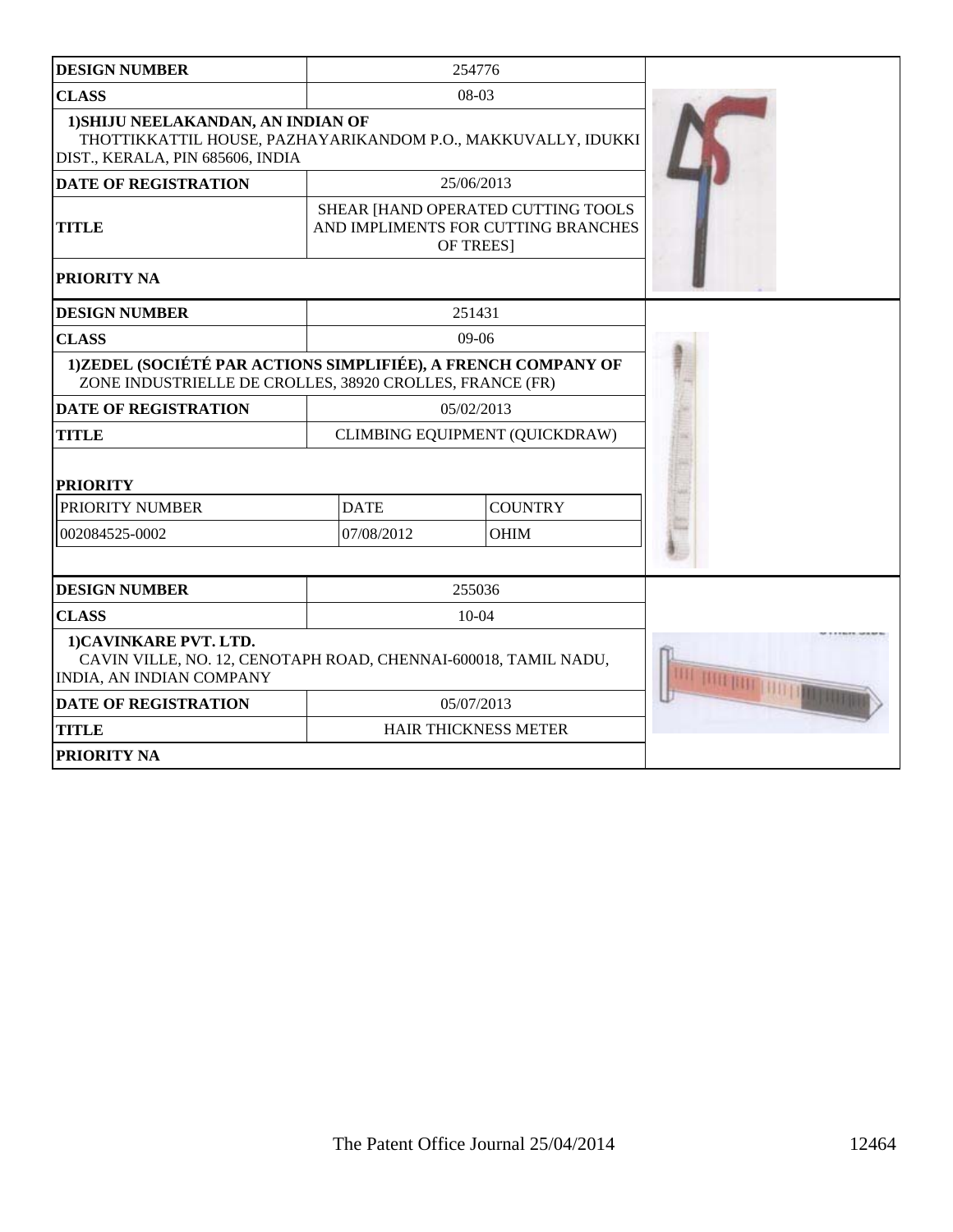| <b>DESIGN NUMBER</b>                                                                                                                                                                                                                                                                    | 255173                                                |  |  |  |  |  |  |
|-----------------------------------------------------------------------------------------------------------------------------------------------------------------------------------------------------------------------------------------------------------------------------------------|-------------------------------------------------------|--|--|--|--|--|--|
| <b>CLASS</b>                                                                                                                                                                                                                                                                            | 15-99                                                 |  |  |  |  |  |  |
| 1) GALAXY PACKAGING MACHINES OF NEAR PANCHYAT GHAR, VILLAGE-<br>MANDHOUR, AMBALA CITY-134002 (HARYANA), INDIA, AN INDIAN<br><b>PARTNERSHIP FIRM</b><br>WHOSE PARTNERS ARE (1) ARUN KUMAR AGGARWAL AND (2) ANIRUDH<br>AGGARWAL, INDIANS OF ABOVE ADDRESS                                 |                                                       |  |  |  |  |  |  |
| <b>DATE OF REGISTRATION</b>                                                                                                                                                                                                                                                             | 11/07/2013                                            |  |  |  |  |  |  |
| <b>TITLE</b>                                                                                                                                                                                                                                                                            | PACKING MACHINE FOR VEHICLES CHAIN                    |  |  |  |  |  |  |
| <b>PRIORITY NA</b>                                                                                                                                                                                                                                                                      |                                                       |  |  |  |  |  |  |
| <b>DESIGN NUMBER</b>                                                                                                                                                                                                                                                                    | 252238                                                |  |  |  |  |  |  |
| <b>CLASS</b>                                                                                                                                                                                                                                                                            | 19-06                                                 |  |  |  |  |  |  |
| NAGAR ROAD, OFF. AAREY ROAD, GOREGAON (E), MUMBAI - 400063, STATE<br>OF MAHARASHTRA, (INDIA),<br>INDIAN PARTNERSHIP FIRM, INDIAN NATIONALS WHOSE PARTNERS ARE:-<br>1. BHARAT JETHMAL LUNIA (2) PRAVIN JETHMAL LUNIA INDIAN NATIONAL,<br>OF ABOVE ADDRESS<br><b>DATE OF REGISTRATION</b> |                                                       |  |  |  |  |  |  |
| <b>TITLE</b>                                                                                                                                                                                                                                                                            | <b>BALL POINT PEN</b>                                 |  |  |  |  |  |  |
| <b>PRIORITY NA</b>                                                                                                                                                                                                                                                                      |                                                       |  |  |  |  |  |  |
| <b>DESIGN NUMBER</b>                                                                                                                                                                                                                                                                    | 252568                                                |  |  |  |  |  |  |
| <b>CLASS</b>                                                                                                                                                                                                                                                                            | $07 - 01$                                             |  |  |  |  |  |  |
| 1) MUDITA MULL, OF<br>AN INDIAN CITIZEN                                                                                                                                                                                                                                                 | MULL BUILDINGS, 4, ASHOK MARG, LUCKNOW-226001, INDIA, |  |  |  |  |  |  |
| <b>DATE OF</b><br><b>REGISTRATION</b>                                                                                                                                                                                                                                                   | 20/03/2013                                            |  |  |  |  |  |  |
| <b>TITLE</b>                                                                                                                                                                                                                                                                            | <b>CHEESEBOARD</b>                                    |  |  |  |  |  |  |
| <b>PRIORITY NA</b>                                                                                                                                                                                                                                                                      |                                                       |  |  |  |  |  |  |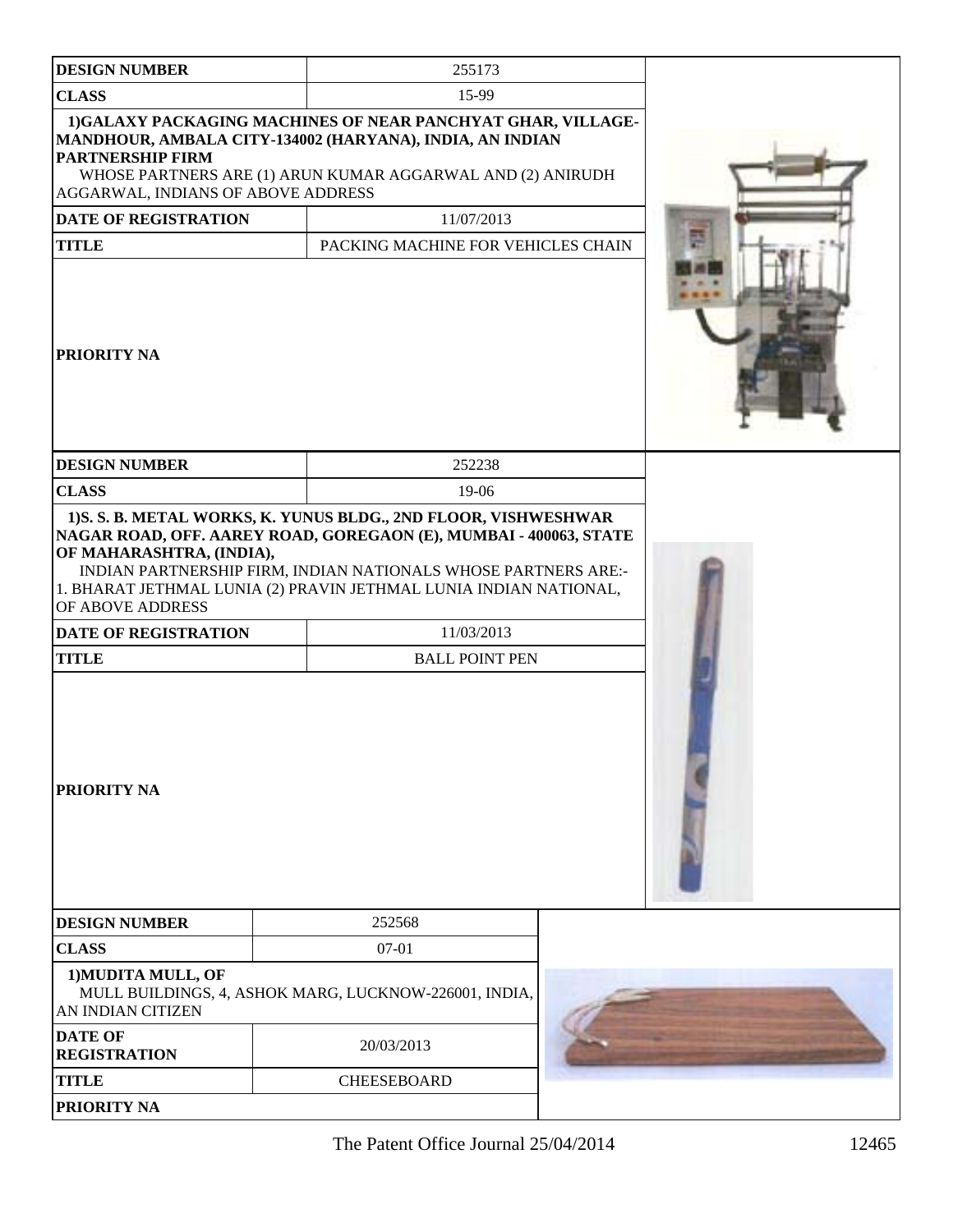| <b>DESIGN NUMBER</b>                                                                                                                                                                               |                               | 255904                    |  |
|----------------------------------------------------------------------------------------------------------------------------------------------------------------------------------------------------|-------------------------------|---------------------------|--|
| <b>CLASS</b>                                                                                                                                                                                       |                               | 23-01                     |  |
| 1) HANSGROHE SE,<br>OF AUESTR. 5-9, D-77761 SCHILTACH, GERMANY, A GERMAN COMPANY                                                                                                                   |                               |                           |  |
| <b>DATE OF REGISTRATION</b>                                                                                                                                                                        |                               | 19/08/2013                |  |
| <b>TITLE</b>                                                                                                                                                                                       |                               | <b>SANITARY FAUCET</b>    |  |
| <b>PRIORITY</b>                                                                                                                                                                                    |                               |                           |  |
| PRIORITY NUMBER                                                                                                                                                                                    | <b>DATE</b>                   | <b>COUNTRY</b>            |  |
| 001363311-0006                                                                                                                                                                                     | 06/03/2013                    | <b>OHIM</b>               |  |
| <b>DESIGN NUMBER</b>                                                                                                                                                                               |                               | 253972                    |  |
| <b>CLASS</b>                                                                                                                                                                                       |                               | $12 - 15$                 |  |
| 1) SHANDONG LINGLONG TYRE CO. LTD. HAVING ITS OFFICE AT<br>NO. 777 JINLONG ROAD, ZHAOYUAN CITY, SHANDONG, CHINA, ZIP CODE:<br>265400<br><b>DATE OF REGISTRATION</b><br><b>TITLE</b><br>PRIORITY NA |                               | 20/05/2013<br><b>TYRE</b> |  |
| <b>DESIGN NUMBER</b>                                                                                                                                                                               |                               | 244069                    |  |
| <b>CLASS</b>                                                                                                                                                                                       |                               | 24-01                     |  |
| 1) ETHICON ENDO-SURGERY, INC.<br>OF 4545 CREEK ROAD, CINCINNATI, OH 45242, USA                                                                                                                     |                               |                           |  |
| <b>DATE OF REGISTRATION</b>                                                                                                                                                                        | 22/03/2012                    |                           |  |
| <b>TITLE</b>                                                                                                                                                                                       | <b>CIRCULAR STAPLER</b>       |                           |  |
| <b>PRIORITY</b>                                                                                                                                                                                    |                               |                           |  |
| PRIORITY NUMBER                                                                                                                                                                                    | <b>DATE</b><br><b>COUNTRY</b> |                           |  |
| 29/398666                                                                                                                                                                                          | 23/09/2011<br>U.S.A.          |                           |  |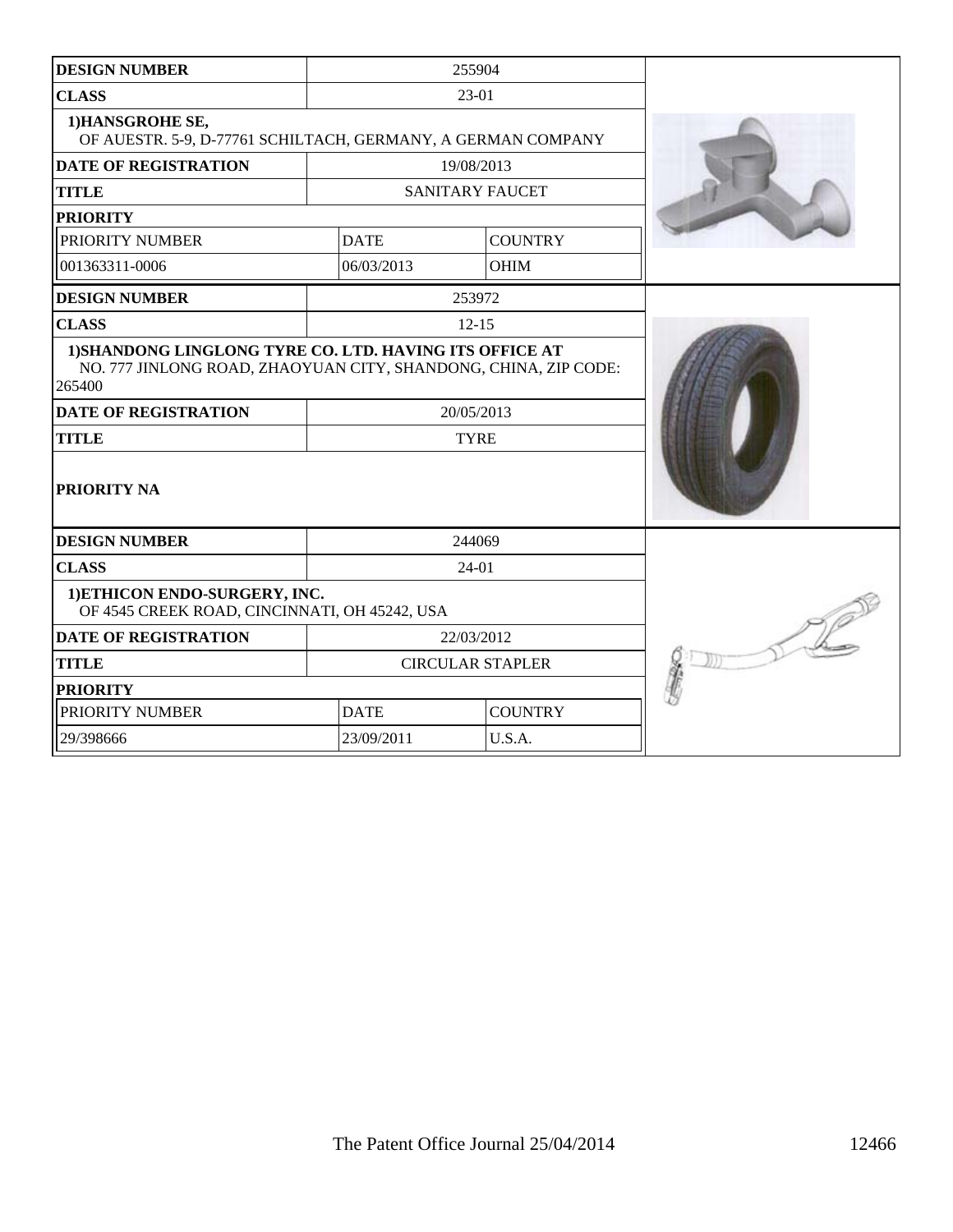| <b>DESIGN NUMBER</b>                                                                 | 255685                                                                                                                              |  |
|--------------------------------------------------------------------------------------|-------------------------------------------------------------------------------------------------------------------------------------|--|
| <b>CLASS</b>                                                                         | 09-09                                                                                                                               |  |
| ROAD, KHAR (WEST), MUMBAI: 400052. (INDIA)<br>INDIAN COMPANIES ACT, OF ABOVE ADDRESS | 1) ALKON PLASTICS PVT. LTD., 801, 8TH FLOOR, EMBASSY CHAMBERS, 3RD<br>INDIAN NATIONAL A PVT. LIMITED COMPANY INCORPORATED UNDER THE |  |
| <b>DATE OF REGISTRATION</b>                                                          | 06/08/2013                                                                                                                          |  |
| <b>TITLE</b>                                                                         | <b>STACKING BINS</b>                                                                                                                |  |
| PRIORITY NA                                                                          |                                                                                                                                     |  |
| <b>DESIGN NUMBER</b>                                                                 | 245815                                                                                                                              |  |
| <b>CLASS</b>                                                                         | $14 - 01$                                                                                                                           |  |
| 1) LUKUP MEDIA PVT LTD, WHOSE ADDRESS IS                                             | 25/2 NORRIS ROAD, RICHMOND TOWN, BANGALORE-560025, INDIA                                                                            |  |
| <b>DATE OF REGISTRATION</b>                                                          | 08/06/2012                                                                                                                          |  |
| <b>TITLE</b>                                                                         | HYBRID TV SET TOP BOX WITH A WIRELESS,<br>TOUCH BASED REMOTE CONTROL                                                                |  |
| PRIORITY NA                                                                          |                                                                                                                                     |  |
| <b>DESIGN NUMBER</b>                                                                 | 233845                                                                                                                              |  |
| <b>CLASS</b>                                                                         | $06-11$                                                                                                                             |  |
| 1) WILLIAM GOODACRE & SONS INDIA PVT. LTD.,                                          | XVIII/1146 REVI KARUNAKARAN ROAD, ALLEPPEY, KERALA-688012, INDIA.                                                                   |  |
| <b>DATE OF REGISTRATION</b>                                                          |                                                                                                                                     |  |
| <b>TITLE</b>                                                                         | <b>MAT</b>                                                                                                                          |  |
| PRIORITY NA                                                                          |                                                                                                                                     |  |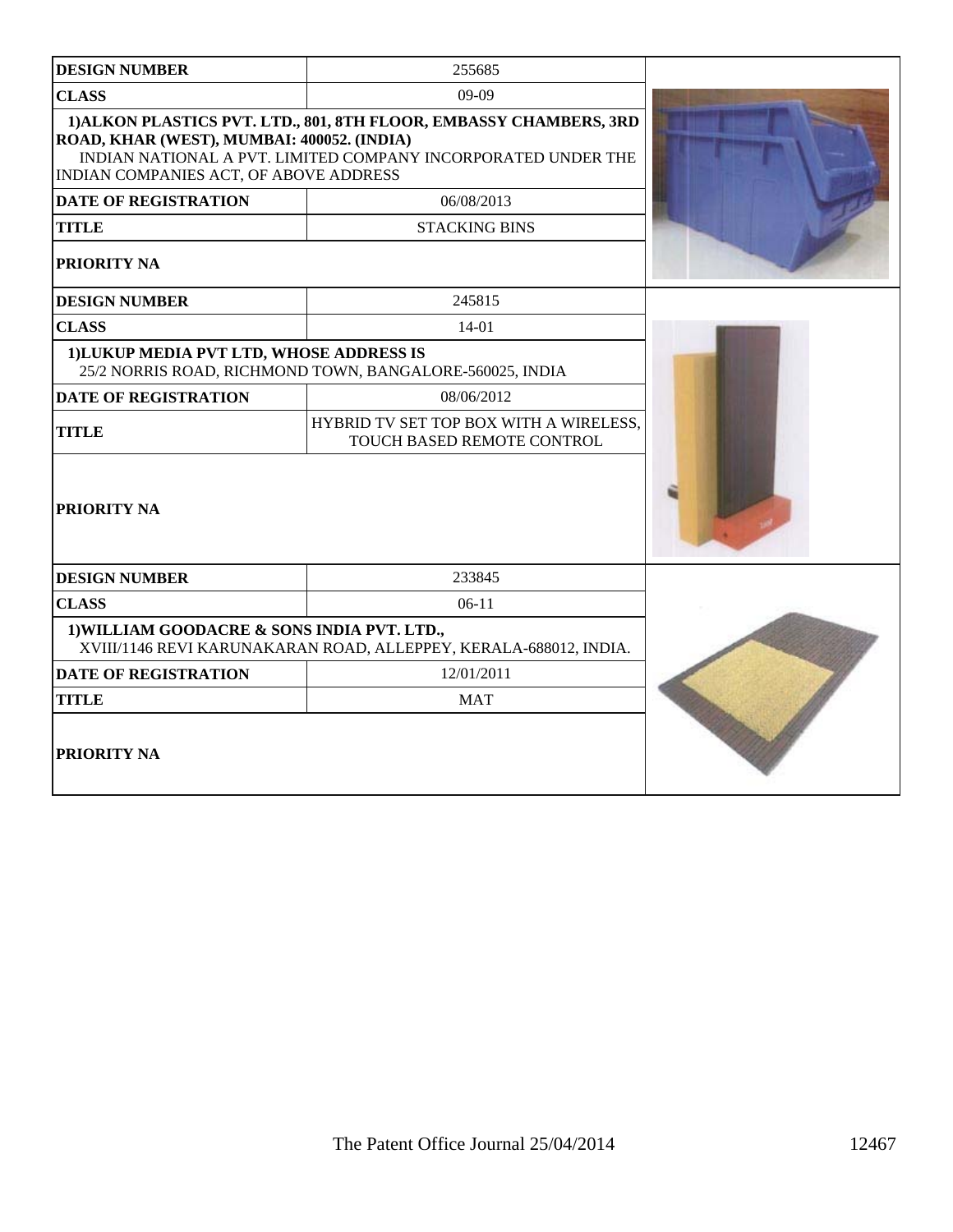| <b>DESIGN NUMBER</b>                                                                                                                                                                                                                         |             | 252644                         |  |
|----------------------------------------------------------------------------------------------------------------------------------------------------------------------------------------------------------------------------------------------|-------------|--------------------------------|--|
| <b>CLASS</b>                                                                                                                                                                                                                                 |             | 24-99                          |  |
| 1) BIOSYNERGY, INC., HAVING ITS REGISTERED OFFICE AT<br>1940 E. DEVON AVENUE, ELK GROVE VILLAGE, ILLINOIS 60007, USA BY US<br><b>NATIONALITY</b>                                                                                             |             |                                |  |
| <b>DATE OF REGISTRATION</b>                                                                                                                                                                                                                  |             | 25/03/2013                     |  |
| <b>TITLE</b>                                                                                                                                                                                                                                 |             | <b>GEL PACK FOR TEST TUBES</b> |  |
| <b>PRIORITY</b>                                                                                                                                                                                                                              |             |                                |  |
| PRIORITY NUMBER                                                                                                                                                                                                                              | <b>DATE</b> | <b>COUNTRY</b>                 |  |
| 29/447,625                                                                                                                                                                                                                                   | 05/03/2013  | U.S.A.                         |  |
| <b>DESIGN NUMBER</b>                                                                                                                                                                                                                         |             | 254793                         |  |
| <b>CLASS</b>                                                                                                                                                                                                                                 |             | $23-01$                        |  |
| AND EXISTING UNDER THE INDIAN COMPANIES ACT, 1913) HAVING ITS<br>PRINCIPLE PLACE OF BUSINESS AT<br>PLOT NO. 490, PACE CITY-2, SECTOR-37, GURGAON-122001, HARYANA, INDIA<br><b>DATE OF REGISTRATION</b><br><b>TITLE</b><br><b>PRIORITY NA</b> |             | 25/06/2013<br><b>VALVE</b>     |  |
| <b>DESIGN NUMBER</b>                                                                                                                                                                                                                         |             | 255586                         |  |
| <b>CLASS</b>                                                                                                                                                                                                                                 | $02-04$     |                                |  |
| 1) VALENTINO S.P.A., A CORPORATION ORGANIZED AND EXISTING UNDER<br>THE LAWS OF ITALY,<br>OF VIA TURATI, 16/18, I-20121 MILANO, ITALY                                                                                                         |             |                                |  |
| <b>DATE OF REGISTRATION</b>                                                                                                                                                                                                                  |             | 01/08/2013                     |  |
| <b>TITLE</b>                                                                                                                                                                                                                                 | <b>SHOE</b> |                                |  |
| <b>PRIORITY</b>                                                                                                                                                                                                                              |             |                                |  |
| PRIORITY NUMBER                                                                                                                                                                                                                              | <b>DATE</b> | <b>COUNTRY</b>                 |  |
| MI2013O000037                                                                                                                                                                                                                                | 04/03/2013  | <b>ITALY</b>                   |  |
|                                                                                                                                                                                                                                              |             |                                |  |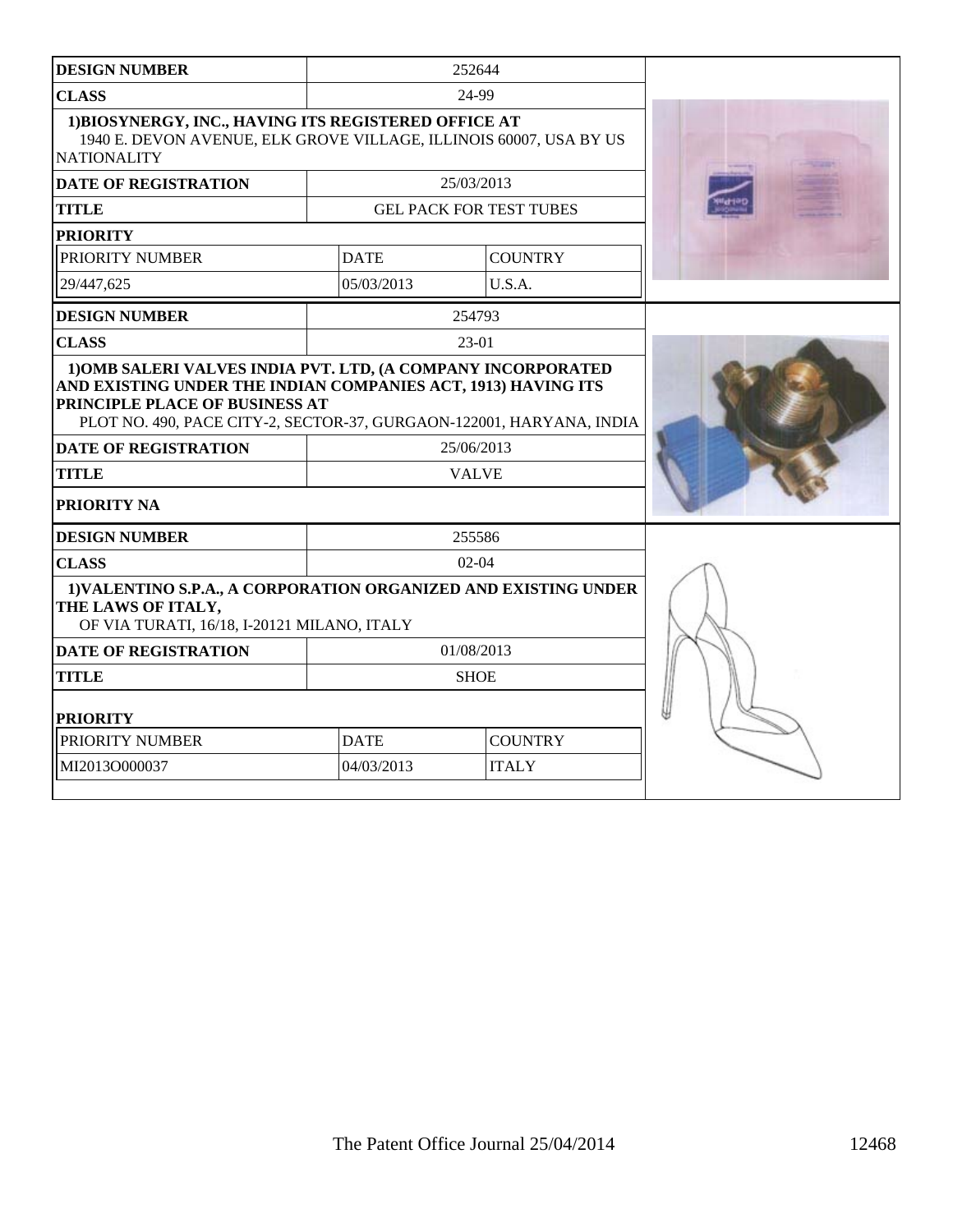| <b>DESIGN NUMBER</b>                                                                                                                                                                                                                                      |                      | 251437               |  |
|-----------------------------------------------------------------------------------------------------------------------------------------------------------------------------------------------------------------------------------------------------------|----------------------|----------------------|--|
| <b>CLASS</b>                                                                                                                                                                                                                                              | 26-02                |                      |  |
| 1)ZEDEL (SOCIÉTÉ PAR ACTIONS SIMPLIFIÉE), A FRENCH<br><b>COMPANY OF</b><br>ZONE INDUSTRIELLE DE CROLLES, 38920 CROLLES, FRANCE<br>(FR)                                                                                                                    |                      |                      |  |
| <b>DATE OF REGISTRATION</b>                                                                                                                                                                                                                               |                      | 05/02/2013           |  |
| <b>TITLE</b>                                                                                                                                                                                                                                              |                      | HEADLAMP FLASHLIGHT  |  |
| <b>PRIORITY</b><br>PRIORITY NUMBER                                                                                                                                                                                                                        | <b>DATE</b>          | <b>COUNTRY</b>       |  |
| 002084715-0001                                                                                                                                                                                                                                            | 07/08/2012           | <b>OHIM</b>          |  |
| <b>DESIGN NUMBER</b>                                                                                                                                                                                                                                      |                      | 255785               |  |
| <b>CLASS</b>                                                                                                                                                                                                                                              |                      | 15-03                |  |
| 1) M/S RAJESH ELECTRIC WORKS, 638/14, GIRDHARI LAL,<br>THAPAR MARKET, INDL. AREA-B, LUDHIANA-141003 (PUNJAB)<br><b>INDIA</b><br>AN INDIAN PROPRIETORSHIP FIRM WHOSE PROPRIETOR IS:-<br>RAJESH KUMAR BEING INDIAN NATIONALS OF THE ABOVE<br><b>ADDRESS</b> |                      |                      |  |
| <b>DATE OF REGISTRATION</b>                                                                                                                                                                                                                               |                      | 13/08/2013           |  |
| <b>TITLE</b>                                                                                                                                                                                                                                              |                      | WOOD CUTTING MACHINE |  |
| <b>PRIORITY NA</b>                                                                                                                                                                                                                                        |                      |                      |  |
| <b>DESIGN NUMBER</b>                                                                                                                                                                                                                                      | 255037               |                      |  |
| <b>CLASS</b>                                                                                                                                                                                                                                              | 10-04                |                      |  |
| 1)CAVINKARE PVT. LTD.<br>CAVIN VILLE, NO. 12, CENOTAPH ROAD, CHENNAI-600018,<br>TAMIL NADU, INDIA, AN INDIAN COMPANY                                                                                                                                      |                      |                      |  |
| <b>DATE OF</b><br><b>REGISTRATION</b>                                                                                                                                                                                                                     | 05/07/2013           |                      |  |
| <b>TITLE</b>                                                                                                                                                                                                                                              | HAIR THICKNESS METER |                      |  |
| PRIORITY NA                                                                                                                                                                                                                                               |                      |                      |  |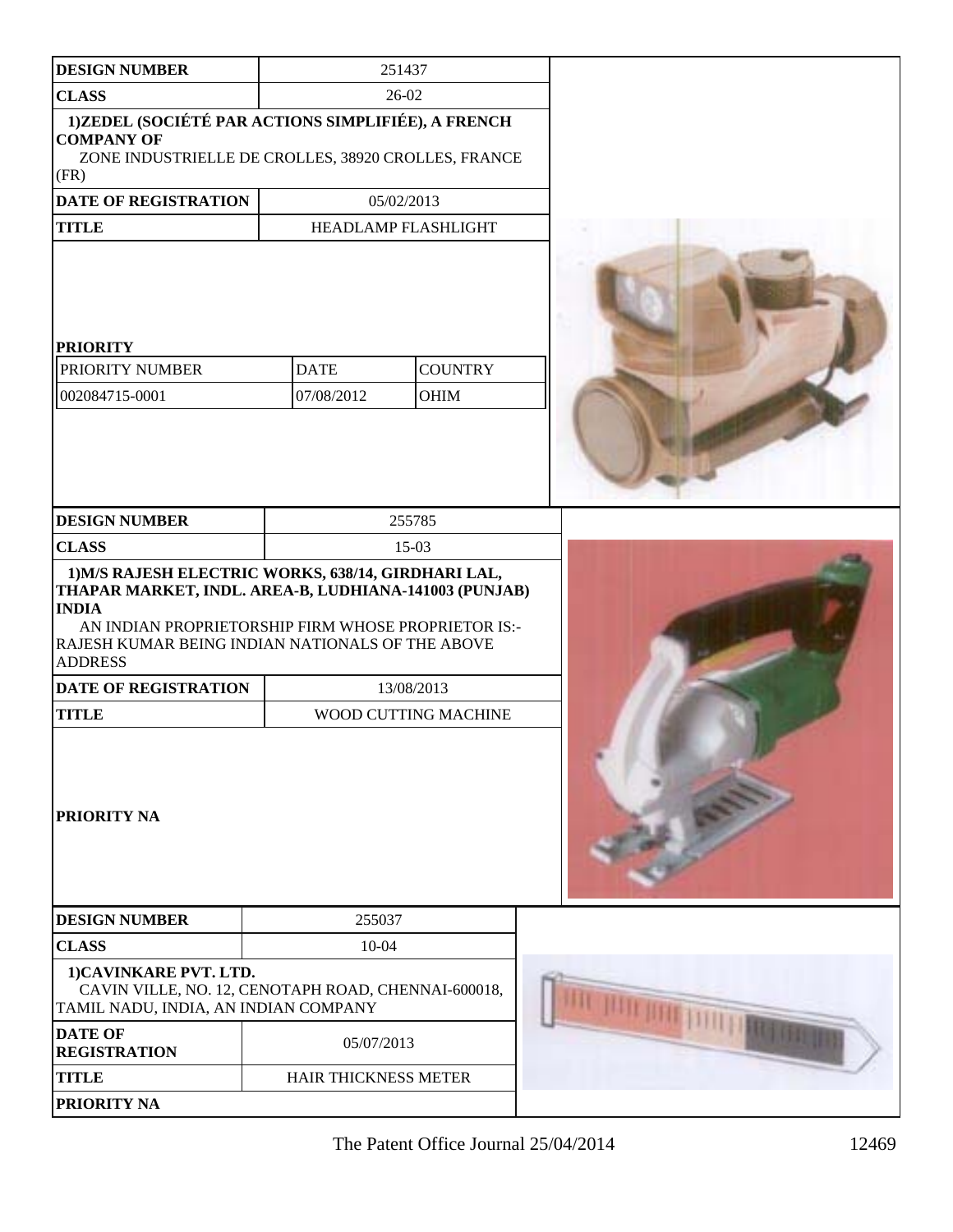| <b>DESIGN NUMBER</b>                                                                                                                 |                  | 252590          |  |
|--------------------------------------------------------------------------------------------------------------------------------------|------------------|-----------------|--|
| <b>CLASS</b>                                                                                                                         |                  | $03-01$         |  |
| 1) CHRISTIAN DIOR COUTURE, A FRENCH PUBLIC LIMITED COMPANY OF<br>30 AVENUE MONTAIGNE, 75008 PARIS, FRANCE                            |                  |                 |  |
| <b>DATE OF REGISTRATION</b>                                                                                                          |                  | 21/03/2013      |  |
| <b>TITLE</b>                                                                                                                         |                  | <b>HAND BAG</b> |  |
| <b>PRIORITY</b>                                                                                                                      |                  |                 |  |
| PRIORITY NUMBER                                                                                                                      | <b>DATE</b>      | <b>COUNTRY</b>  |  |
| DM/079672                                                                                                                            | 23/11/2012       | <b>WIPO</b>     |  |
|                                                                                                                                      |                  |                 |  |
| <b>DESIGN NUMBER</b>                                                                                                                 |                  | 253973          |  |
| <b>CLASS</b>                                                                                                                         |                  | $12 - 15$       |  |
| 1) SHANDONG LINGLONG TYRE CO. LTD. HAVING ITS OFFICE AT<br>NO. 777 JINLONG ROAD, ZHAOYUAN CITY, SHANDONG, CHINA, ZIP CODE:<br>265400 |                  |                 |  |
| <b>DATE OF REGISTRATION</b>                                                                                                          |                  | 20/05/2013      |  |
| <b>TITLE</b>                                                                                                                         |                  | <b>TYRE</b>     |  |
| <b>PRIORITY NA</b>                                                                                                                   |                  |                 |  |
| <b>DESIGN NUMBER</b>                                                                                                                 |                  | 256257          |  |
| <b>CLASS</b>                                                                                                                         |                  | 26-04           |  |
| 1) ZUMTOBEL LIGHTING GMBH OF<br>SCHWEIZER STRAßE 30, 6850, DORNBIRN, AUSTRIA; NATIONALITY:<br><b>AUSTRIA</b>                         |                  |                 |  |
| <b>DATE OF REGISTRATION</b>                                                                                                          |                  | 06/09/2013      |  |
| <b>TITLE</b>                                                                                                                         | <b>LUMINAIRE</b> |                 |  |
| <b>PRIORITY</b>                                                                                                                      |                  |                 |  |
| PRIORITY NUMBER                                                                                                                      | <b>DATE</b>      | <b>COUNTRY</b>  |  |
| 001363360                                                                                                                            | 07/03/2013       | <b>OHIM</b>     |  |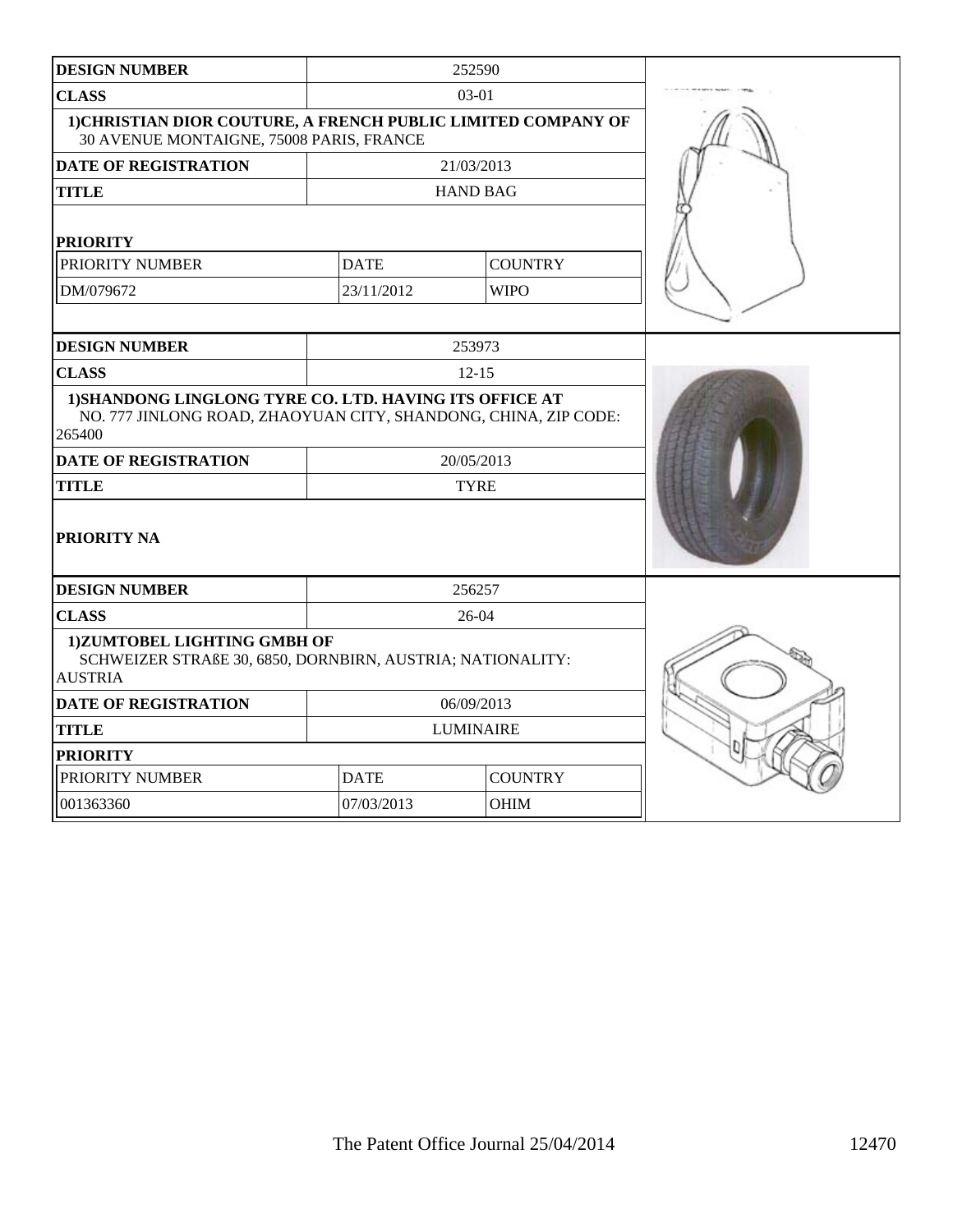| <b>DESIGN NUMBER</b>                                                                                                                                                                                                                                                                                    | 255435                           |  |  |
|---------------------------------------------------------------------------------------------------------------------------------------------------------------------------------------------------------------------------------------------------------------------------------------------------------|----------------------------------|--|--|
| <b>CLASS</b>                                                                                                                                                                                                                                                                                            | $07-02$                          |  |  |
| 1) NIRMAL C. RATHOD, AN INDIAN NATIONAL,<br>2/13, UNNAT NAGAR NO. 2, OPP. NEW INDIA CO-OP. BANK LTD., M.G. ROAD,<br>GOREGAON (W), MUMBAI-400062, MAHARASHTRA, INDIA.                                                                                                                                    |                                  |  |  |
| <b>DATE OF REGISTRATION</b>                                                                                                                                                                                                                                                                             | 26/07/2013                       |  |  |
| <b>TITLE</b>                                                                                                                                                                                                                                                                                            | <b>CASSEROLE</b>                 |  |  |
| <b>PRIORITY NA</b>                                                                                                                                                                                                                                                                                      |                                  |  |  |
| <b>DESIGN NUMBER</b>                                                                                                                                                                                                                                                                                    | 255686                           |  |  |
| <b>CLASS</b>                                                                                                                                                                                                                                                                                            | $10-04$                          |  |  |
| 1) ALKON PLASTICS PVT. LTD., 801, 8TH FLOOR, EMBASSY CHAMBERS, 3RD<br>ROAD, KHAR (WEST), MUMBAI: 400052. (INDIA)<br>INDIAN NATIONAL A PVT. LIMITED COMPANY INCORPORATED UNDER THE<br><b>INDIAN COMPANIES ACT, OF ABOVE ADDRESS</b><br><b>DATE OF REGISTRATION</b><br><b>TITLE</b><br><b>PRIORITY NA</b> |                                  |  |  |
| <b>DESIGN NUMBER</b>                                                                                                                                                                                                                                                                                    | 255029                           |  |  |
| <b>CLASS</b>                                                                                                                                                                                                                                                                                            | $10-04$                          |  |  |
| 1) CAVINKARE PVT. LTD.<br>CAVIN VILLE, NO. 12, CENOTAPH ROAD, CHENNAI-600018, TAMIL NADU,<br><b>INDIA, AN INDIAN COMPANY</b>                                                                                                                                                                            | marka formation <b>formation</b> |  |  |
| <b>DATE OF REGISTRATION</b>                                                                                                                                                                                                                                                                             | 05/07/2013                       |  |  |
| <b>TITLE</b>                                                                                                                                                                                                                                                                                            | <b>HAIR THICKNESS METER</b>      |  |  |
| <b>PRIORITY NA</b>                                                                                                                                                                                                                                                                                      |                                  |  |  |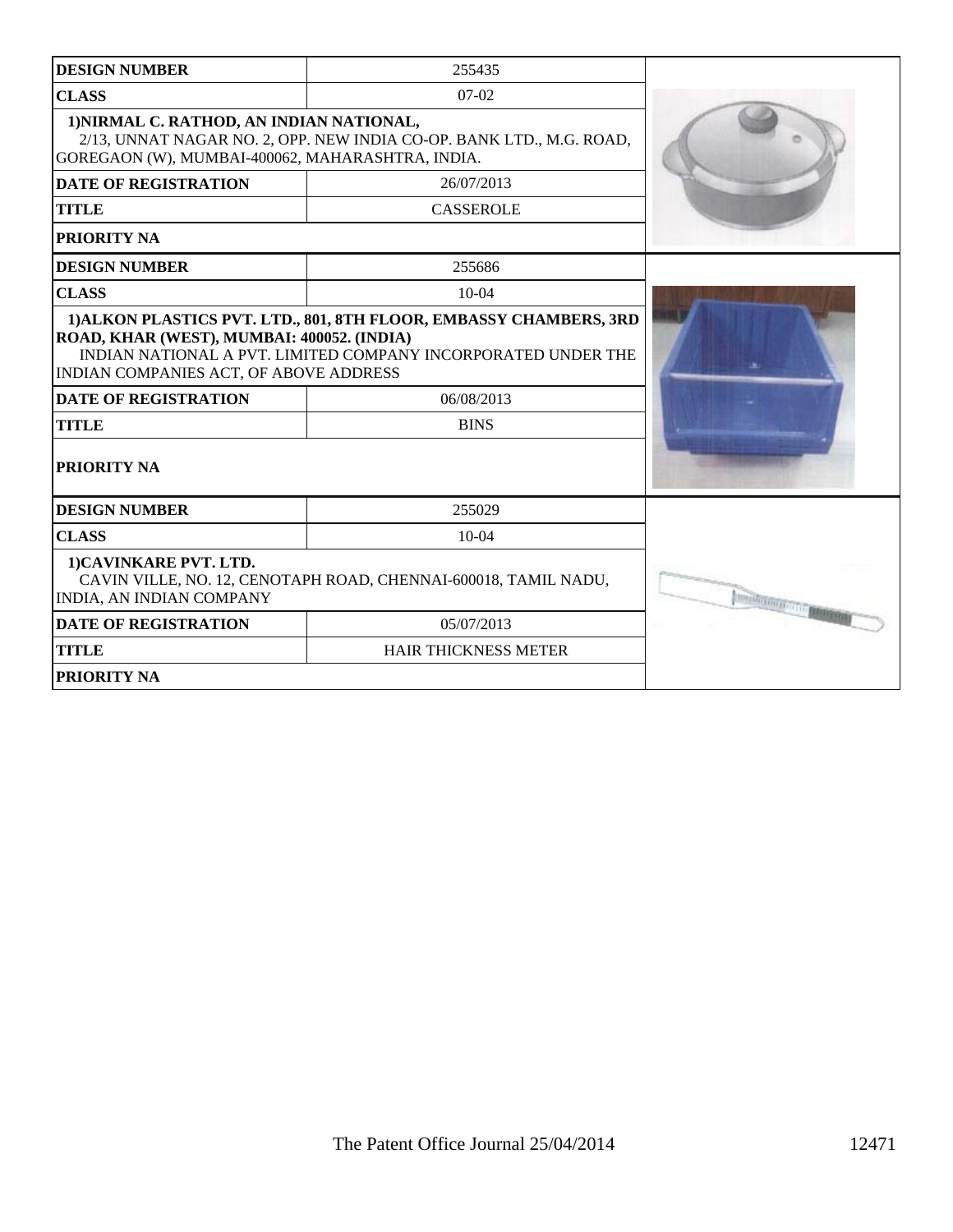| <b>DESIGN NUMBER</b>                                                                          | 252634                                                                                                                           |  |  |
|-----------------------------------------------------------------------------------------------|----------------------------------------------------------------------------------------------------------------------------------|--|--|
| <b>CLASS</b>                                                                                  | $02 - 02$                                                                                                                        |  |  |
|                                                                                               | 1)ZARINA JAMAL SHAMJI, AN INDIAN NATIONAL, HAVING ADDRESS:<br>2F-G2, MODELS MERIDIEN, NIO DONAPAULA, CARANZALEM, GOA, 403004     |  |  |
| <b>DATE OF REGISTRATION</b>                                                                   | 25/03/2013                                                                                                                       |  |  |
| <b>TITLE</b>                                                                                  | <b>KITCHEN APRON</b>                                                                                                             |  |  |
| PRIORITY NA                                                                                   |                                                                                                                                  |  |  |
| <b>DESIGN NUMBER</b>                                                                          | 253974                                                                                                                           |  |  |
| <b>CLASS</b>                                                                                  | $12 - 15$                                                                                                                        |  |  |
| 265400                                                                                        | <b>1)SHANDONG LINGLONG TYRE CO. LTD. HAVING ITS OFFICE AT</b><br>NO. 777 JINLONG ROAD, ZHAOYUAN CITY, SHANDONG, CHINA, ZIP CODE: |  |  |
| <b>DATE OF REGISTRATION</b>                                                                   | 20/05/2013                                                                                                                       |  |  |
| <b>TITLE</b>                                                                                  | <b>TYRE</b>                                                                                                                      |  |  |
| <b>PRIORITY NA</b>                                                                            |                                                                                                                                  |  |  |
| <b>DESIGN NUMBER</b>                                                                          | 254070                                                                                                                           |  |  |
| <b>CLASS</b>                                                                                  | $09-01$                                                                                                                          |  |  |
| V2 CORP., A PARTNERSHIP FIRM, INDIAN, MANUFACTURERS AND<br><b>MERCHANTS,</b><br>110015, INDIA | 1) PRAMIT SANGHAVI AND DEWANG SANGHAVI, PARTNERS TRADING AS<br>WHOSE ADDRESS IS WZ-8/1, INDUSTRIAL AREA, KIRTI NAGAR, NEW DELHI- |  |  |
| <b>DATE OF REGISTRATION</b>                                                                   | 24/05/2013                                                                                                                       |  |  |
| <b>TITLE</b>                                                                                  | <b>BOTTLE</b>                                                                                                                    |  |  |
| <b>PRIORITY NA</b>                                                                            |                                                                                                                                  |  |  |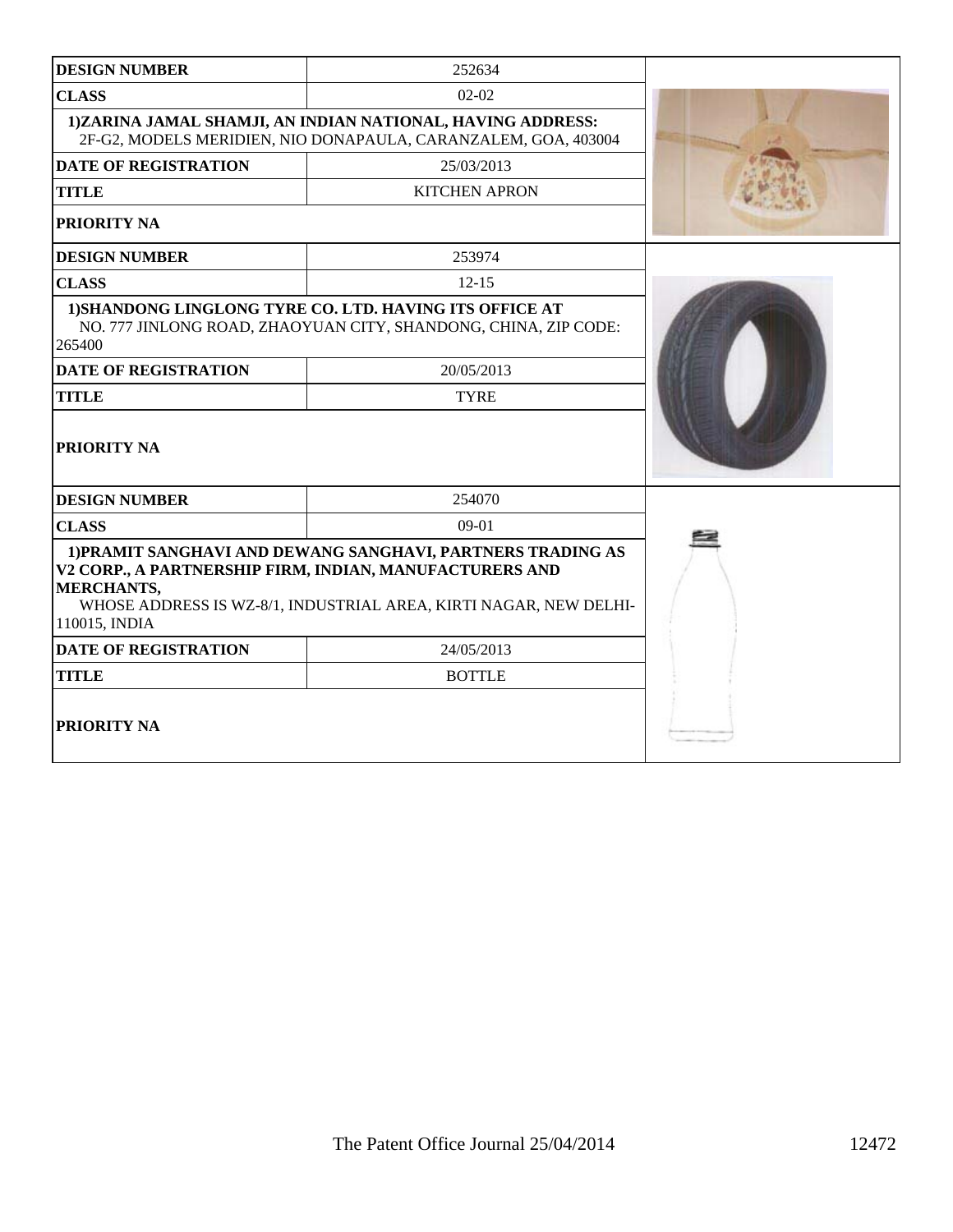| <b>DESIGN NUMBER</b>                  | 255584                                                                                                                                                                                                                |  |
|---------------------------------------|-----------------------------------------------------------------------------------------------------------------------------------------------------------------------------------------------------------------------|--|
| <b>CLASS</b>                          | 15-02                                                                                                                                                                                                                 |  |
| ACT,                                  | 1) EMERSON CLIMATE TECHNOLOGIES (INDIA) LIMITED, A<br><b>COMPANY INCORPORATED UNDER THE INDIAN COMPANIES</b><br>AT PLOT NO. 23, RAJIV GANDHI INFOTECH PARK, PHASE-II,<br>HINJEWADI, PUNE-411 057, MAHARASHTRA, INDIA. |  |
| <b>DATE OF</b><br><b>REGISTRATION</b> | 01/08/2013                                                                                                                                                                                                            |  |
| <b>TITLE</b>                          | <b>COMPRESSOR</b>                                                                                                                                                                                                     |  |
| <b>PRIORITY NA</b>                    |                                                                                                                                                                                                                       |  |
| <b>DESIGN NUMBER</b>                  | 255034                                                                                                                                                                                                                |  |
| <b>CLASS</b>                          | $10 - 04$                                                                                                                                                                                                             |  |
| 1)CAVINKARE PVT. LTD.                 | CAVIN VILLE, NO. 12, CENOTAPH ROAD, CHENNAI-<br>600018, TAMIL NADU, INDIA, AN INDIAN COMPANY                                                                                                                          |  |
| <b>DATE OF</b><br><b>REGISTRATION</b> | 05/07/2013                                                                                                                                                                                                            |  |
| <b>TITLE</b>                          | HAIR THICKNESS METER                                                                                                                                                                                                  |  |
| <b>PRIORITY NA</b>                    |                                                                                                                                                                                                                       |  |
| <b>DESIGN NUMBER</b>                  | 252745                                                                                                                                                                                                                |  |
| <b>CLASS</b>                          | 08-06                                                                                                                                                                                                                 |  |
| 360002-GUJARAT-(INDIA)                | 1) DIPAKBHAI BABUBHAI SOJITRA (ADULT &<br><b>INDIAN NATIONAL) AND SOLE PROPRIETOR OF</b><br>UNITECH INDUSTRIES HAVING PLACE OF BUSINESS<br>AT-3/11, BHAKTINAGAR, STATION PLOT, RAJKOT-                                |  |
| <b>DATE OF</b><br><b>REGISTRATION</b> | 02/04/2013                                                                                                                                                                                                            |  |
| <b>TITLE</b>                          | <b>HANDLE</b>                                                                                                                                                                                                         |  |
| PRIORITY NA                           |                                                                                                                                                                                                                       |  |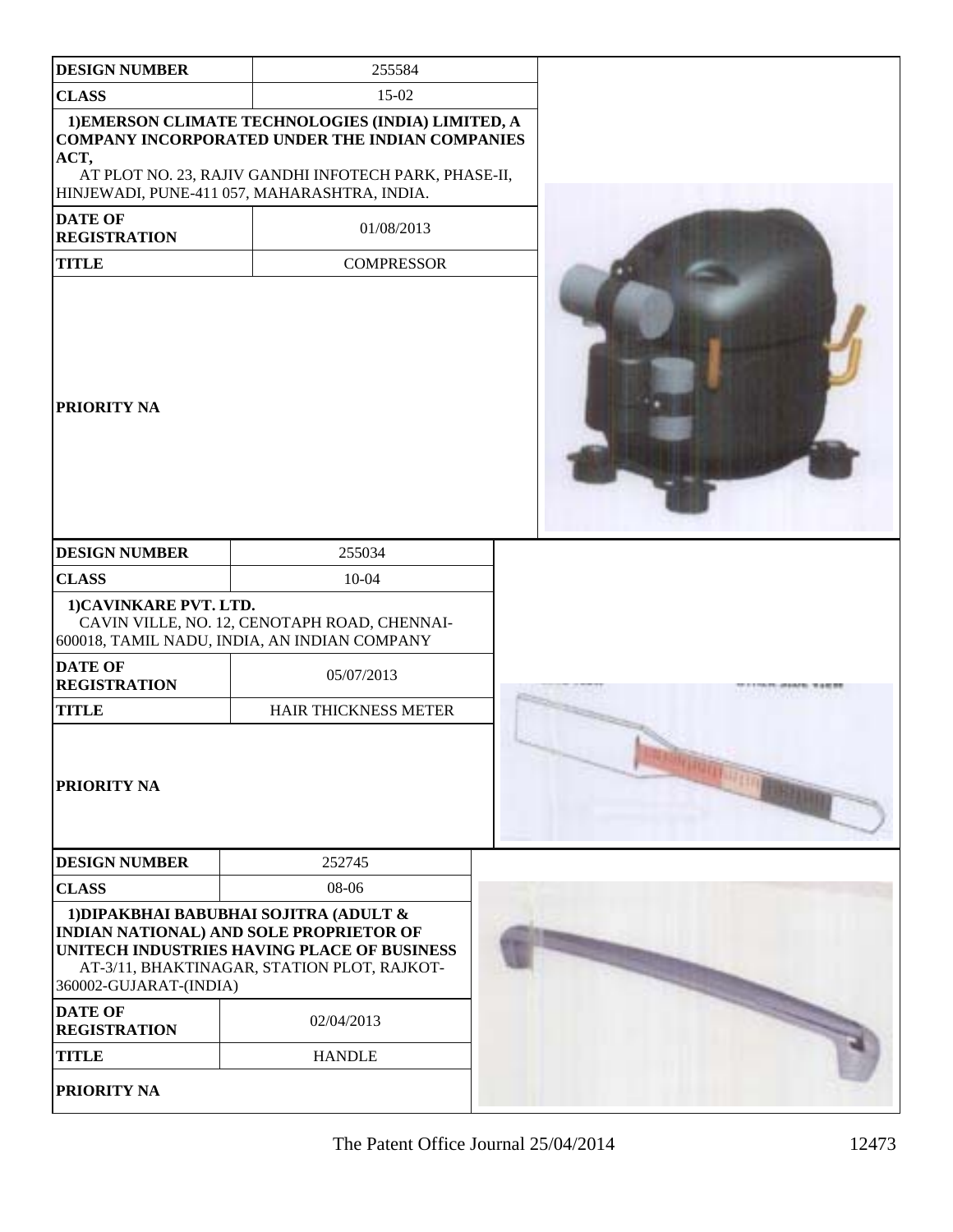| <b>DESIGN NUMBER</b>                                                                                                  |                               | 255924                 |  |
|-----------------------------------------------------------------------------------------------------------------------|-------------------------------|------------------------|--|
| <b>CLASS</b>                                                                                                          |                               | 23-01                  |  |
| 1) HANSGROHE SE,<br>OF AUESTR. 5-9, D-77761 SCHILTACH, GERMANY, A GERMAN COMPANY                                      |                               |                        |  |
| <b>DATE OF REGISTRATION</b>                                                                                           |                               | 20/08/2013             |  |
| <b>TITLE</b>                                                                                                          |                               | <b>SANITARY FAUCET</b> |  |
| <b>PRIORITY</b>                                                                                                       |                               |                        |  |
| PRIORITY NUMBER                                                                                                       | <b>DATE</b>                   | <b>COUNTRY</b>         |  |
| 001363311-0001                                                                                                        | 06/03/2013                    | <b>OHIM</b>            |  |
| <b>DESIGN NUMBER</b>                                                                                                  |                               | 256127                 |  |
| <b>CLASS</b>                                                                                                          |                               | $12 - 16$              |  |
| 1) HONDA MOTOR CO., LTD., A JAPANESE CORPORATION, OF<br>1-1, MINAMI-AOYAMA 2-CHOME, MINATO-KU, TOKYO, 107-8556, JAPAN |                               |                        |  |
| <b>DATE OF REGISTRATION</b>                                                                                           | 30/08/2013                    |                        |  |
| <b>TITLE</b>                                                                                                          | FRONT GRILL FOR AUTOMOBILE    |                        |  |
| <b>PRIORITY</b>                                                                                                       |                               |                        |  |
| PRIORITY NUMBER                                                                                                       | <b>DATE</b><br><b>COUNTRY</b> |                        |  |
| 2013-005232                                                                                                           | 08/03/2013<br><b>JAPAN</b>    |                        |  |
| <b>DESIGN NUMBER</b>                                                                                                  |                               | 256160                 |  |
| <b>CLASS</b>                                                                                                          |                               | $12 - 16$              |  |
| 1) TOYOTA JIDOSHA KABUSHIKI KAISHA, A JAPANESE CO.,<br>OF 1, TOYOTA-CHO, TOYOTA-SHI, AICHI-KEN, 471-8571, JAPAN       |                               |                        |  |
| <b>DATE OF REGISTRATION</b>                                                                                           | 02/09/2013                    |                        |  |
| <b>TITLE</b>                                                                                                          | ANTENNA FOR AN AUTOMOBILE     |                        |  |
| <b>PRIORITY</b>                                                                                                       |                               |                        |  |
| PRIORITY NUMBER                                                                                                       | <b>DATE</b>                   | <b>COUNTRY</b>         |  |
| 11213/2013                                                                                                            | 13/03/2013                    | <b>AUSTRALIA</b>       |  |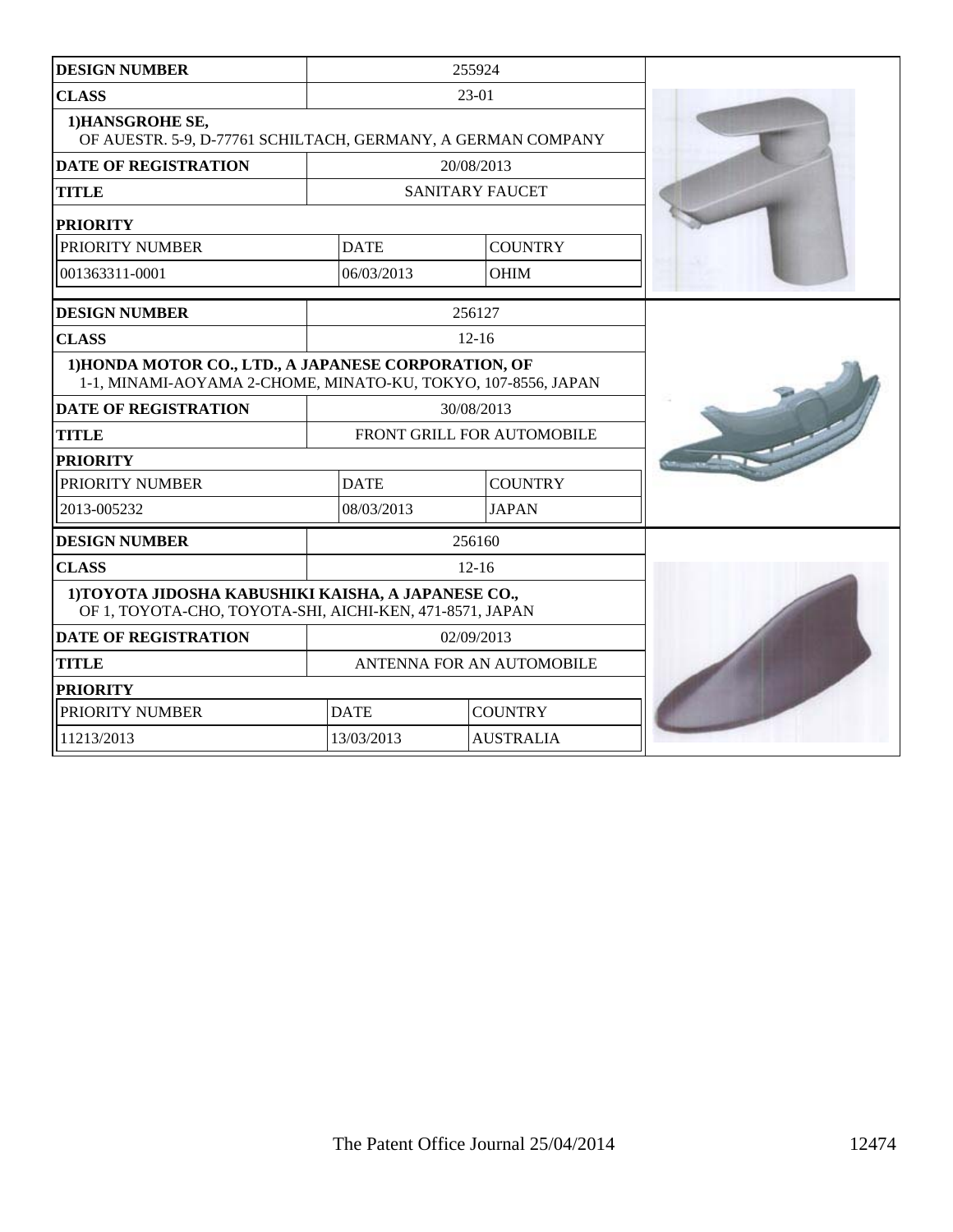| <b>DESIGN NUMBER</b>                                                                                                                                                                                                             |                      | 249396              |  |
|----------------------------------------------------------------------------------------------------------------------------------------------------------------------------------------------------------------------------------|----------------------|---------------------|--|
| <b>CLASS</b>                                                                                                                                                                                                                     |                      | 24-04               |  |
| 1) NOURI E. HAKIM A CITIZEN OF UNITED STATES OF AMERICA OF THE<br><b>ADDRESS:</b><br>3030 AURORA AVENUE, MONROE, LA-71201, UNITED STATES OF AMERICA                                                                              |                      |                     |  |
| <b>DATE OF REGISTRATION</b>                                                                                                                                                                                                      |                      | 09/11/2012          |  |
| <b>TITLE</b>                                                                                                                                                                                                                     |                      | <b>PACIFIER</b>     |  |
| <b>PRIORITY</b>                                                                                                                                                                                                                  |                      |                     |  |
| PRIORITY NUMBER                                                                                                                                                                                                                  | <b>DATE</b>          | <b>COUNTRY</b>      |  |
| 29/420.731                                                                                                                                                                                                                       | 11/05/2012           | U.S.A.              |  |
| <b>DESIGN NUMBER</b>                                                                                                                                                                                                             |                      | 254849              |  |
| <b>CLASS</b>                                                                                                                                                                                                                     |                      | $24-03$             |  |
| 1) LIMBS INTERNATIONAL, INC., A COMPANY OF U.S.A.<br>OF 500 W. OVERLAND, SUITE 230, EL PASO, TEXAS 79901, USA                                                                                                                    |                      |                     |  |
| <b>DATE OF REGISTRATION</b>                                                                                                                                                                                                      |                      | 28/06/2013          |  |
| <b>TITLE</b>                                                                                                                                                                                                                     |                      | PROSTHETIC KNEE     |  |
| <b>PRIORITY</b>                                                                                                                                                                                                                  |                      |                     |  |
| PRIORITY NUMBER                                                                                                                                                                                                                  | <b>DATE</b>          | <b>COUNTRY</b>      |  |
| 29/444,705                                                                                                                                                                                                                       | U.S.A.<br>01/02/2013 |                     |  |
|                                                                                                                                                                                                                                  |                      |                     |  |
| <b>DESIGN NUMBER</b>                                                                                                                                                                                                             |                      | 255049              |  |
| <b>CLASS</b>                                                                                                                                                                                                                     |                      | $08-09$             |  |
| 1) MR. BAKULBHAI NANJIBHAI THUMAR, INDIAN NATIONAL HAVING<br>PRINCIPAL PLACE OF BUSINESS AT<br>ANKIT INDUSTRIAL ESTATE, PLOT NO. 07, NEAR GUJARAT SOLVANT, OPP.<br>KRISHNAPARK HOTEL, N.H.8-B, KOTHARIYA, RAJKOT, GUJARAT, INDIA |                      |                     |  |
| <b>DATE OF REGISTRATION</b>                                                                                                                                                                                                      | 08/07/2013           |                     |  |
| <b>TITLE</b>                                                                                                                                                                                                                     |                      | RAILING ACCESSORIES |  |
| <b>PRIORITY NA</b>                                                                                                                                                                                                               |                      |                     |  |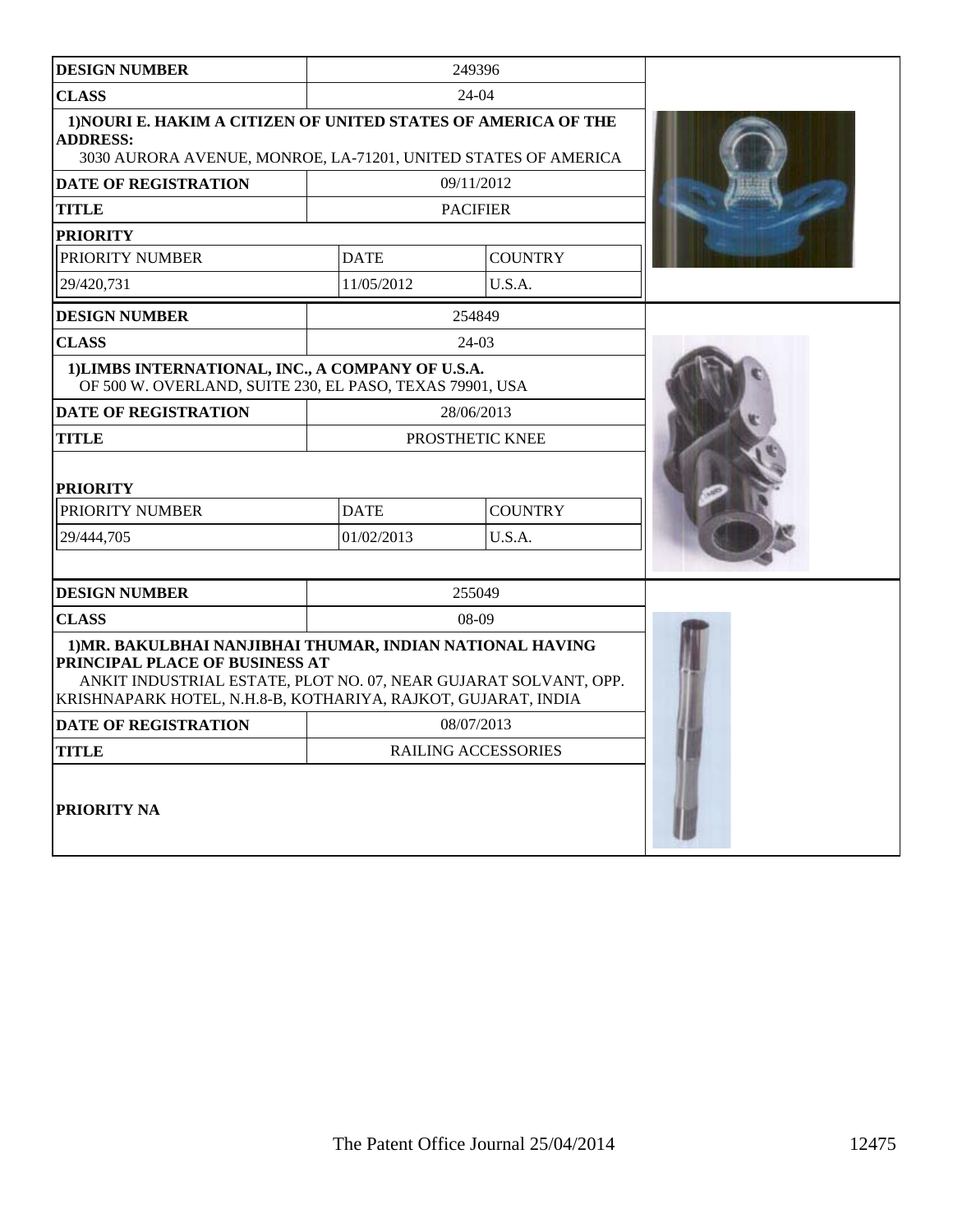| <b>DESIGN NUMBER</b>                                                                                                             |                            | 252989               |       |
|----------------------------------------------------------------------------------------------------------------------------------|----------------------------|----------------------|-------|
| <b>CLASS</b>                                                                                                                     |                            | 26-04                | 12090 |
| 1) CREE, INC.,<br>4600 SILICON DRIVE, DURHAM, NC 27703, U.S.A                                                                    |                            |                      |       |
| <b>DATE OF REGISTRATION</b>                                                                                                      |                            | 10/04/2013           |       |
| <b>TITLE</b>                                                                                                                     |                            | <b>LAMP</b>          |       |
| <b>PRIORITY</b>                                                                                                                  |                            |                      |       |
| PRIORITY NUMBER                                                                                                                  | <b>DATE</b>                | <b>COUNTRY</b>       |       |
| 29/434,289                                                                                                                       | 11/10/2012                 | U.S.A.               |       |
|                                                                                                                                  |                            |                      |       |
| <b>DESIGN NUMBER</b>                                                                                                             |                            | 256126               |       |
| <b>CLASS</b>                                                                                                                     |                            | $12 - 16$            |       |
| 1) HONDA MOTOR CO., LTD., A JAPANESE CORPORATION, OF<br>1-1, MINAMI-AOYAMA 2-CHOME, MINATO-KU, TOKYO, 107-8556, JAPAN            |                            |                      |       |
| <b>DATE OF REGISTRATION</b>                                                                                                      |                            | 30/08/2013           |       |
| <b>TITLE</b>                                                                                                                     | REAR BUMPER FOR AUTOMOBILE |                      |       |
| <b>PRIORITY</b>                                                                                                                  |                            |                      |       |
| PRIORITY NUMBER                                                                                                                  | <b>DATE</b>                | <b>COUNTRY</b>       |       |
| 2013-005230                                                                                                                      | 08/03/2013<br><b>JAPAN</b> |                      |       |
| <b>DESIGN NUMBER</b>                                                                                                             |                            | 254610               |       |
| <b>CLASS</b>                                                                                                                     |                            | $11 - 01$            |       |
| 1) MS SUMONA PAREKH, RESIDING AT<br>12, DOVER PARK, FLAT 4C, MARUTI SADAN BUILDING, KOLKATA-700019,<br>INDIA, AN INDIAN NATIONAL |                            |                      |       |
| <b>DATE OF REGISTRATION</b>                                                                                                      |                            | 20/06/2013           |       |
| <b>TITLE</b>                                                                                                                     |                            | <b>JEWELLERY SET</b> |       |
| PRIORITY NA                                                                                                                      |                            |                      |       |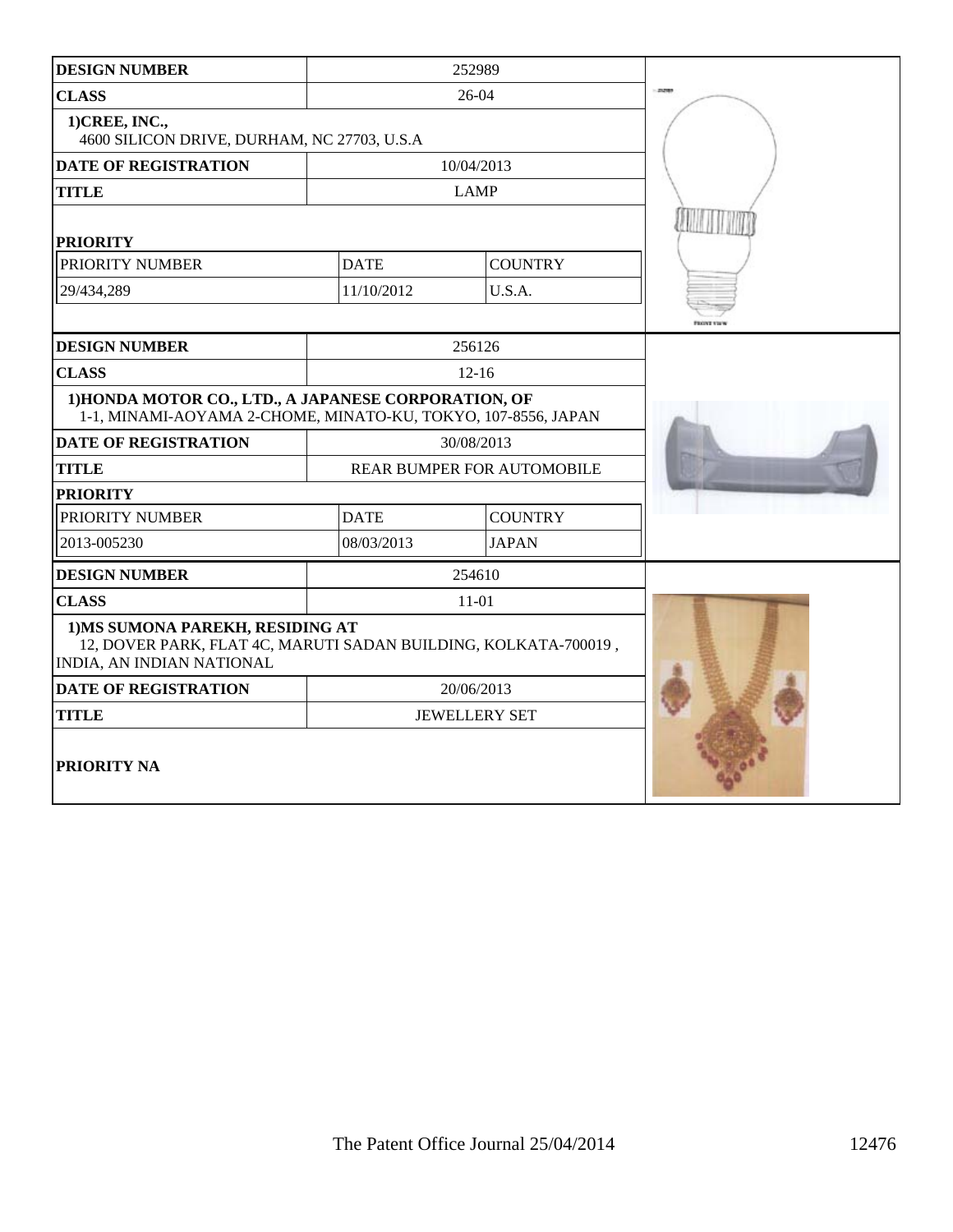| <b>DESIGN NUMBER</b>                                                                                                     | 255038                                                          |                                  |  |
|--------------------------------------------------------------------------------------------------------------------------|-----------------------------------------------------------------|----------------------------------|--|
| <b>CLASS</b>                                                                                                             | $10 - 04$                                                       |                                  |  |
| 1)CAVINKARE PVT. LTD.<br>CAVIN VILLE, NO. 12, CENOTAPH ROAD, CHENNAI-<br>600018, TAMIL NADU, INDIA, AN INDIAN COMPANY    |                                                                 |                                  |  |
| <b>DATE OF</b><br><b>REGISTRATION</b>                                                                                    | 05/07/2013                                                      |                                  |  |
| <b>TITLE</b>                                                                                                             | HAIR THICKNESS METER                                            |                                  |  |
| PRIORITY NA                                                                                                              |                                                                 |                                  |  |
| <b>DESIGN NUMBER</b>                                                                                                     |                                                                 | 256627                           |  |
| <b>CLASS</b>                                                                                                             |                                                                 | 23-01                            |  |
| 1) UNILEVER PLC, A COMPANY REGISTERED IN ENGLAND AND WALES<br><b>UNDER COMPANY NO. 41424 OF</b><br><b>UNITED KINGDOM</b> | UNILEVER HOUSE, 100 VICTORIA EMBANKMENT, LONDON, EC4Y 0DY,      |                                  |  |
| <b>DATE OF REGISTRATION</b>                                                                                              |                                                                 | 19/09/2013                       |  |
| <b>TITLE</b>                                                                                                             |                                                                 | <b>WATER PURIFICATION DEVICE</b> |  |
| PRIORITY NUMBER<br>002205559                                                                                             | <b>DATE</b><br>20/03/2013                                       | <b>COUNTRY</b><br>OHIM           |  |
| <b>DESIGN NUMBER</b>                                                                                                     |                                                                 | 254615                           |  |
| <b>CLASS</b>                                                                                                             |                                                                 | $11 - 01$                        |  |
| 1) MS SUMONA PAREKH, RESIDING AT<br>INDIA, AN INDIAN NATIONAL                                                            | 12, DOVER PARK, FLAT 4C, MARUTI SADAN BUILDING, KOLKATA-700019, |                                  |  |
| <b>DATE OF REGISTRATION</b>                                                                                              |                                                                 | 20/06/2013                       |  |
| <b>TITLE</b>                                                                                                             | <b>JEWELLERY SET</b>                                            |                                  |  |
| PRIORITY NA                                                                                                              |                                                                 |                                  |  |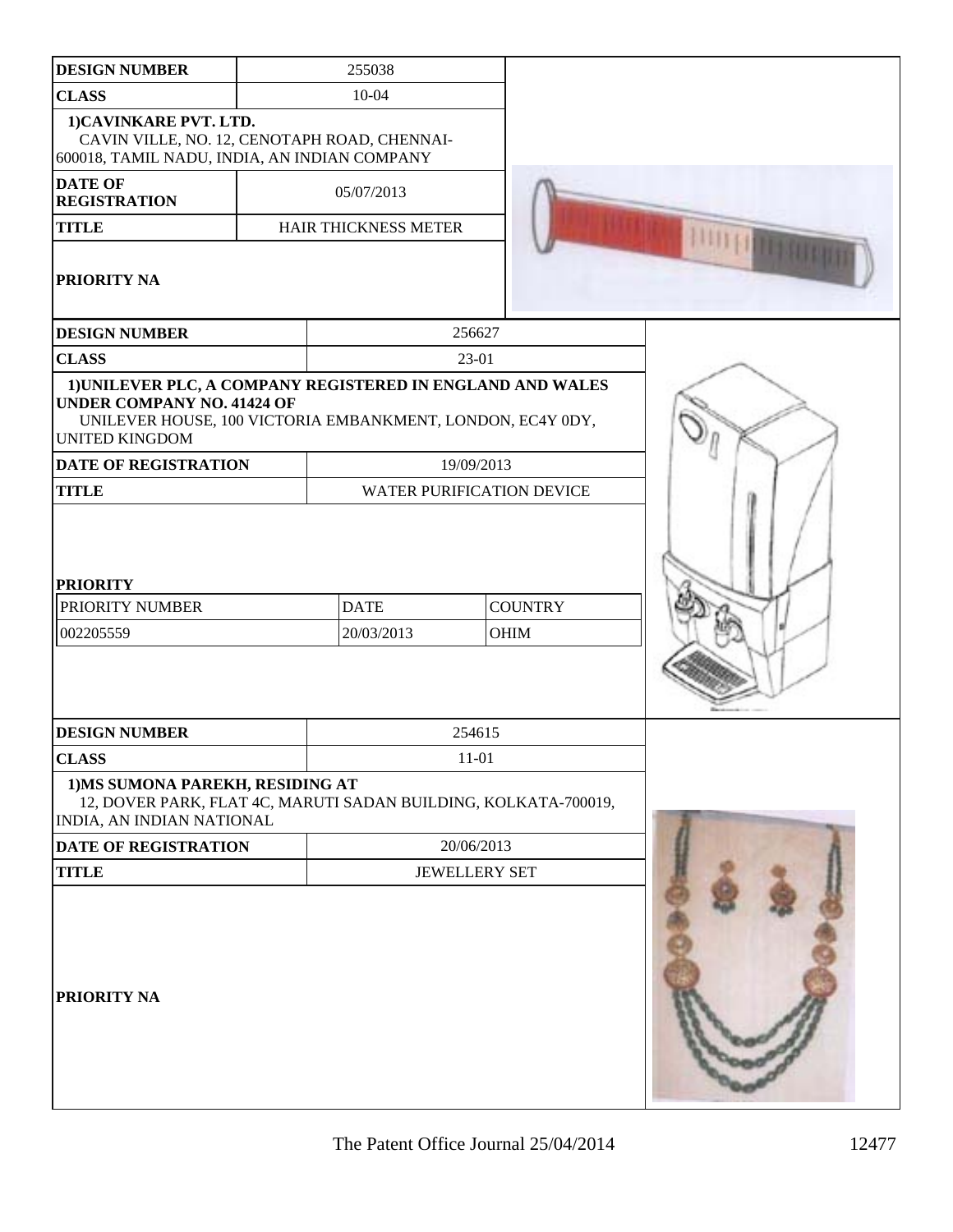| <b>DESIGN NUMBER</b>                                                               | 255704                                                                                                                                                                                |  |
|------------------------------------------------------------------------------------|---------------------------------------------------------------------------------------------------------------------------------------------------------------------------------------|--|
| <b>CLASS</b>                                                                       | 09-01                                                                                                                                                                                 |  |
| <b>COMPANIES ACT, AT</b><br>MAHARASHTRA, INDIA                                     | 1) RAYMOND LIMITED, A COMPANY INCORPORATED UNDER THE INDIAN<br>PLOT NO. 156/H NO. 2, VILLAGE ZADGAON, RATNAGIRI 415612,                                                               |  |
| <b>DATE OF REGISTRATION</b>                                                        | 07/08/2013                                                                                                                                                                            |  |
| <b>TITLE</b>                                                                       | <b>BOTTLE</b>                                                                                                                                                                         |  |
| <b>PRIORITY NA</b>                                                                 |                                                                                                                                                                                       |  |
| <b>DESIGN NUMBER</b>                                                               | 254390                                                                                                                                                                                |  |
| <b>CLASS</b>                                                                       | $08-06$                                                                                                                                                                               |  |
| PROPRIETORSHIP CONCERN) HAVING PLACE OF BUSINESS<br>RAJKOT-360 002-GUJARAT-(INDIA) | 1) KALPESHBHAI MANSUKHBHAI DUDHATRA (ADULT & INDIAN<br>NATIONAL) SOLE PROPRIETOR OF JAY BALAJI INDUSTRIES (INDIAN<br>AT-SHIVAM INDUSTRIAL AREA, B/H. PETROL PUMP, KOTHARIA RING ROAD, |  |
| <b>DATE OF REGISTRATION</b>                                                        | 07/06/2013                                                                                                                                                                            |  |
| <b>TITLE</b>                                                                       | <b>HANDLE</b>                                                                                                                                                                         |  |
| PRIORITY NA                                                                        |                                                                                                                                                                                       |  |
| <b>DESIGN NUMBER</b>                                                               | 246870                                                                                                                                                                                |  |
| <b>CLASS</b>                                                                       | $09-01$                                                                                                                                                                               |  |
| <b>ADDRESS</b><br>AT POST BOX NO. 4115, SHARJAH, UNITED ARAB EMIRATES              | 1) INTERNATIONAL FOODSTUFFS COMPANY (LIMITED LIABILITY<br>COMPANY, UNDER THE LAWS OF UNITED ARAB EMIRATES) HAVING                                                                     |  |
| <b>DATE OF REGISTRATION</b>                                                        | 01/08/2012                                                                                                                                                                            |  |
| TITLE                                                                              | <b>CARBOY</b>                                                                                                                                                                         |  |
| <b>PRIORITY NA</b>                                                                 |                                                                                                                                                                                       |  |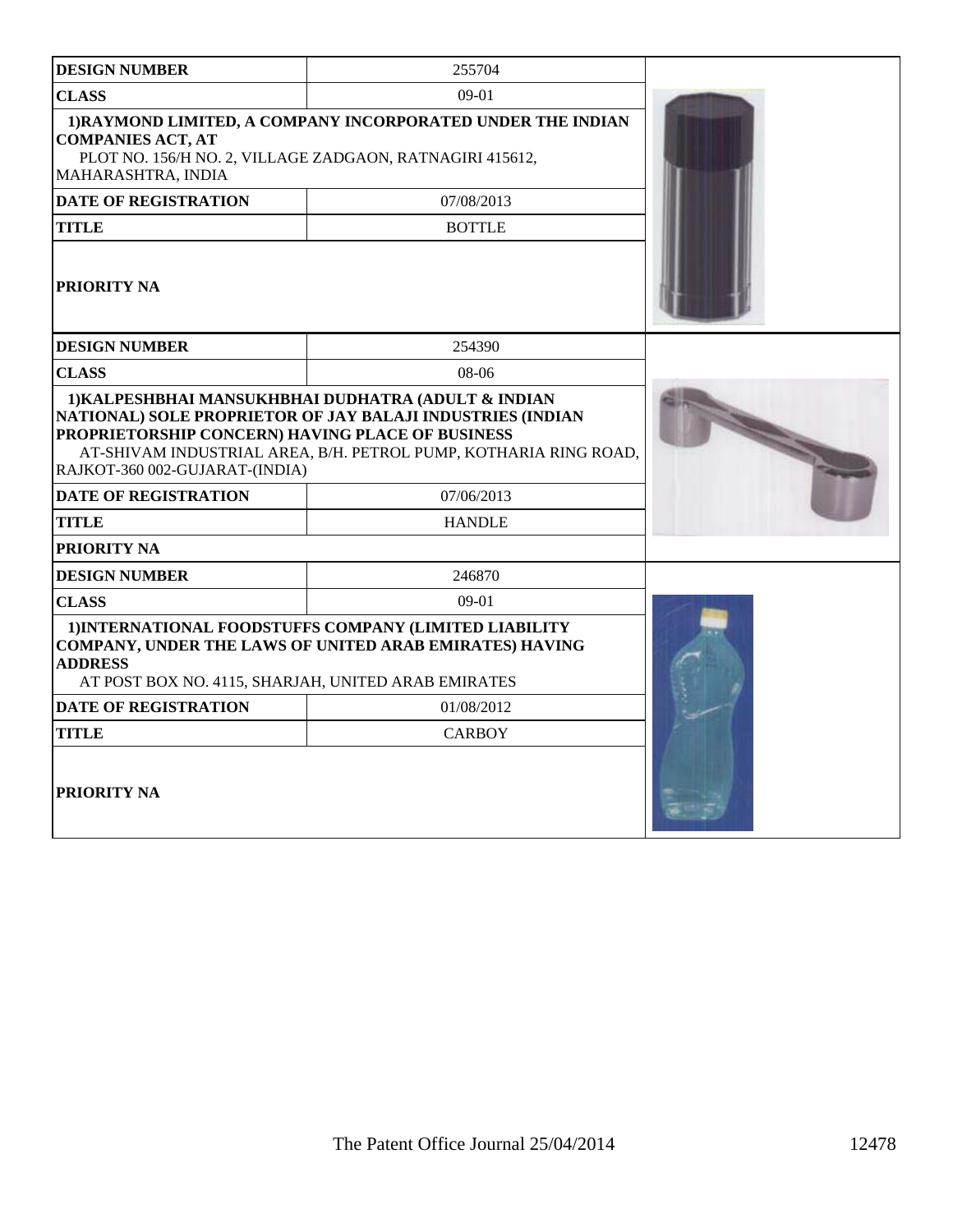| <b>DESIGN NUMBER</b>                                                                                                                                                                                                                                                                                                                |                               | 256595               |  |
|-------------------------------------------------------------------------------------------------------------------------------------------------------------------------------------------------------------------------------------------------------------------------------------------------------------------------------------|-------------------------------|----------------------|--|
| <b>CLASS</b>                                                                                                                                                                                                                                                                                                                        |                               | $07-01$              |  |
| 1) NARPAT RATANCHAND JAIN AND SANDHYA MURALIDHAR, ADULTS,<br>INDIAN NATIONALITY, PARTNERS OF M/S. BOHRA MARKETING, A<br>REGISTERED PARTNERSHIP FIRM, HAVING PRINCIPAL PLACE OF<br><b>BUSINESS AT</b><br>NO. 250/450/1 & 2, DEEPANJALI NAGAR, OPP. KWALITY BISCUIT FACTORY,<br>MYSORE ROAD, BANGALORE-560026, KARNATAKA STATE, INDIA |                               |                      |  |
| <b>DATE OF REGISTRATION</b>                                                                                                                                                                                                                                                                                                         |                               | 19/09/2013           |  |
| <b>TITLE</b>                                                                                                                                                                                                                                                                                                                        |                               | <b>BOWL</b>          |  |
| <b>PRIORITY NA</b>                                                                                                                                                                                                                                                                                                                  |                               |                      |  |
| <b>DESIGN NUMBER</b>                                                                                                                                                                                                                                                                                                                |                               | 253832               |  |
| <b>CLASS</b>                                                                                                                                                                                                                                                                                                                        |                               | $11 - 01$            |  |
| 1) MS SUMONA PAREKH, RESIDING AT<br>12, DOVER PARK, FLAT 4C, MARUTI SADAN BUILDING, KOLKATA-700019,<br>INDIA, AN INDIAN NATIONAL                                                                                                                                                                                                    |                               |                      |  |
| <b>DATE OF REGISTRATION</b>                                                                                                                                                                                                                                                                                                         |                               | 14/05/2013           |  |
| <b>TITLE</b>                                                                                                                                                                                                                                                                                                                        |                               | <b>JEWELLERY SET</b> |  |
| <b>PRIORITY NA</b>                                                                                                                                                                                                                                                                                                                  |                               |                      |  |
| <b>DESIGN NUMBER</b>                                                                                                                                                                                                                                                                                                                |                               | 254193               |  |
| <b>CLASS</b>                                                                                                                                                                                                                                                                                                                        |                               | $12 - 08$            |  |
| 1) BAYERISCHE MOTOREN WERKE AKTIENGESELLSCHAFT,<br>OF PETUELRING 130, 80809, MUNICH, GERMANY, A GERMAN COMPANY                                                                                                                                                                                                                      |                               |                      |  |
| <b>DATE OF REGISTRATION</b>                                                                                                                                                                                                                                                                                                         |                               | 30/05/2013           |  |
| <b>TITLE</b>                                                                                                                                                                                                                                                                                                                        |                               | CAR                  |  |
| <b>PRIORITY</b>                                                                                                                                                                                                                                                                                                                     |                               |                      |  |
| PRIORITY NUMBER                                                                                                                                                                                                                                                                                                                     | <b>COUNTRY</b><br><b>DATE</b> |                      |  |
| DE 402012101055.7                                                                                                                                                                                                                                                                                                                   | 06/12/2012<br><b>GERMANY</b>  |                      |  |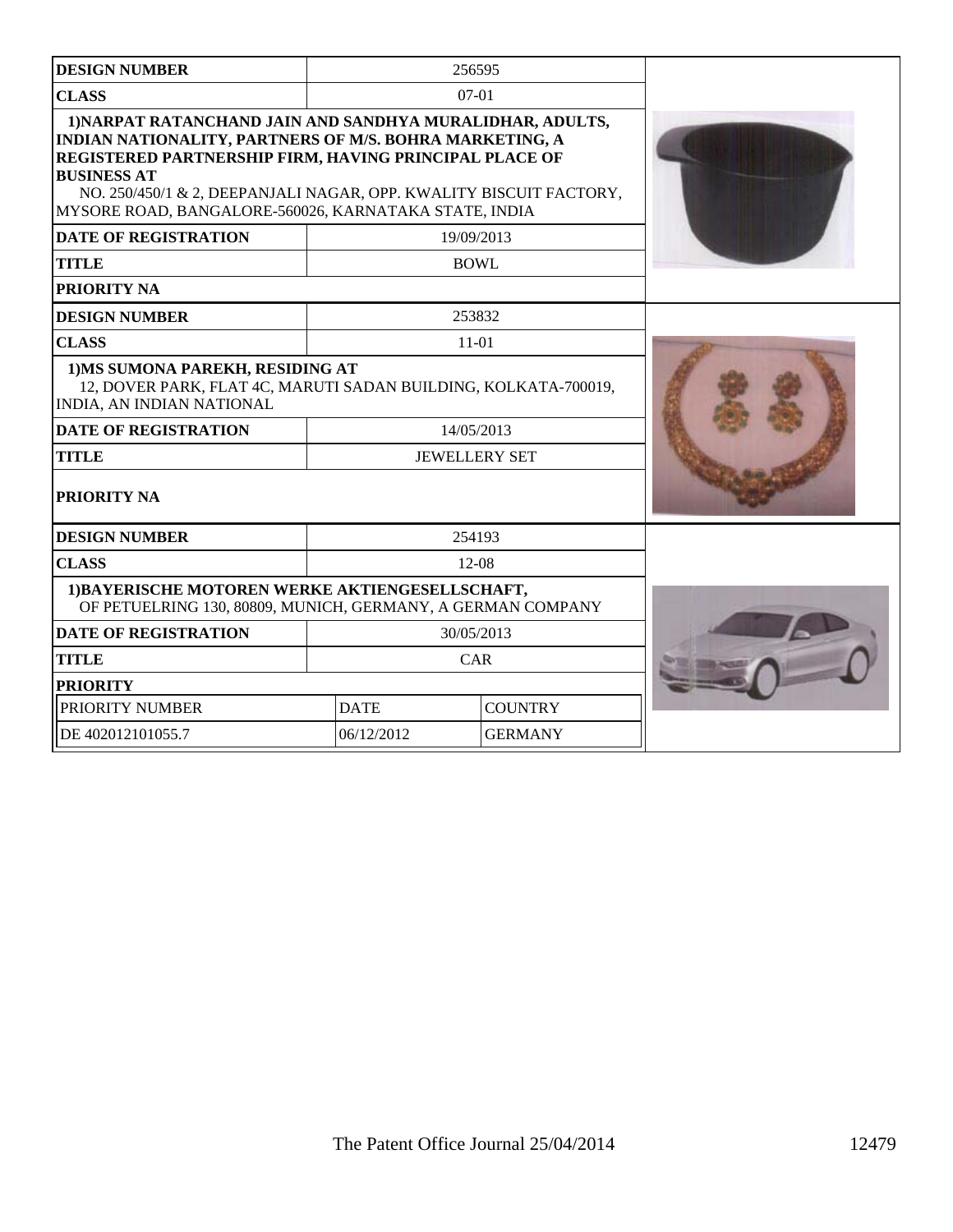| <b>DESIGN NUMBER</b>                                                                                                                                                           |             | 254617                  |  |
|--------------------------------------------------------------------------------------------------------------------------------------------------------------------------------|-------------|-------------------------|--|
| <b>CLASS</b>                                                                                                                                                                   |             | $11 - 01$               |  |
| 1) MS SUMONA PAREKH, RESIDING AT<br>12, DOVER PARK, FLAT 4C, MARUTI SADAN BUILDING, KOLKATA-700019,<br><b>INDIA, AN INDIAN NATIONAL</b>                                        |             |                         |  |
| <b>DATE OF REGISTRATION</b>                                                                                                                                                    |             | 20/06/2013              |  |
| <b>TITLE</b>                                                                                                                                                                   |             | <b>JEWELLERY SET</b>    |  |
| <b>PRIORITY NA</b>                                                                                                                                                             |             |                         |  |
| <b>DESIGN NUMBER</b>                                                                                                                                                           |             | 250960                  |  |
| <b>CLASS</b>                                                                                                                                                                   |             | 14-02                   |  |
| 1) APPLE INC., 1 INFINITE LOOP, CUPERTINO, CALIFORNIA 95014, UNITED<br><b>STATES OF AMERICA,</b><br>A CORPORATION INCORPORATED IN THE STATE OF CALIFORNIA                      |             |                         |  |
| <b>DATE OF REGISTRATION</b>                                                                                                                                                    |             | 11/01/2013              |  |
| <b>TITLE</b>                                                                                                                                                                   |             | PORTABLE DISPLAY DEVICE |  |
| <b>PRIORITY</b>                                                                                                                                                                |             |                         |  |
| PRIORITY NUMBER                                                                                                                                                                | <b>DATE</b> | <b>COUNTRY</b>          |  |
| 29/429,478                                                                                                                                                                     | 11/08/2012  | U.S.A.                  |  |
| <b>DESIGN NUMBER</b>                                                                                                                                                           |             | 256469                  |  |
| <b>CLASS</b>                                                                                                                                                                   |             | $07-03$                 |  |
| 1) MA DESIGN INDIA PRIVATE LIMITED, A COMPANY INCORPORATED IN<br><b>INDIA HAVING ITS PRINCIPAL PLACE OF BUSINESS AT</b><br>A-41, SECTOR-80, PHASE-II, NOIDA-201305, U.P. INDIA |             |                         |  |
| <b>DATE OF REGISTRATION</b>                                                                                                                                                    |             | 16/09/2013              |  |
| <b>TITLE</b>                                                                                                                                                                   |             | <b>SERVING FORK</b>     |  |
| <b>PRIORITY NA</b>                                                                                                                                                             |             |                         |  |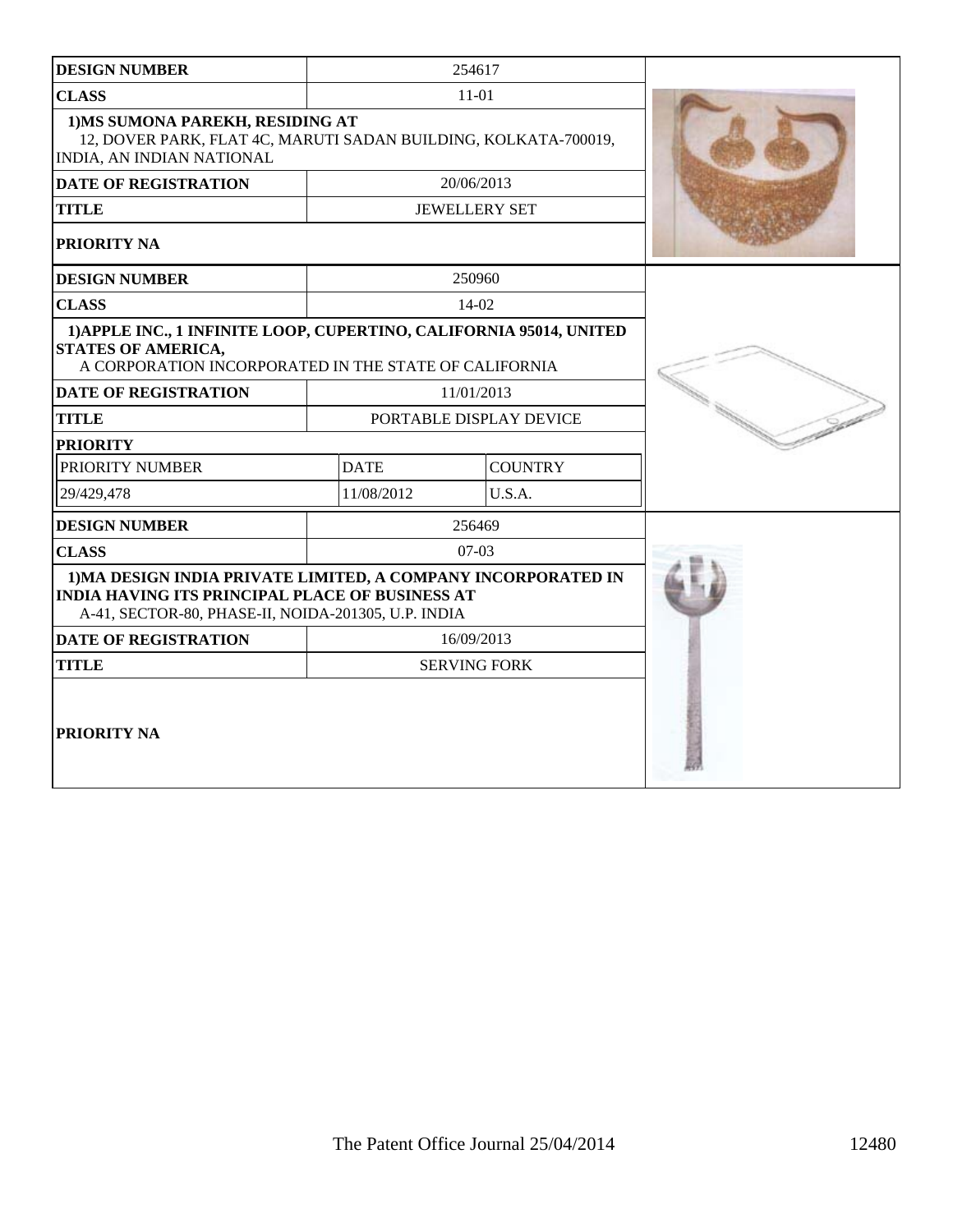| <b>DESIGN NUMBER</b>                                                                                                              |  |                                                          | 253834               |  |
|-----------------------------------------------------------------------------------------------------------------------------------|--|----------------------------------------------------------|----------------------|--|
| <b>CLASS</b>                                                                                                                      |  |                                                          | $11 - 01$            |  |
| 1) MS SUMONA PAREKH, RESIDING AT<br>12, DOVER PARK, FLAT 4C, MARUTI SADAN BUILDING, KOLKATA-<br>700019, INDIA, AN INDIAN NATIONAL |  |                                                          |                      |  |
| <b>DATE OF REGISTRATION</b>                                                                                                       |  |                                                          | 14/05/2013           |  |
| <b>TITLE</b>                                                                                                                      |  |                                                          | <b>JEWELLERY SET</b> |  |
| <b>PRIORITY NA</b>                                                                                                                |  |                                                          |                      |  |
| <b>DESIGN NUMBER</b>                                                                                                              |  |                                                          | 251590               |  |
| <b>CLASS</b>                                                                                                                      |  |                                                          | 24-02                |  |
| 1) KARL STORZ GMBH & CO. KG, A GERMAN COMPANY OF<br>MITTELSTRASSE 8, D-78532 TUTTLINGEN, GERMANY                                  |  |                                                          |                      |  |
| DATE OF REGISTRATION                                                                                                              |  |                                                          | 12/02/2013           |  |
| <b>TITLE</b>                                                                                                                      |  | TUBING CASSETTE SYSTEM FOR                               | LAPAROSCOPY          |  |
| <b>PRIORITY</b><br>PRIORITY NUMBER<br>002087262-0001                                                                              |  | <b>DATE</b><br><b>COUNTRY</b><br>13/08/2012<br>OHIM      |                      |  |
| <b>DESIGN NUMBER</b>                                                                                                              |  | 255485                                                   |                      |  |
| <b>CLASS</b>                                                                                                                      |  | 24-01                                                    |                      |  |
| 1) INDIAN COUNCIL OF AGRICULTURAL RESEARCH,<br>KRISHI BHAVAN, DR. RAJENDRA PRASAD ROAD,<br>NEW DELHI-110001, INDIAN               |  | <b>APRIL 21. 75</b>                                      |                      |  |
| <b>DATE OF</b><br><b>REGISTRATION</b>                                                                                             |  | 29/07/2013                                               |                      |  |
| <b>TITLE</b>                                                                                                                      |  | LOCKING PLATE FOR REPAIR OF<br><b>FRACTURE IN RADIUS</b> |                      |  |
| PRIORITY NA                                                                                                                       |  |                                                          |                      |  |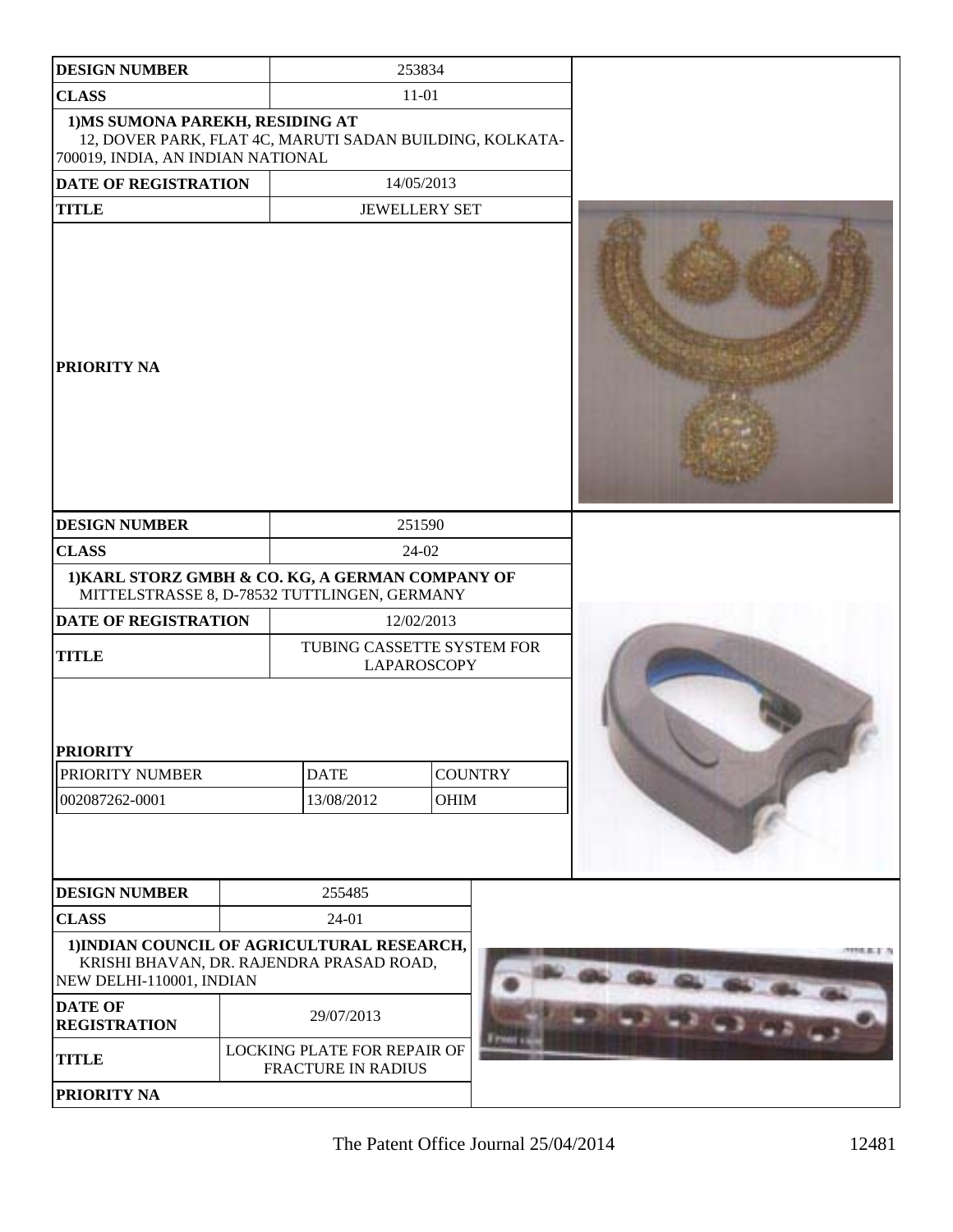| <b>DESIGN NUMBER</b>                                                                                                                                                                                                                                                                                                                           |                               | 254421                                            |  |
|------------------------------------------------------------------------------------------------------------------------------------------------------------------------------------------------------------------------------------------------------------------------------------------------------------------------------------------------|-------------------------------|---------------------------------------------------|--|
| <b>CLASS</b>                                                                                                                                                                                                                                                                                                                                   |                               | $23-01$                                           |  |
| 1)(1) VIPULBHAI MOHANBHAI PATEL, (2) DILIPBHAI MOHANBHAI<br>KACHHADIYA, (3) HITESHBHAI BHIKHABHAI THUMAR, ALL INDIAN<br>NATIONAL, HAVING ITS PLACE OF BUSINESS AT M/S, KRISHNA COCK<br><b>INDUSTRIES,</b><br>JAY SIYARAM IND. ESTATE, PLOT NO. 1-C, B/H. BANSIDHAR WAY BRIDGE,<br>AJI DAM KOTHARIYA RING ROAD, RAJKOT-360003 (GUJARAT) (INDIA) |                               |                                                   |  |
| <b>DATE OF REGISTRATION</b>                                                                                                                                                                                                                                                                                                                    |                               | 11/06/2013                                        |  |
| <b>TITLE</b>                                                                                                                                                                                                                                                                                                                                   |                               | <b>COCK</b>                                       |  |
| PRIORITY NA                                                                                                                                                                                                                                                                                                                                    |                               |                                                   |  |
| <b>DESIGN NUMBER</b>                                                                                                                                                                                                                                                                                                                           |                               | 255100                                            |  |
| <b>CLASS</b>                                                                                                                                                                                                                                                                                                                                   |                               | $10 - 01$                                         |  |
| 1) ELECTROLAB (INDIA) PVT. LTD. (AN INDIAN PRIVATE LIMITED<br>COMPANY REGISTERED UNDER THE INDIAN COMPANIES ACT, 1956),<br>OF 401, TIRUPATI UDYOG, I. B. PATEL ROAD, OFF. WESTERN EXPRESS<br>HIGHWAY, GOREGAON (EAST), MUMBAI-400063, MAHARASHTRA, INDIA                                                                                       |                               |                                                   |  |
| <b>DATE OF REGISTRATION</b><br><b>TITLE</b>                                                                                                                                                                                                                                                                                                    |                               | 10/07/2013<br>TESTING INSTRUMENT OF DIALYSIS CELL |  |
| <b>PRIORITY NA</b>                                                                                                                                                                                                                                                                                                                             |                               |                                                   |  |
| <b>DESIGN NUMBER</b>                                                                                                                                                                                                                                                                                                                           |                               | 255304                                            |  |
| <b>CLASS</b>                                                                                                                                                                                                                                                                                                                                   |                               | $07-05$                                           |  |
| 1) KONINKLIJKE PHILIPS N.V., A COMPANY ORGANIZED AND EXISTING<br>UNDER THE LAWS OF THE KINGDOM OF THE NETHERLANDS, RESIDING AT<br>EINDHOVEN,<br>WHOSE POST-OFFICE ADDRESS IS HIGH TECH CAMPUS 5, 5656 AE<br>EINDHOVEN, THE NETHERLANDS                                                                                                         |                               |                                                   |  |
| <b>DATE OF REGISTRATION</b>                                                                                                                                                                                                                                                                                                                    |                               | 18/07/2013                                        |  |
| <b>TITLE</b>                                                                                                                                                                                                                                                                                                                                   | <b>ELECTRIC STEAM IRON</b>    |                                                   |  |
| <b>PRIORITY</b>                                                                                                                                                                                                                                                                                                                                |                               |                                                   |  |
| PRIORITY NUMBER                                                                                                                                                                                                                                                                                                                                | <b>DATE</b><br><b>COUNTRY</b> |                                                   |  |
| 002171157-0001                                                                                                                                                                                                                                                                                                                                 | 23/01/2013                    | OHIM                                              |  |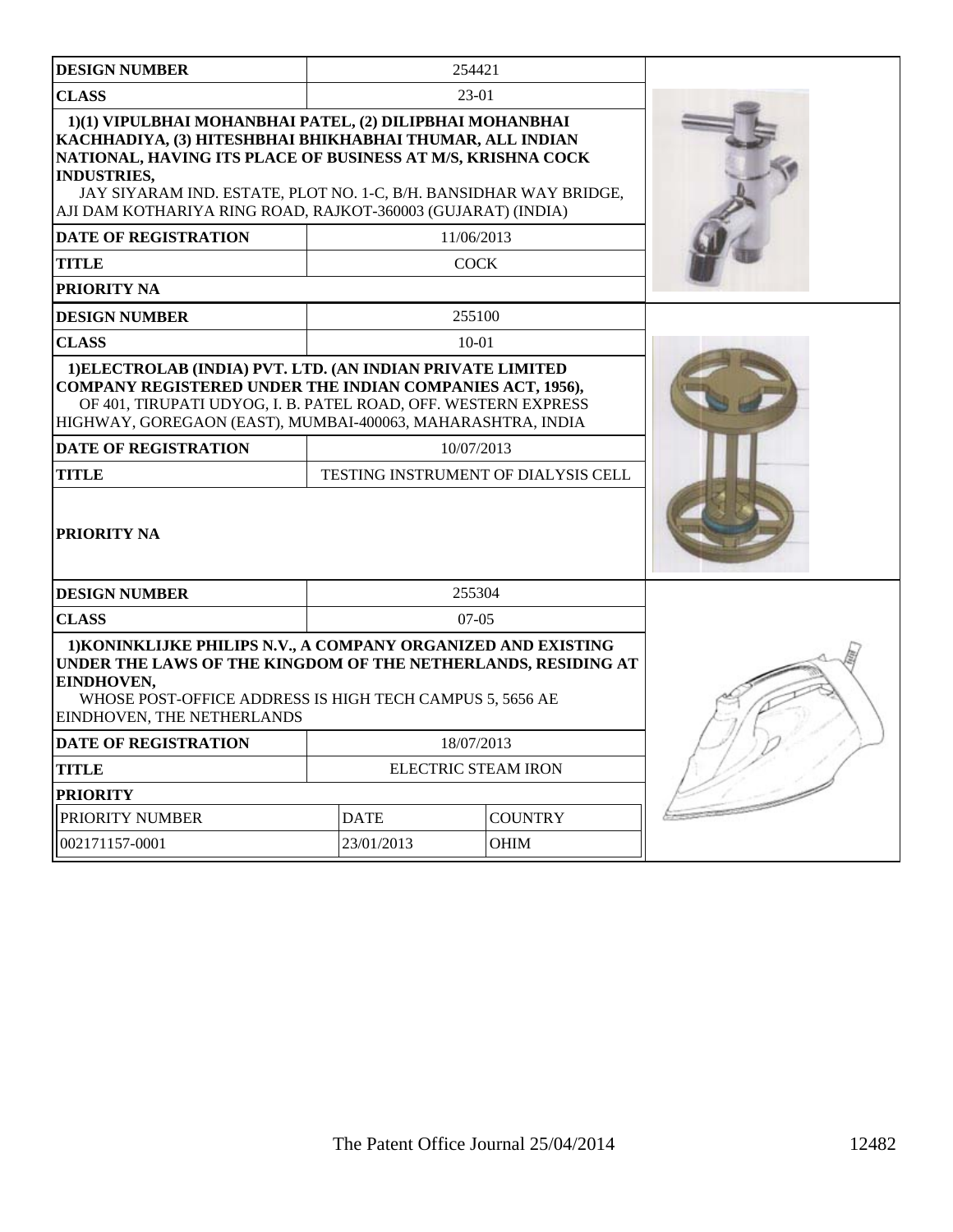| <b>DESIGN NUMBER</b>                                                                                                                                                                          |             | 252845                |  |
|-----------------------------------------------------------------------------------------------------------------------------------------------------------------------------------------------|-------------|-----------------------|--|
| <b>CLASS</b>                                                                                                                                                                                  |             | $12 - 13$             |  |
| 1) POLARIS INDUSTRIES INC., A CORPORATION ORGANIZED UNDER THE<br>LAWS OF THE UNITED STATES OF AMERICA,<br>OF 2100 HIGHWAY 55, MEDINA, MINNESOTA 55340, THE UNITED STATES OF<br><b>AMERICA</b> |             |                       |  |
| <b>DATE OF REGISTRATION</b>                                                                                                                                                                   |             | 03/04/2013            |  |
| <b>TITLE</b>                                                                                                                                                                                  |             | ALL TERRAIN VEHICLE   |  |
| <b>PRIORITY</b>                                                                                                                                                                               |             |                       |  |
| PRIORITY NUMBER                                                                                                                                                                               | <b>DATE</b> | <b>COUNTRY</b>        |  |
| 29/434,278                                                                                                                                                                                    | 11/10/2012  | U.S.A.                |  |
| <b>DESIGN NUMBER</b>                                                                                                                                                                          |             | 256001                |  |
| <b>CLASS</b>                                                                                                                                                                                  |             | $11-01$               |  |
| TEJAS RAMESHBHAI SHAH AND 3) ALPA JIGNESHBHAI SHAH WHOSE<br><b>OFFICE IS AT</b><br>3RD FLOOR, "PANNA MANEK", OPP. MAA ASHAPURA TEMPLE, PALACE<br>ROAD, RAJKOT-360001, GUJARAT, INDIA          |             |                       |  |
| <b>DATE OF REGISTRATION</b>                                                                                                                                                                   |             | 23/08/2013            |  |
| <b>TITLE</b>                                                                                                                                                                                  |             | <b>EARRING</b>        |  |
| PRIORITY NA                                                                                                                                                                                   |             |                       |  |
| <b>DESIGN NUMBER</b>                                                                                                                                                                          |             | 253994<br>$26-05$     |  |
| <b>CLASS</b><br>1) MAQUET SAS, A FRENCH COMPANY OF,<br>PARC DE LIMÉRE, AVENUE DE LA POMME DE PIN, 45160 ARDON, FRANCE                                                                         |             |                       |  |
| <b>DATE OF REGISTRATION</b>                                                                                                                                                                   |             | 21/05/2013            |  |
| <b>TITLE</b>                                                                                                                                                                                  |             | <b>SUPPORTING ARM</b> |  |
| <b>PRIORITY</b>                                                                                                                                                                               |             |                       |  |
| PRIORITY NUMBER                                                                                                                                                                               | <b>DATE</b> | <b>COUNTRY</b>        |  |
| 002178020-0003                                                                                                                                                                                | 04/02/2013  | OHIM                  |  |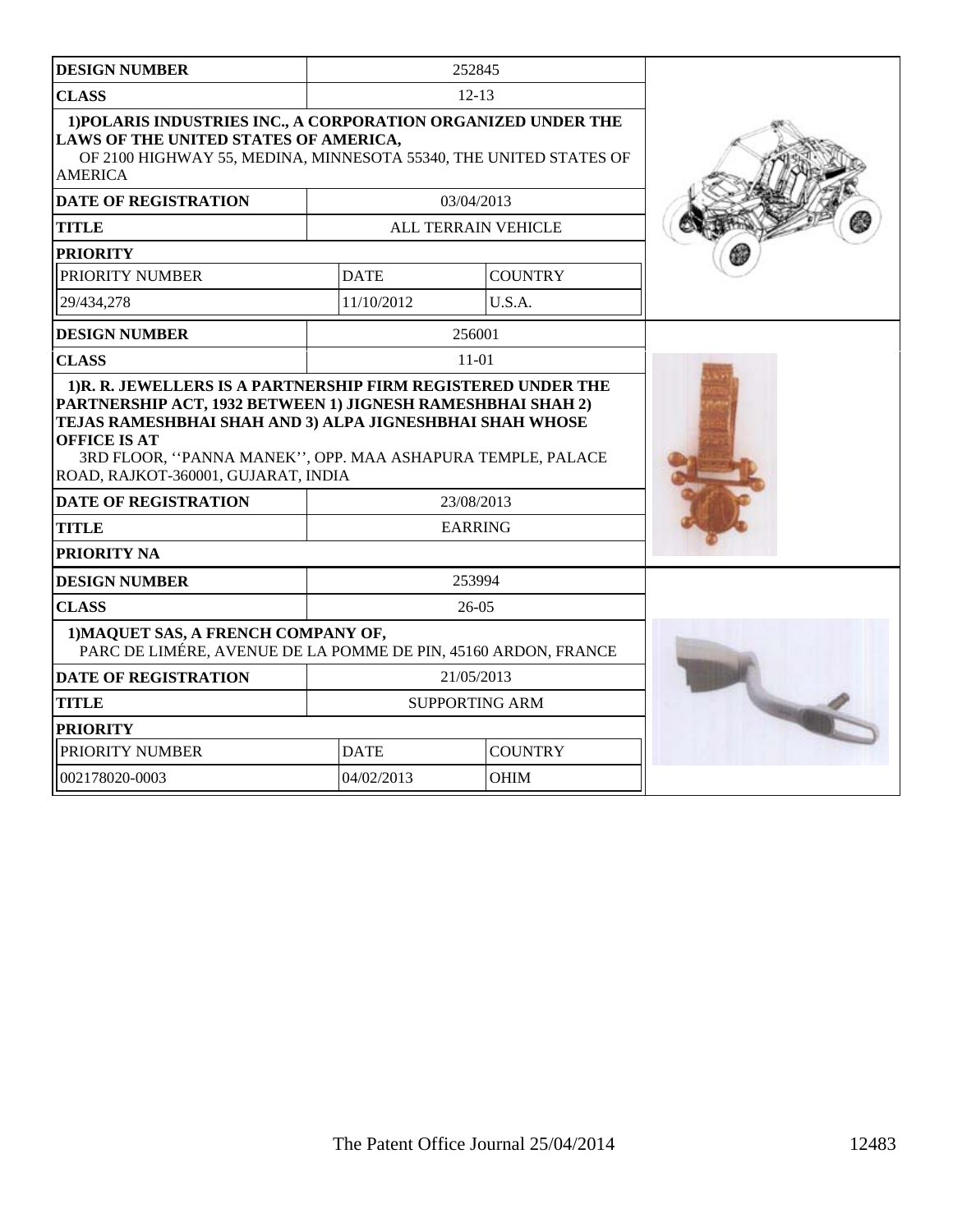| <b>DESIGN NUMBER</b>                                                                                                                                                                                                            | 252160                                                |                   |                  |  |
|---------------------------------------------------------------------------------------------------------------------------------------------------------------------------------------------------------------------------------|-------------------------------------------------------|-------------------|------------------|--|
| <b>CLASS</b>                                                                                                                                                                                                                    | $02 - 04$                                             |                   |                  |  |
| 1) MR. DANIEL BARTHOLOMEW JONES, AUSTRALIAN CITIZEN HAVING<br>HIS PRINCIPAL ADDRESS AT<br>49, BRIDGE STREET, PORT MELBOURNE VIC 3027, AUSTRALIA                                                                                 |                                                       |                   |                  |  |
| <b>DATE OF REGISTRATION</b>                                                                                                                                                                                                     |                                                       | 06/03/2013        |                  |  |
| TITLE                                                                                                                                                                                                                           |                                                       | ORTHOTIC FOOTWEAR |                  |  |
| <b>PRIORITY</b>                                                                                                                                                                                                                 |                                                       |                   |                  |  |
| PRIORITY NUMBER                                                                                                                                                                                                                 | <b>DATE</b>                                           |                   | <b>COUNTRY</b>   |  |
| 201214444                                                                                                                                                                                                                       | 07/09/2012                                            |                   | <b>AUSTRALIA</b> |  |
| <b>DESIGN NUMBER</b>                                                                                                                                                                                                            |                                                       | 253835            |                  |  |
| <b>CLASS</b>                                                                                                                                                                                                                    |                                                       | $11 - 01$         |                  |  |
| 1) MS SUMONA PAREKH, RESIDING AT<br>12, DOVER PARK, FLAT 4C, MARUTI SADAN BUILDING, KOLKATA-700019,<br>INDIA, AN INDIAN NATIONAL                                                                                                |                                                       |                   |                  |  |
| <b>DATE OF REGISTRATION</b><br><b>TITLE</b>                                                                                                                                                                                     | 14/05/2013<br><b>JEWELLERY SET</b>                    |                   |                  |  |
| PRIORITY NA                                                                                                                                                                                                                     |                                                       |                   |                  |  |
| <b>DESIGN NUMBER</b>                                                                                                                                                                                                            | 254198                                                |                   |                  |  |
| <b>CLASS</b>                                                                                                                                                                                                                    | $09-03$                                               |                   |                  |  |
| 1) COLGATE-PALMOLIVE COMPANY, A DELAWARE CORPORATION, 300<br>PARK AVENUE, NEW YORK, NEW YORK 10022, USA & OMRON HEALTHCARE<br>CO., LTD., A JAPANESE CORPORATION,<br>53, KUNOTSUBO, TERADO-CHO, MUKO-SHI, KYOTO, 617-0002, JAPAN |                                                       |                   |                  |  |
| <b>DATE OF REGISTRATION</b>                                                                                                                                                                                                     | 30/05/2013                                            |                   |                  |  |
| <b>TITLE</b>                                                                                                                                                                                                                    | <b>CONTAINER FOR AN ELECTRIC</b><br><b>TOOTHBRUSH</b> |                   |                  |  |
| <b>PRIORITY</b>                                                                                                                                                                                                                 |                                                       |                   |                  |  |
| PRIORITY NUMBER                                                                                                                                                                                                                 | <b>DATE</b><br><b>COUNTRY</b>                         |                   |                  |  |
| 2012-029432                                                                                                                                                                                                                     | 30/11/2012<br><b>JAPAN</b>                            |                   |                  |  |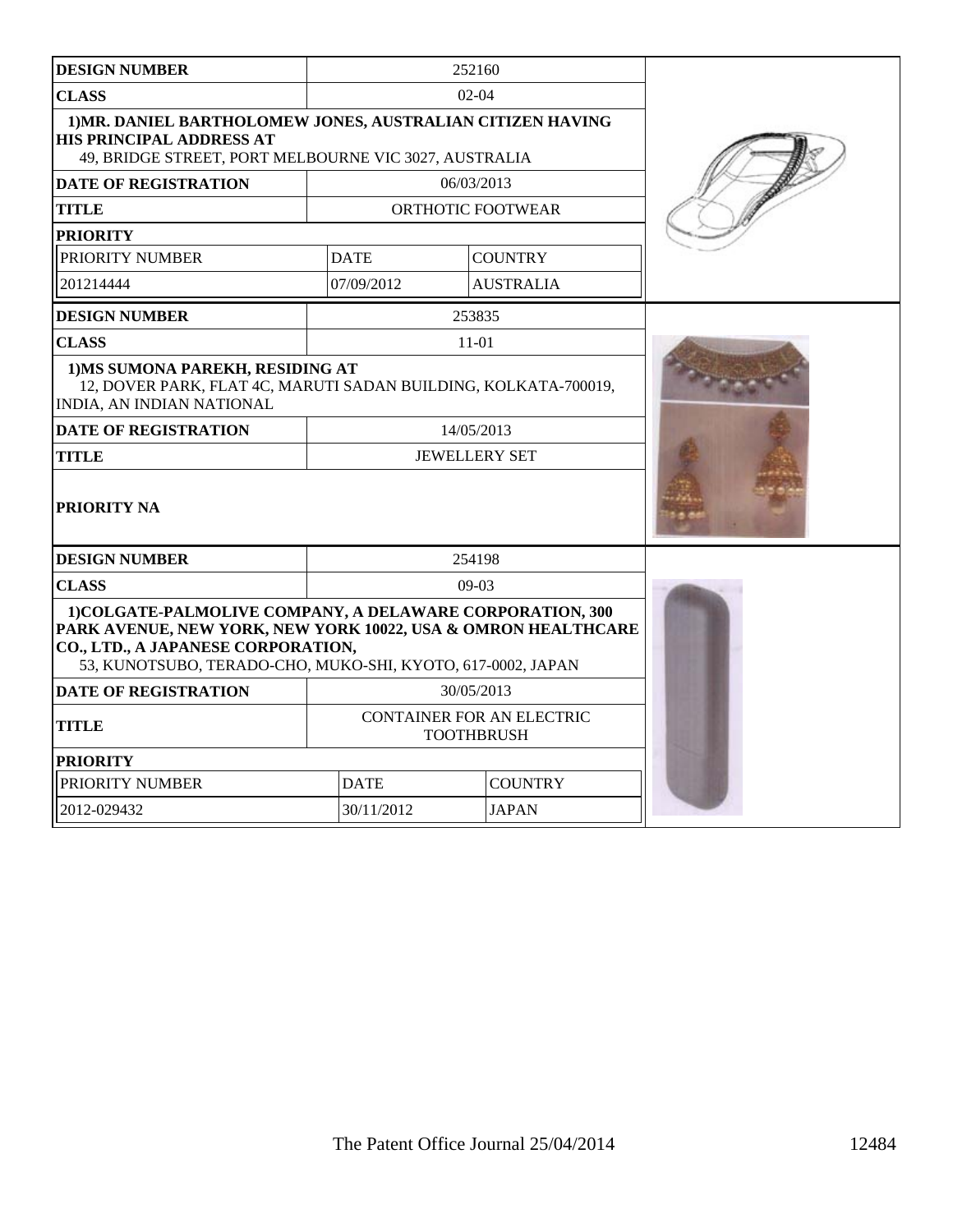| <b>DESIGN NUMBER</b>                                                                                                                                                                           |                                                                                                             | 251592                                           |                    |
|------------------------------------------------------------------------------------------------------------------------------------------------------------------------------------------------|-------------------------------------------------------------------------------------------------------------|--------------------------------------------------|--------------------|
| <b>CLASS</b>                                                                                                                                                                                   |                                                                                                             | 24-02                                            |                    |
|                                                                                                                                                                                                | 1) KARL STORZ GMBH & CO. KG, A GERMAN COMPANY OF<br>MITTELSTRASSE 8, D-78532 TUTTLINGEN, GERMANY            |                                                  |                    |
| DATE OF REGISTRATION                                                                                                                                                                           |                                                                                                             | 12/02/2013                                       |                    |
| <b>TITLE</b>                                                                                                                                                                                   |                                                                                                             | TUBING CASSETTE SYSTEM FOR<br><b>LAPAROSCOPY</b> |                    |
| <b>PRIORITY</b>                                                                                                                                                                                |                                                                                                             |                                                  |                    |
| PRIORITY NUMBER                                                                                                                                                                                | <b>DATE</b>                                                                                                 | <b>COUNTRY</b>                                   |                    |
| 002087262-0003                                                                                                                                                                                 | 13/08/2012                                                                                                  | <b>OHIM</b>                                      |                    |
|                                                                                                                                                                                                |                                                                                                             |                                                  |                    |
| <b>DESIGN NUMBER</b>                                                                                                                                                                           | 254632                                                                                                      |                                                  |                    |
| <b>CLASS</b>                                                                                                                                                                                   | 31-01                                                                                                       |                                                  |                    |
| PLACE OF BUSINESS AT                                                                                                                                                                           | 1) KONINKLIJKE PHILIPS N.V., A DUTCH COMPANY HAVING A<br>HIGH TECH CAMPUS 5, EINDHOVEN 5656 AE, NETHERLANDS |                                                  |                    |
| <b>DATE OF REGISTRATION</b>                                                                                                                                                                    | 20/06/2013                                                                                                  |                                                  |                    |
| <b>TITLE</b>                                                                                                                                                                                   | <b>BASE OF THE MIXER GRINDER</b>                                                                            |                                                  |                    |
| PRIORITY NA                                                                                                                                                                                    |                                                                                                             |                                                  | <b>THEM I HAVE</b> |
| <b>DESIGN NUMBER</b>                                                                                                                                                                           | 252901                                                                                                      |                                                  |                    |
| <b>CLASS</b>                                                                                                                                                                                   | $09-05$                                                                                                     |                                                  |                    |
| 1) KORES INDIA LIMITED, A COMPANY<br><b>ACT, 1956 WHOSE ADDRESS IS</b><br>301, 302 & 202, ASHFORD CHAMBERS, LADY<br>JAMSHEDJI ROAD, MAHIM (WEST), MUMBAI 400016,<br>MAHARASHTRA, INDIA, INDIAN | <b>INCORPORATED IN INDIA UNDER THE COMPANIES</b>                                                            |                                                  |                    |
| <b>DATE OF</b><br><b>REGISTRATION</b>                                                                                                                                                          | 04/04/2013                                                                                                  |                                                  |                    |
| <b>TITLE</b>                                                                                                                                                                                   | TWIN PACK ADHESIVE TUBES                                                                                    |                                                  |                    |
| PRIORITY NA                                                                                                                                                                                    |                                                                                                             |                                                  |                    |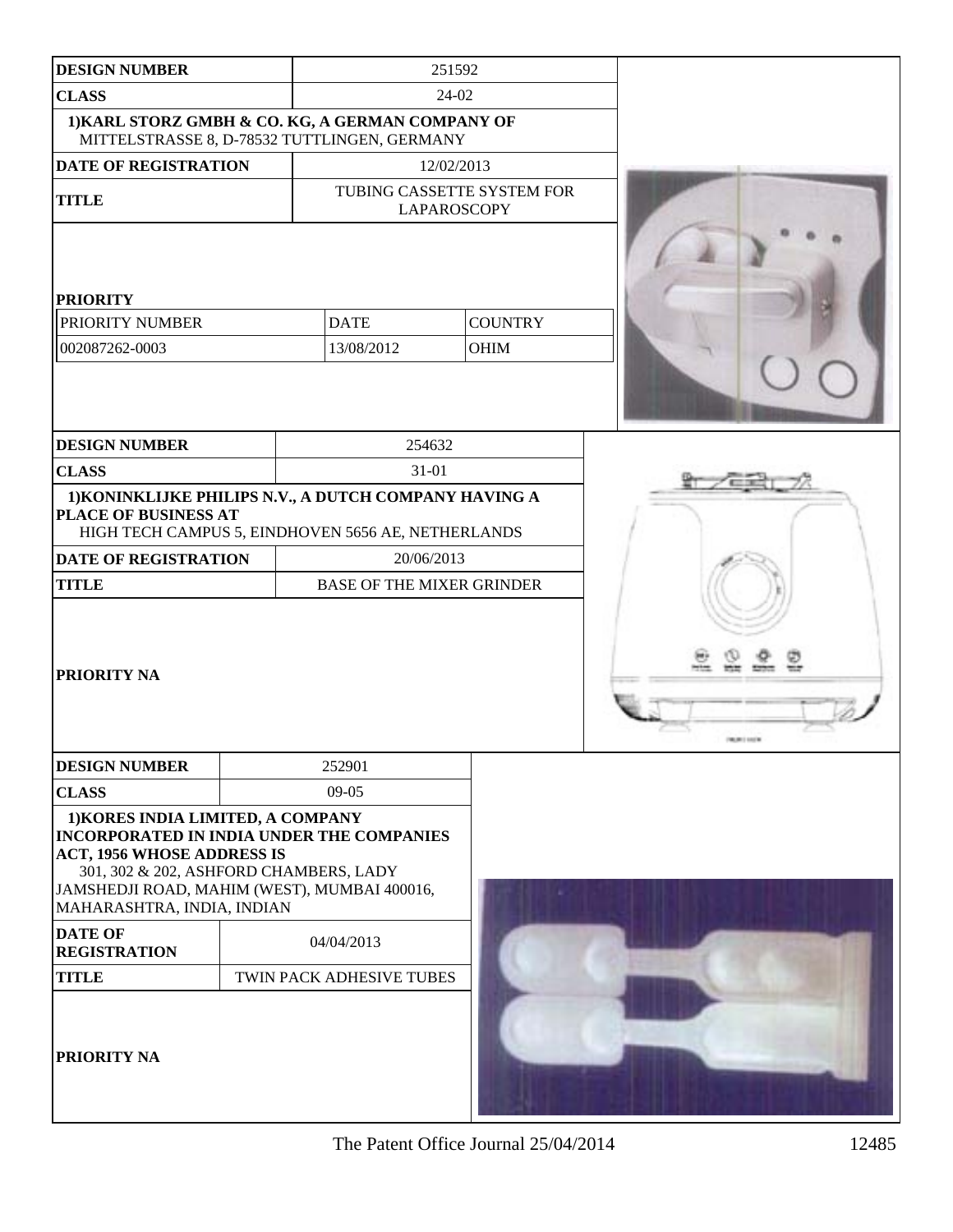| <b>DESIGN NUMBER</b>                                                                                                                                                           |             | 256473               |  |
|--------------------------------------------------------------------------------------------------------------------------------------------------------------------------------|-------------|----------------------|--|
| <b>CLASS</b>                                                                                                                                                                   |             | $11-02$              |  |
| 1) MA DESIGN INDIA PRIVATE LIMITED, A COMPANY INCORPORATED IN<br><b>INDIA HAVING ITS PRINCIPAL PLACE OF BUSINESS AT</b><br>A-41, SECTOR-80, PHASE-II, NOIDA-201305, U.P. INDIA |             |                      |  |
| <b>DATE OF REGISTRATION</b>                                                                                                                                                    |             | 16/09/2013           |  |
| <b>TITLE</b>                                                                                                                                                                   |             | <b>VASE</b>          |  |
| PRIORITY NA                                                                                                                                                                    |             |                      |  |
| <b>DESIGN NUMBER</b>                                                                                                                                                           |             | 253838               |  |
| <b>CLASS</b>                                                                                                                                                                   |             | $11-01$              |  |
| 1) MS SUMONA PAREKH, RESIDING AT<br>12, DOVER PARK, FLAT 4C, MARUTI SADAN BUILDING, KOLKATA-700019,<br>INDIA, AN INDIAN NATIONAL                                               |             |                      |  |
| <b>DATE OF REGISTRATION</b>                                                                                                                                                    |             | 14/05/2013           |  |
| <b>TITLE</b>                                                                                                                                                                   |             | <b>JEWELLERY SET</b> |  |
| PRIORITY NA                                                                                                                                                                    |             |                      |  |
| <b>DESIGN NUMBER</b>                                                                                                                                                           |             | 254211               |  |
| <b>CLASS</b>                                                                                                                                                                   |             | $19-06$              |  |
| 1) KLIO-ETERNA SCHREIBGERÄTE GMBH & CO KG, A GERMAN COMPANY<br><b>OF</b><br>GLASHÜTTENWEG 7, 77709 WOLFACH, GERMANY                                                            |             |                      |  |
| <b>DATE OF REGISTRATION</b>                                                                                                                                                    |             | 31/05/2013           |  |
| <b>TITLE</b>                                                                                                                                                                   |             | <b>WRITING PEN</b>   |  |
| <b>PRIORITY</b>                                                                                                                                                                |             |                      |  |
| PRIORITY NUMBER                                                                                                                                                                | <b>DATE</b> | <b>COUNTRY</b>       |  |
| 712467301                                                                                                                                                                      | 08/01/2013  | <b>WIPO</b>          |  |
|                                                                                                                                                                                |             |                      |  |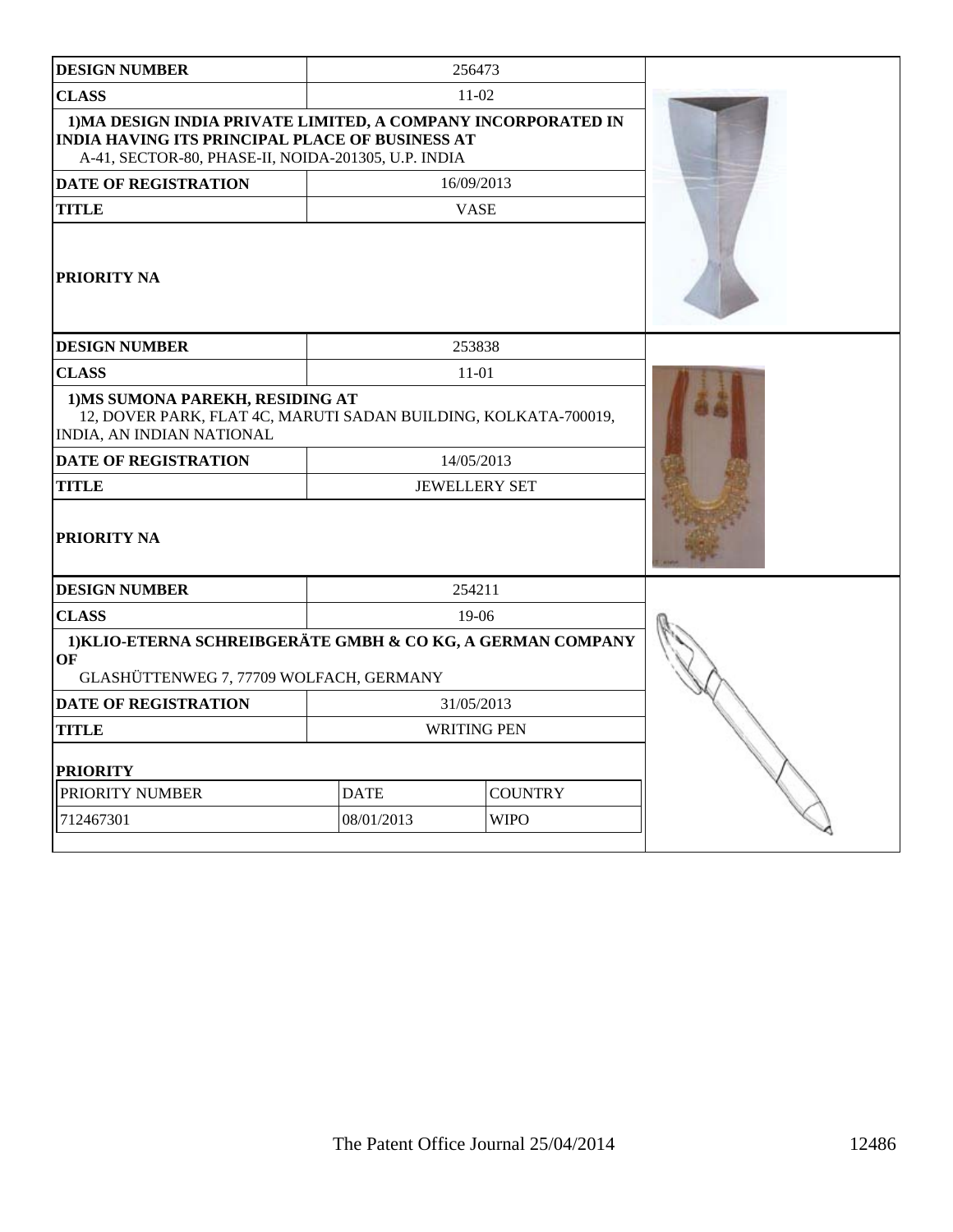| <b>DESIGN NUMBER</b>                                                                                                                     |             | 254293                          |  |
|------------------------------------------------------------------------------------------------------------------------------------------|-------------|---------------------------------|--|
| <b>CLASS</b>                                                                                                                             |             | 08-06                           |  |
| 1) RENAULT TRUCKS, A COMPANY ORGANIZED UNDER THE LAWS OF<br>FRANCE,<br>OF 99 ROUTE DE LYON, 69800 SAINT PRIEST, FRANCE                   |             |                                 |  |
| <b>DATE OF REGISTRATION</b>                                                                                                              |             | 06/06/2013                      |  |
| <b>TITLE</b>                                                                                                                             |             | <b>DOOR HANDLE FOR VEHICLE</b>  |  |
| <b>PRIORITY NA</b>                                                                                                                       |             |                                 |  |
| <b>DESIGN NUMBER</b>                                                                                                                     |             | 255824                          |  |
| <b>CLASS</b>                                                                                                                             |             | 15-04                           |  |
| 1) JOSEPH VÖGELE AG,<br>OF JOSEPH-VÖGELE-STRAßE 1, 67067 LUDWIGSHAFEN/RHEIN, GERMANY;<br>NATIONALITY: GERMAN                             |             |                                 |  |
| <b>DATE OF REGISTRATION</b>                                                                                                              |             | 14/08/2013                      |  |
| <b>TITLE</b>                                                                                                                             |             | SCREED OF A ROAD MAKING MACHINE |  |
| <b>PRIORITY</b>                                                                                                                          |             |                                 |  |
| PRIORITY NUMBER                                                                                                                          | <b>DATE</b> | <b>COUNTRY</b>                  |  |
| 001369649                                                                                                                                | 12/04/2013  | <b>OHIM</b>                     |  |
| <b>DESIGN NUMBER</b>                                                                                                                     |             | 252434                          |  |
| <b>CLASS</b>                                                                                                                             |             | 23-02                           |  |
| 1) RAJESH KUMAR JAIN, S/O ASHOK KUMAR JAIN,<br>JAIN PALACE, GURJAR WARA, NEAR AGGARWALO KA NOHRA, BUNDI<br>(RAJASTHAN) PIN 323001, INDIA |             |                                 |  |
| <b>DATE OF REGISTRATION</b>                                                                                                              |             | 19/03/2013                      |  |
| <b>TITLE</b>                                                                                                                             |             | <b>SEPTIC TANK</b>              |  |
| <b>PRIORITY NA</b>                                                                                                                       |             |                                 |  |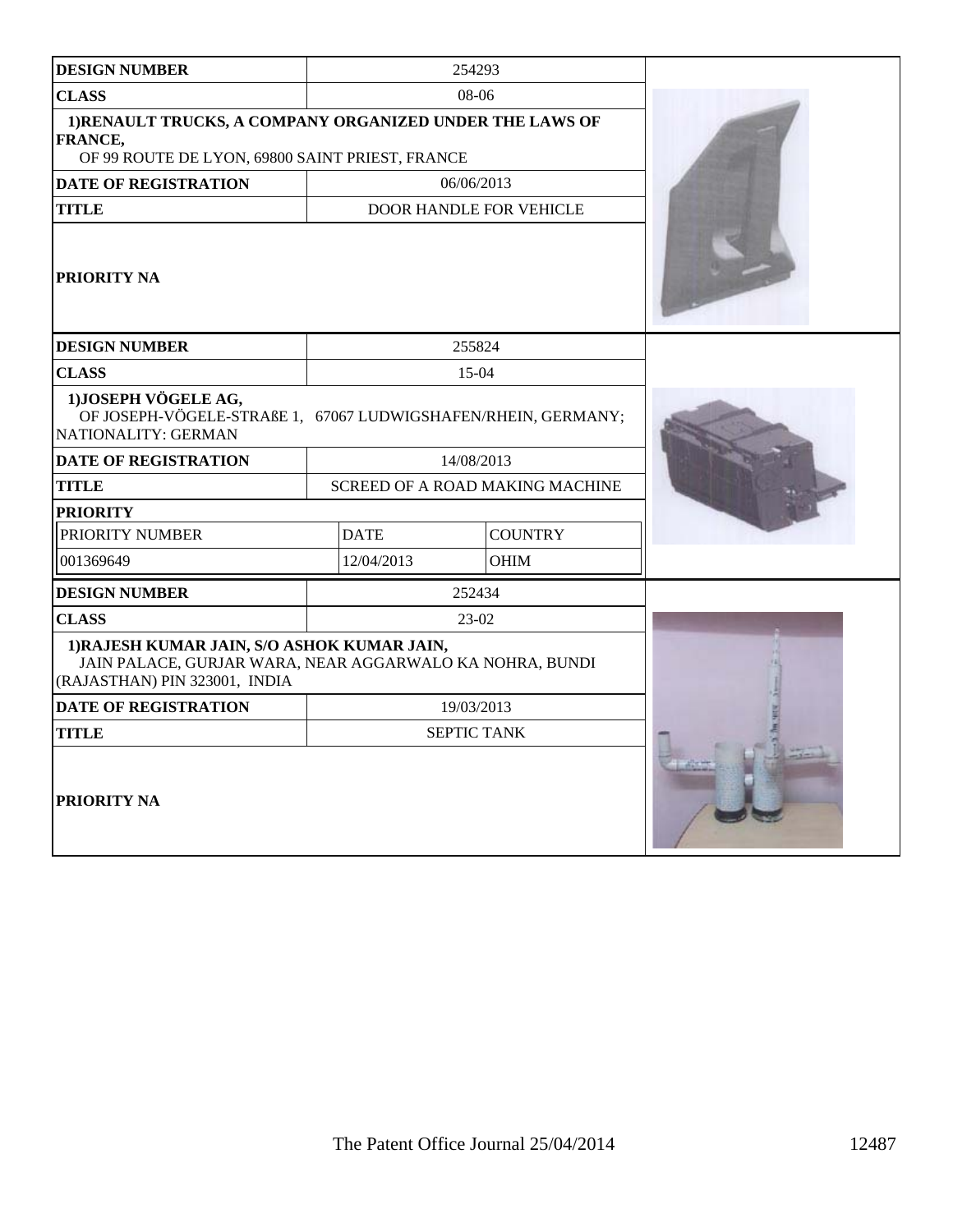| <b>DESIGN NUMBER</b>                                                                                                                                                           | 256474               |  |
|--------------------------------------------------------------------------------------------------------------------------------------------------------------------------------|----------------------|--|
| <b>CLASS</b>                                                                                                                                                                   | $07-01$              |  |
| 1) MA DESIGN INDIA PRIVATE LIMITED, A COMPANY INCORPORATED IN<br><b>INDIA HAVING ITS PRINCIPAL PLACE OF BUSINESS AT</b><br>A-41, SECTOR-80, PHASE-II, NOIDA-201305, U.P. INDIA |                      |  |
| <b>DATE OF REGISTRATION</b>                                                                                                                                                    | 16/09/2013           |  |
| <b>TITLE</b>                                                                                                                                                                   | <b>BOWL</b>          |  |
| PRIORITY NA                                                                                                                                                                    |                      |  |
| <b>DESIGN NUMBER</b>                                                                                                                                                           | 255954               |  |
| <b>CLASS</b>                                                                                                                                                                   | $06-10$              |  |
| 1) SHAILENDRA DWIVEDI SITUATED AT<br>128/1/R-85, YASHODA NAGAR, KANPUR-208011 (U.P.) INDIA, BY<br>NATIONALITY INDIAN OF ABOVE ADDRESS                                          |                      |  |
| <b>DATE OF REGISTRATION</b>                                                                                                                                                    | 22/08/2013           |  |
| <b>TITLE</b>                                                                                                                                                                   | MOSQUITO NET         |  |
| PRIORITY NA                                                                                                                                                                    |                      |  |
| <b>DESIGN NUMBER</b>                                                                                                                                                           | 253839               |  |
| <b>CLASS</b>                                                                                                                                                                   | $11 - 01$            |  |
| 1) MS SUMONA PAREKH, RESIDING AT<br>12, DOVER PARK, FLAT 4C, MARUTI SADAN BUILDING, KOLKATA-700019,<br>INDIA, AN INDIAN NATIONAL                                               |                      |  |
| <b>DATE OF REGISTRATION</b>                                                                                                                                                    |                      |  |
| <b>TITLE</b>                                                                                                                                                                   | <b>JEWELLERY SET</b> |  |
| PRIORITY NA                                                                                                                                                                    |                      |  |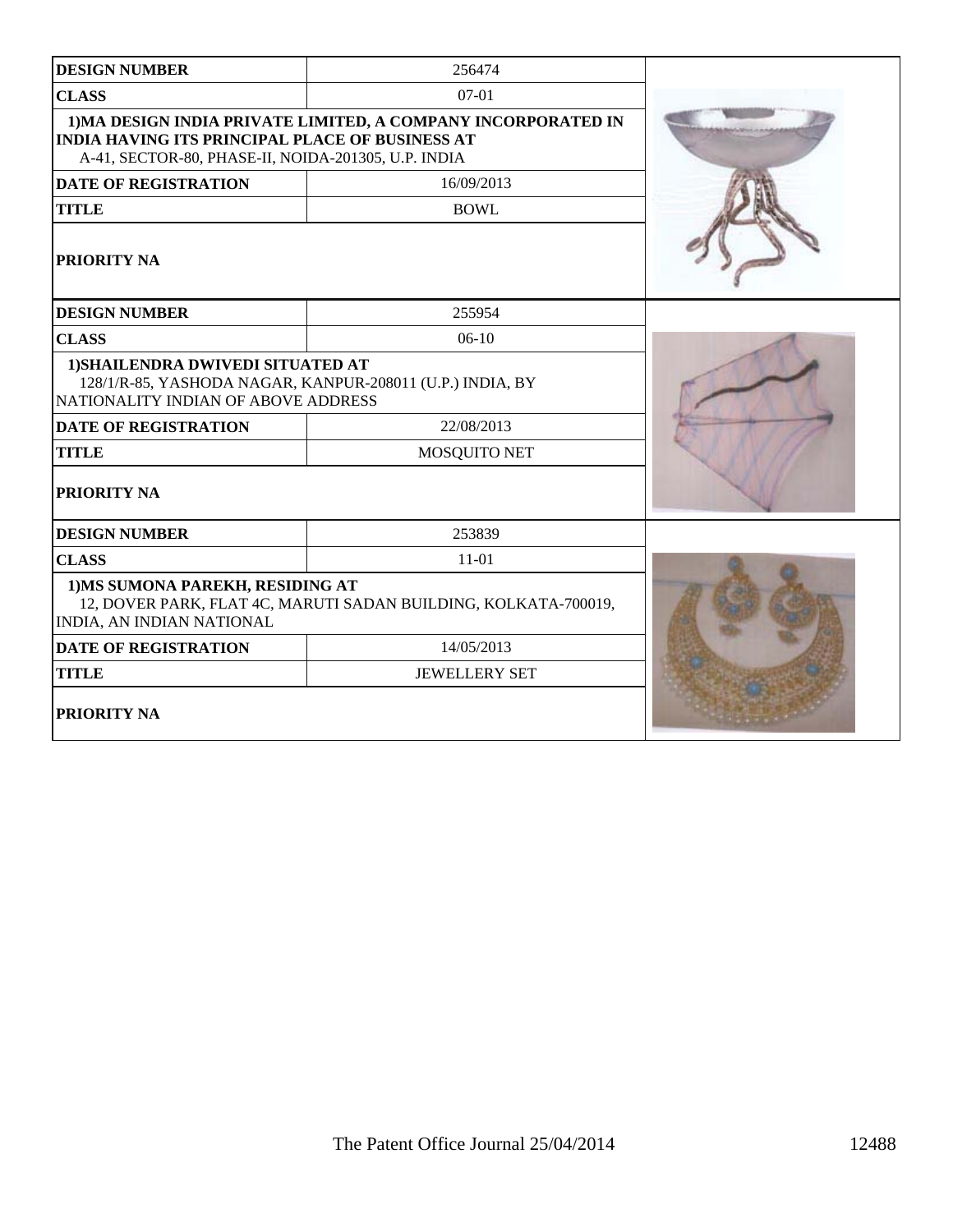| <b>DESIGN NUMBER</b>                                                                                                                                                        |                           | 254245                                                 |  |
|-----------------------------------------------------------------------------------------------------------------------------------------------------------------------------|---------------------------|--------------------------------------------------------|--|
| <b>CLASS</b>                                                                                                                                                                |                           | $15-06$                                                |  |
| 1) MASCHINENFABRIK RIETER AG, A SWISS COMPANY OF<br>KLOSTERSTRASSE 20, CH-8406 WINTERTHUR, SWITZERLAND                                                                      |                           |                                                        |  |
| <b>DATE OF REGISTRATION</b>                                                                                                                                                 |                           | 03/06/2013                                             |  |
| <b>TITLE</b>                                                                                                                                                                |                           | SUCTION ELEMENT OF A SPINNING<br><b>MACHINE</b>        |  |
| <b>PRIORITY</b><br>PRIORITY NUMBER<br>201230639593.8                                                                                                                        | <b>DATE</b><br>06/12/2012 | <b>COUNTRY</b><br><b>CHINA</b>                         |  |
| <b>DESIGN NUMBER</b>                                                                                                                                                        |                           | 255826                                                 |  |
| <b>CLASS</b>                                                                                                                                                                |                           | 15-04                                                  |  |
| 1) JOSEPH VÖGELE AG,<br>OF JOSEPH-VÖGELE-STRAßE 1, 67067 LUDWIGSHAFEN/RHEIN,<br>GERMANY; NATIONALITY: GERMAN                                                                |                           |                                                        |  |
| <b>DATE OF REGISTRATION</b>                                                                                                                                                 |                           | 14/08/2013                                             |  |
| <b>TITLE</b>                                                                                                                                                                |                           | SCREED WITH LATERAL SLIDER OF A<br>ROAD MAKING MACHINE |  |
| <b>PRIORITY</b>                                                                                                                                                             |                           |                                                        |  |
| PRIORITY NUMBER                                                                                                                                                             | <b>DATE</b>               | <b>COUNTRY</b>                                         |  |
| 001369649                                                                                                                                                                   | 12/04/2013                | <b>OHIM</b>                                            |  |
| <b>DESIGN NUMBER</b>                                                                                                                                                        |                           | 255703                                                 |  |
| <b>CLASS</b>                                                                                                                                                                |                           | $09-01$                                                |  |
| 1) RAYMOND LIMITED, A COMPANY INCORPORATED UNDER THE INDIAN<br><b>COMPANIES ACT, AT</b><br>PLOT NO. 156/H NO. 2, VILLAGE ZADGAON, RATNAGIRI 415 612,<br>MAHARASHTRA, INDIA. |                           |                                                        |  |
| DATE OF REGISTRATION                                                                                                                                                        |                           | 07/08/2013                                             |  |
| <b>TITLE</b>                                                                                                                                                                |                           | <b>BOTTLE</b>                                          |  |
| PRIORITY NA                                                                                                                                                                 |                           |                                                        |  |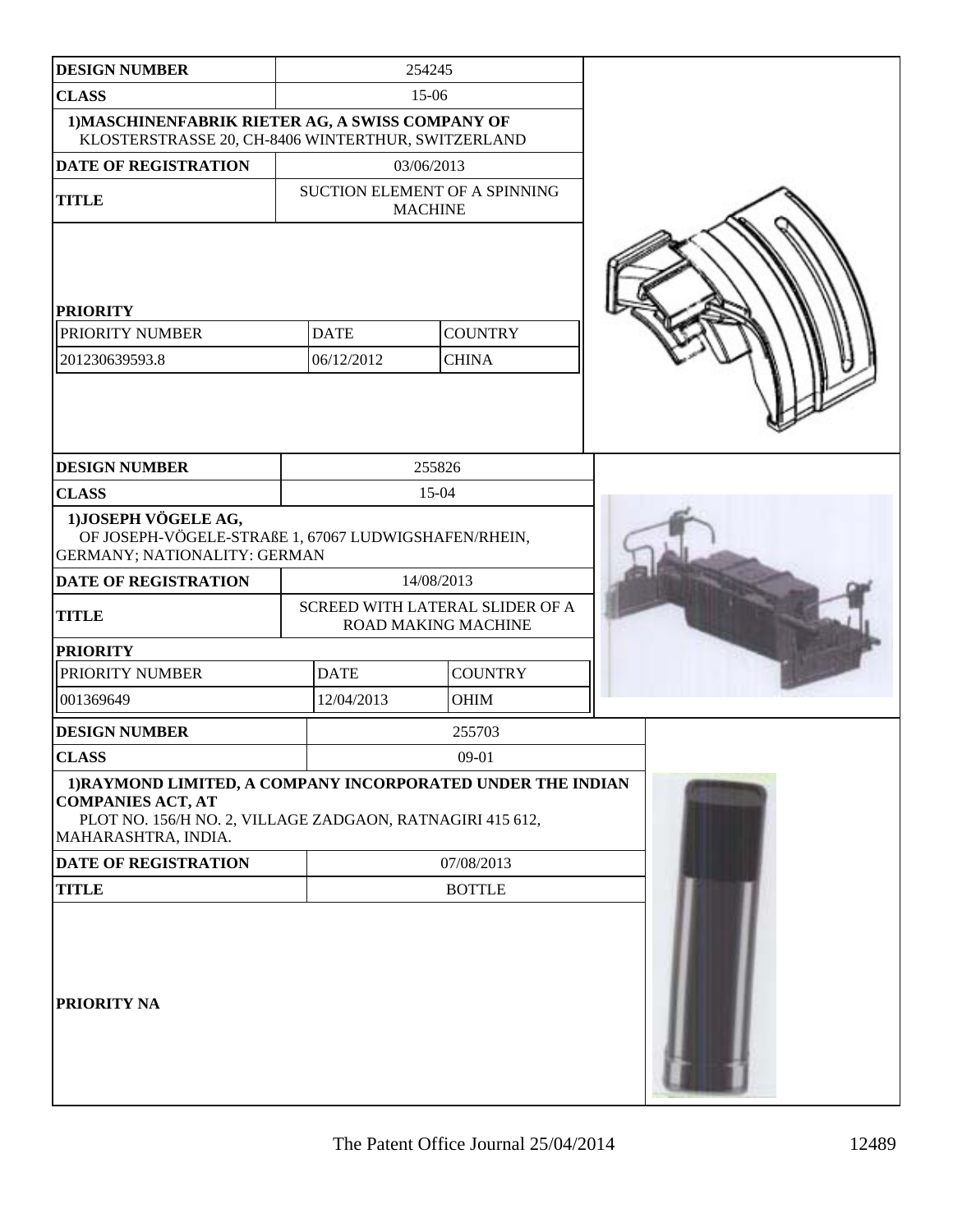| <b>DESIGN NUMBER</b>                                                                                                                                                           |                              | 254852                       |  |
|--------------------------------------------------------------------------------------------------------------------------------------------------------------------------------|------------------------------|------------------------------|--|
| <b>CLASS</b>                                                                                                                                                                   | 28-03                        |                              |  |
| 1) PANASONIC CORPORATION, A JAPANESE COMPANY ORGANIZED AND<br><b>EXISTING UNDER THE LAWS OF JAPAN,</b><br>OF 1006, OAZA KADOMA, KADOMA-SHI, OSAKA 571-8501, JAPAN              |                              |                              |  |
| <b>DATE OF REGISTRATION</b>                                                                                                                                                    |                              | 28/06/2013                   |  |
| <b>TITLE</b>                                                                                                                                                                   |                              | <b>ELECTRIC HAIR CLIPPER</b> |  |
| PRIORITY NA                                                                                                                                                                    |                              |                              |  |
| <b>DESIGN NUMBER</b>                                                                                                                                                           |                              | 252798                       |  |
| <b>CLASS</b>                                                                                                                                                                   |                              | $12 - 16$                    |  |
| 1) SCANIA CV AB,<br>SE-151 87, SÖDERTÄLJE, SWEDEN                                                                                                                              |                              |                              |  |
| <b>DATE OF REGISTRATION</b>                                                                                                                                                    | 03/04/2013                   |                              |  |
| <b>TITLE</b>                                                                                                                                                                   | <b>SUN VISOR FOR VEHICLE</b> |                              |  |
| <b>PRIORITY</b>                                                                                                                                                                |                              |                              |  |
| PRIORITY NUMBER                                                                                                                                                                | <b>DATE</b>                  | <b>COUNTRY</b>               |  |
| 2012/0436                                                                                                                                                                      | 04/10/2012                   | <b>SWEDEN</b>                |  |
| <b>DESIGN NUMBER</b>                                                                                                                                                           |                              | 256468                       |  |
| <b>CLASS</b>                                                                                                                                                                   |                              | $07-03$                      |  |
| 1) MA DESIGN INDIA PRIVATE LIMITED, A COMPANY INCORPORATED IN<br><b>INDIA HAVING ITS PRINCIPAL PLACE OF BUSINESS AT</b><br>A-41, SECTOR-80, PHASE-II, NOIDA-201305, U.P. INDIA |                              |                              |  |
| <b>DATE OF REGISTRATION</b>                                                                                                                                                    |                              | 16/09/2013                   |  |
| <b>TITLE</b>                                                                                                                                                                   |                              | <b>SERVING FORK</b>          |  |
| PRIORITY NA                                                                                                                                                                    |                              |                              |  |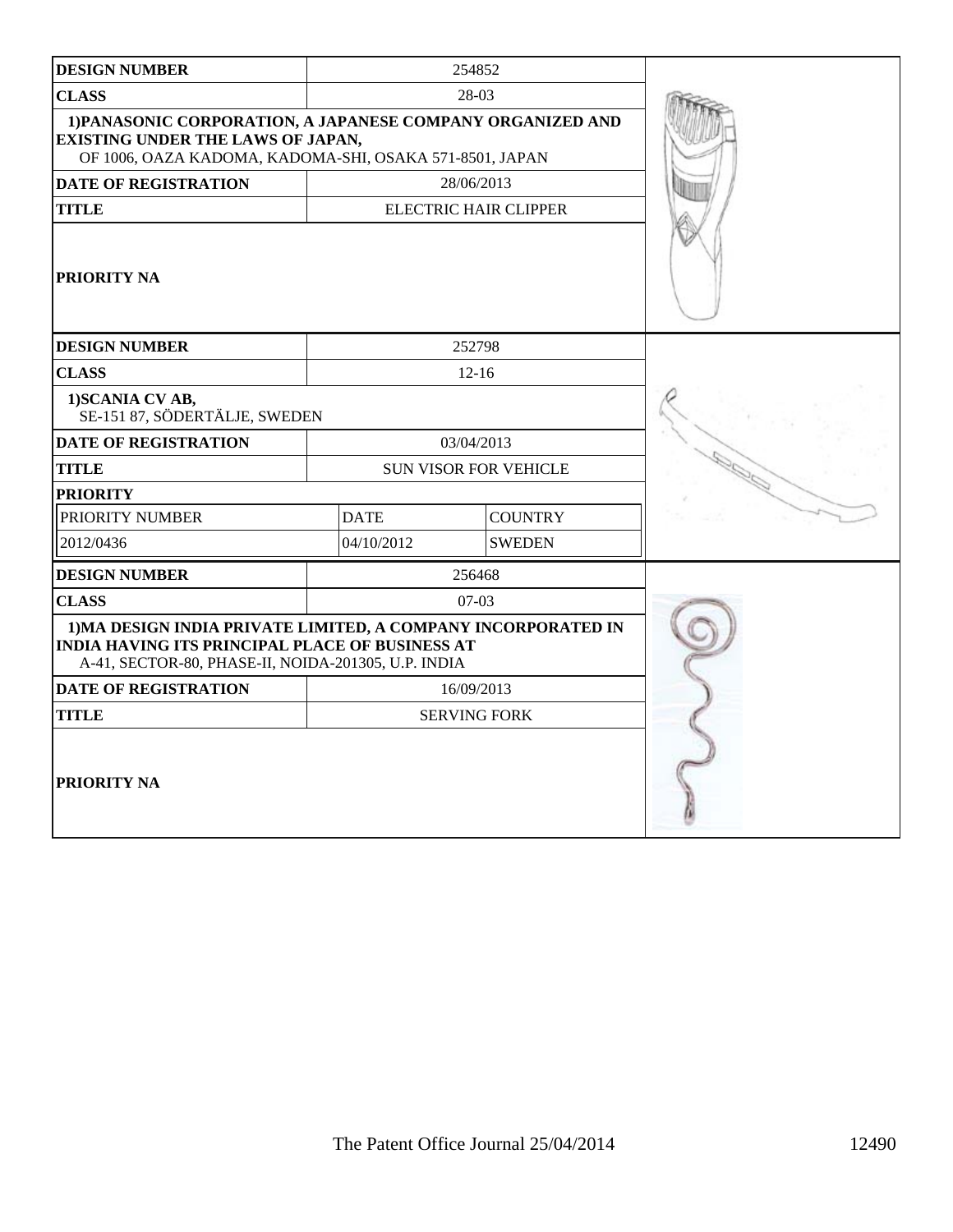| <b>DESIGN NUMBER</b>                                                                                                                    |             | 253833                                                         |  |
|-----------------------------------------------------------------------------------------------------------------------------------------|-------------|----------------------------------------------------------------|--|
| <b>CLASS</b>                                                                                                                            |             | $11 - 01$                                                      |  |
| 1) MS SUMONA PAREKH, RESIDING AT<br>12, DOVER PARK, FLAT 4C, MARUTI SADAN BUILDING, KOLKATA-700019,<br><b>INDIA, AN INDIAN NATIONAL</b> |             |                                                                |  |
| <b>DATE OF REGISTRATION</b>                                                                                                             |             | 14/05/2013                                                     |  |
| <b>TITLE</b>                                                                                                                            |             | <b>JEWELLERY SET</b>                                           |  |
| <b>PRIORITY NA</b>                                                                                                                      |             |                                                                |  |
| <b>DESIGN NUMBER</b>                                                                                                                    |             | 256380                                                         |  |
| <b>CLASS</b>                                                                                                                            |             | $04-02$                                                        |  |
| 1) COLGATE-PALMOLIVE COMPANY, A DELAWARE CORPORATION,<br>300 PARK AVENUE, NEW YORK, NEW YORK 10022, USA                                 |             |                                                                |  |
| <b>DATE OF REGISTRATION</b>                                                                                                             |             | 11/09/2013                                                     |  |
| <b>TITLE</b>                                                                                                                            |             | <b>TOOTHBRUSH</b>                                              |  |
| <b>PRIORITY</b>                                                                                                                         |             |                                                                |  |
| PRIORITY NUMBER                                                                                                                         | <b>DATE</b> | <b>COUNTRY</b>                                                 |  |
| 29/451,263                                                                                                                              | 29/03/2013  | U.S.A.                                                         |  |
|                                                                                                                                         |             |                                                                |  |
| <b>DESIGN NUMBER</b>                                                                                                                    |             | 255484                                                         |  |
| <b>CLASS</b>                                                                                                                            |             | 24-01                                                          |  |
| 1) INDIAN COUNCIL OF AGRICULTURAL RESEARCH,<br>KRISHI BHAVAN, DR. RAJENDRA PRASAD ROAD, NEW DELHI-110001,<br><b>INDIAN</b>              |             |                                                                |  |
| <b>DATE OF REGISTRATION</b>                                                                                                             |             | 29/07/2013                                                     |  |
| <b>TITLE</b>                                                                                                                            |             | <b>LOCKING PLATE FOR REPAIR OF FRACTURE</b><br><b>IN TIBIA</b> |  |
| <b>PRIORITY NA</b>                                                                                                                      |             |                                                                |  |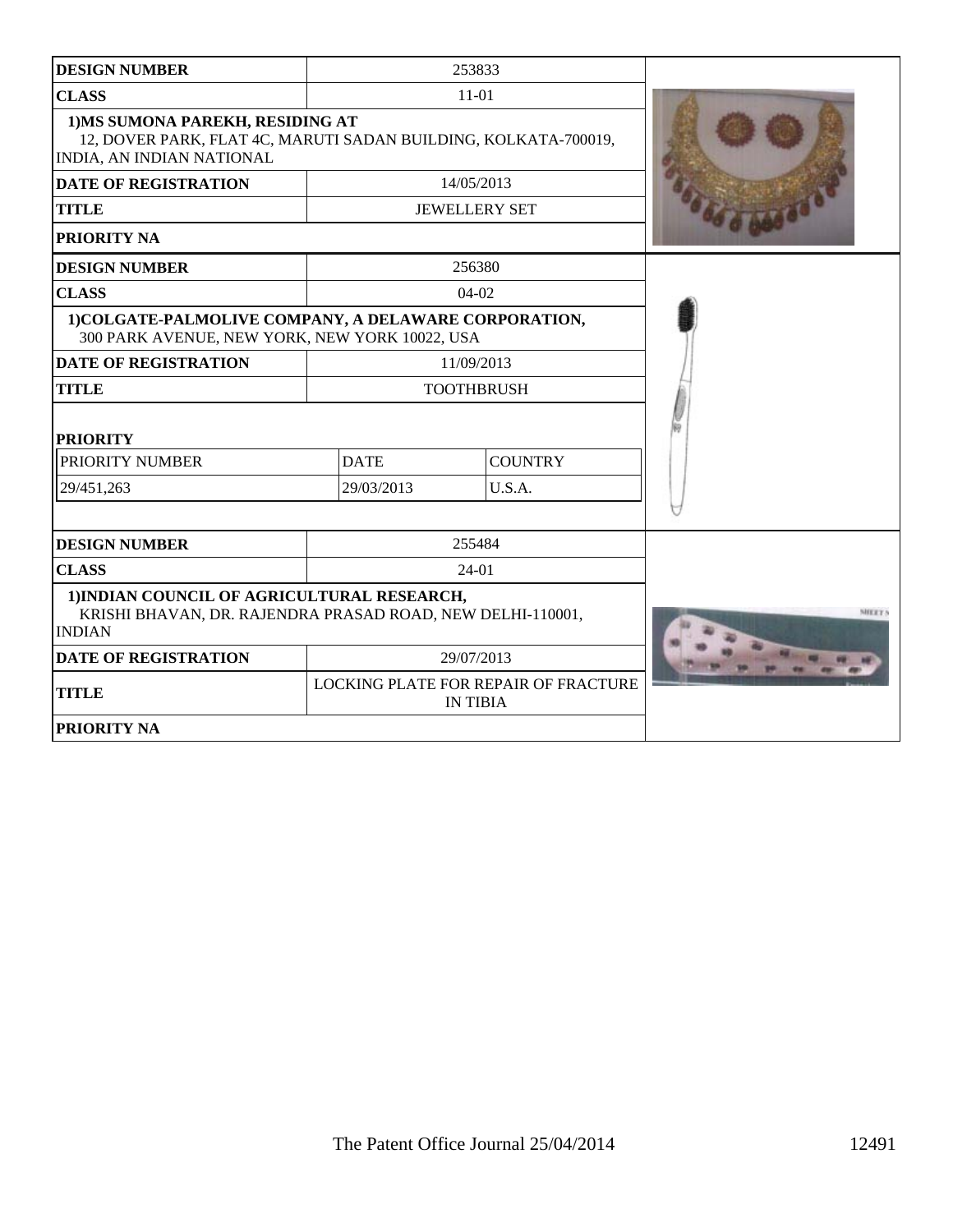| <b>DESIGN NUMBER</b>                                                                                                                                                                                                                                                                                            |                  | 254413                        |  |
|-----------------------------------------------------------------------------------------------------------------------------------------------------------------------------------------------------------------------------------------------------------------------------------------------------------------|------------------|-------------------------------|--|
| <b>CLASS</b>                                                                                                                                                                                                                                                                                                    |                  | $09-03$                       |  |
| 1) DHIRAJLAL PREMJI SAVLA AND KANTILAL PREMJI SAVLA, INDIAN<br>NATIONALS, PARTNERS OF PARAS PRODUCTS, A PARTNERSHIP FIRM,<br>REGISTERED UNDER THE INDIAN PARTNERSHIP ACT AND CARRYING ON<br><b>BUSINESS AT</b><br>49A, BOMBAY COTTON MILLS ESTATE, D. L. MARG, KALA CHOWKI,<br>MUMBAI 400033 MAHARASHTRA, INDIA |                  |                               |  |
| <b>DATE OF REGISTRATION</b>                                                                                                                                                                                                                                                                                     |                  | 10/06/2013                    |  |
| TITLE                                                                                                                                                                                                                                                                                                           |                  | CONTAINER FOR PETROLEUM JELLY |  |
| PRIORITY NA                                                                                                                                                                                                                                                                                                     |                  |                               |  |
| <b>DESIGN NUMBER</b>                                                                                                                                                                                                                                                                                            |                  | 249995                        |  |
| <b>CLASS</b>                                                                                                                                                                                                                                                                                                    |                  | $21 - 01$                     |  |
| 1)GRAVITY BOARD GAMES APS,<br>STÅRUPVEJ 15, ØSTRE HØJBY, 4573 HØJBY, DENMARK                                                                                                                                                                                                                                    |                  |                               |  |
| <b>DATE OF REGISTRATION</b>                                                                                                                                                                                                                                                                                     |                  | 07/12/2012                    |  |
| <b>TITLE</b>                                                                                                                                                                                                                                                                                                    | <b>GAMEBOARD</b> |                               |  |
| <b>PRIORITY</b>                                                                                                                                                                                                                                                                                                 |                  |                               |  |
| PRIORITY NUMBER                                                                                                                                                                                                                                                                                                 | <b>DATE</b>      | <b>COUNTRY</b>                |  |
| 002053991-0007                                                                                                                                                                                                                                                                                                  | 07/06/2012       | <b>OHIM</b>                   |  |
| <b>DESIGN NUMBER</b>                                                                                                                                                                                                                                                                                            |                  | 255303                        |  |
| <b>CLASS</b>                                                                                                                                                                                                                                                                                                    |                  | $26-02$                       |  |
| 1) KONINKLIJKE PHILIPS N.V., A COMPANY ORGANIZED AND EXISTING<br>UNDER THE LAWS OF THE KINGDOM OF THE NETHERLANDS, RESIDING AT<br>EINDHOVEN,<br>WHOSE POST-OFFICE ADDRESS IS HIGH TECH CAMPUS 5, 5656 AE<br>EINDHOVEN, THE NETHERLANDS                                                                          |                  |                               |  |
| <b>DATE OF REGISTRATION</b>                                                                                                                                                                                                                                                                                     | 18/07/2013       |                               |  |
| <b>TITLE</b>                                                                                                                                                                                                                                                                                                    | PORTABLE LAMP    |                               |  |
| <b>PRIORITY</b>                                                                                                                                                                                                                                                                                                 |                  |                               |  |
| PRIORITY NUMBER                                                                                                                                                                                                                                                                                                 | <b>DATE</b>      | <b>COUNTRY</b>                |  |
| 002170894-0001                                                                                                                                                                                                                                                                                                  | 23/01/2013       | <b>OHIM</b>                   |  |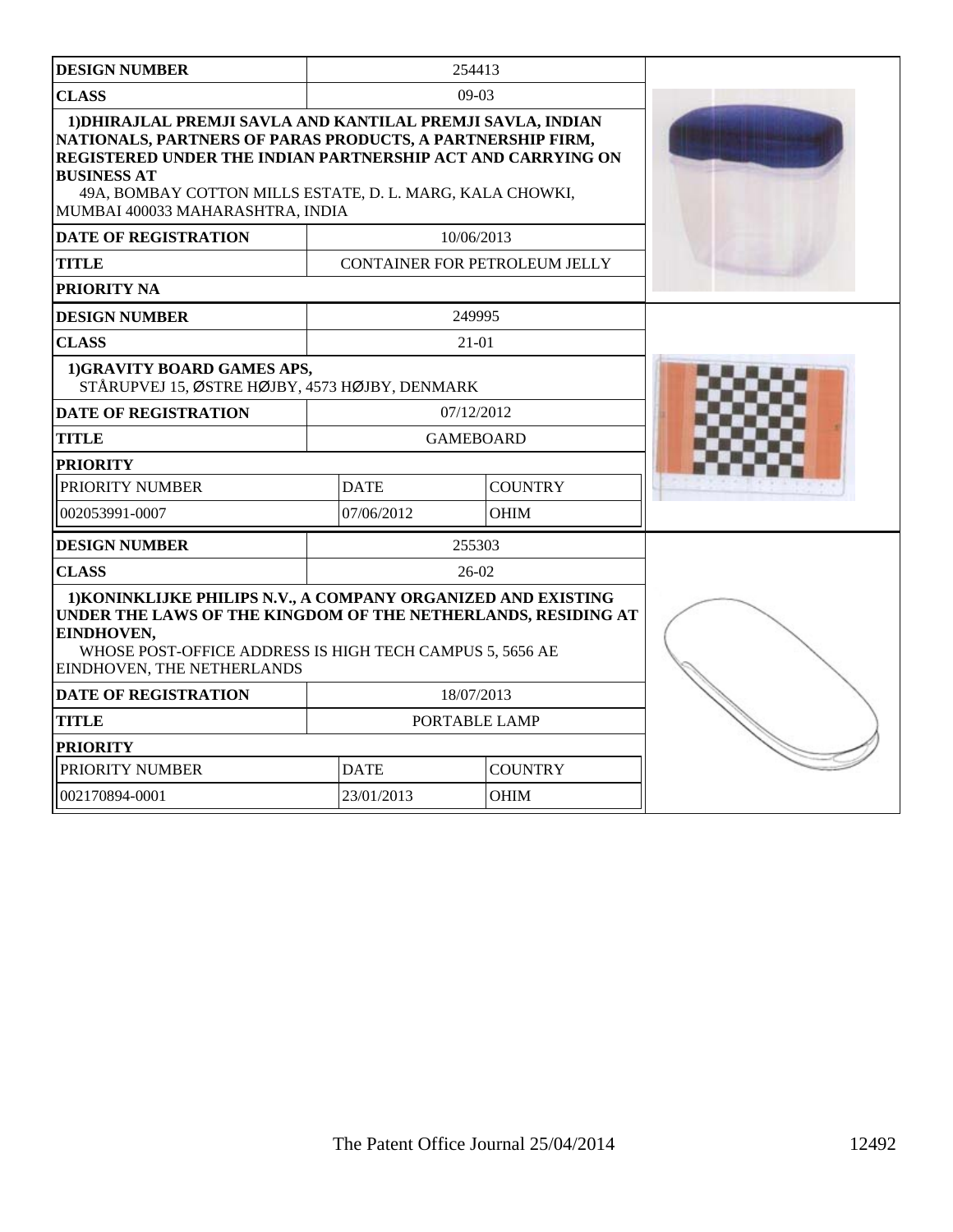| <b>DESIGN NUMBER</b>                                                                                                                                                           |             | 246974                                                  |  |
|--------------------------------------------------------------------------------------------------------------------------------------------------------------------------------|-------------|---------------------------------------------------------|--|
| <b>CLASS</b>                                                                                                                                                                   | $12 - 16$   |                                                         |  |
| 1) BELL HELICOPTER TEXTRON INC., A U.S. COMPANY,<br>POST OFFICE BOX 482, FT. WORTH, TX, J76101, U.S.A.                                                                         |             |                                                         |  |
| <b>DATE OF REGISTRATION</b>                                                                                                                                                    |             | 06/08/2012                                              |  |
| <b>TITLE</b>                                                                                                                                                                   |             | CONTROL POST AND GRIP ASSEMBLY FOR<br><b>HELICOPTER</b> |  |
| <b>PRIORITY</b>                                                                                                                                                                |             |                                                         |  |
| PRIORITY NUMBER                                                                                                                                                                | <b>DATE</b> | <b>COUNTRY</b>                                          |  |
| 29/413127                                                                                                                                                                      | 10/02/2012  | U.S.A.                                                  |  |
|                                                                                                                                                                                |             |                                                         |  |
| <b>DESIGN NUMBER</b>                                                                                                                                                           |             | 256472                                                  |  |
| <b>CLASS</b>                                                                                                                                                                   |             | $11-02$                                                 |  |
| 1) MA DESIGN INDIA PRIVATE LIMITED, A COMPANY INCORPORATED IN<br><b>INDIA HAVING ITS PRINCIPAL PLACE OF BUSINESS AT</b><br>A-41, SECTOR-80, PHASE-II, NOIDA-201305, U.P. INDIA |             |                                                         |  |
| <b>DATE OF REGISTRATION</b>                                                                                                                                                    | 16/09/2013  |                                                         |  |
| <b>TITLE</b>                                                                                                                                                                   |             | <b>VASE</b>                                             |  |
| <b>PRIORITY NA</b>                                                                                                                                                             |             |                                                         |  |
| <b>DESIGN NUMBER</b>                                                                                                                                                           |             | 255878                                                  |  |
| <b>CLASS</b>                                                                                                                                                                   |             | 14-03                                                   |  |
| 1) SH. ANIL LAMBA, WZ-139, B-5, MAHAVEER NAGAR, NEW DELHI, (INDIA)<br>AN INDIAN NATIONAL OF THE ABOVE ADDRESS                                                                  |             |                                                         |  |
| <b>DATE OF REGISTRATION</b>                                                                                                                                                    |             | 16/08/2013                                              |  |
| <b>TITLE</b>                                                                                                                                                                   |             | <b>MOBILE PHONE</b>                                     |  |
| <b>PRIORITY NA</b>                                                                                                                                                             |             |                                                         |  |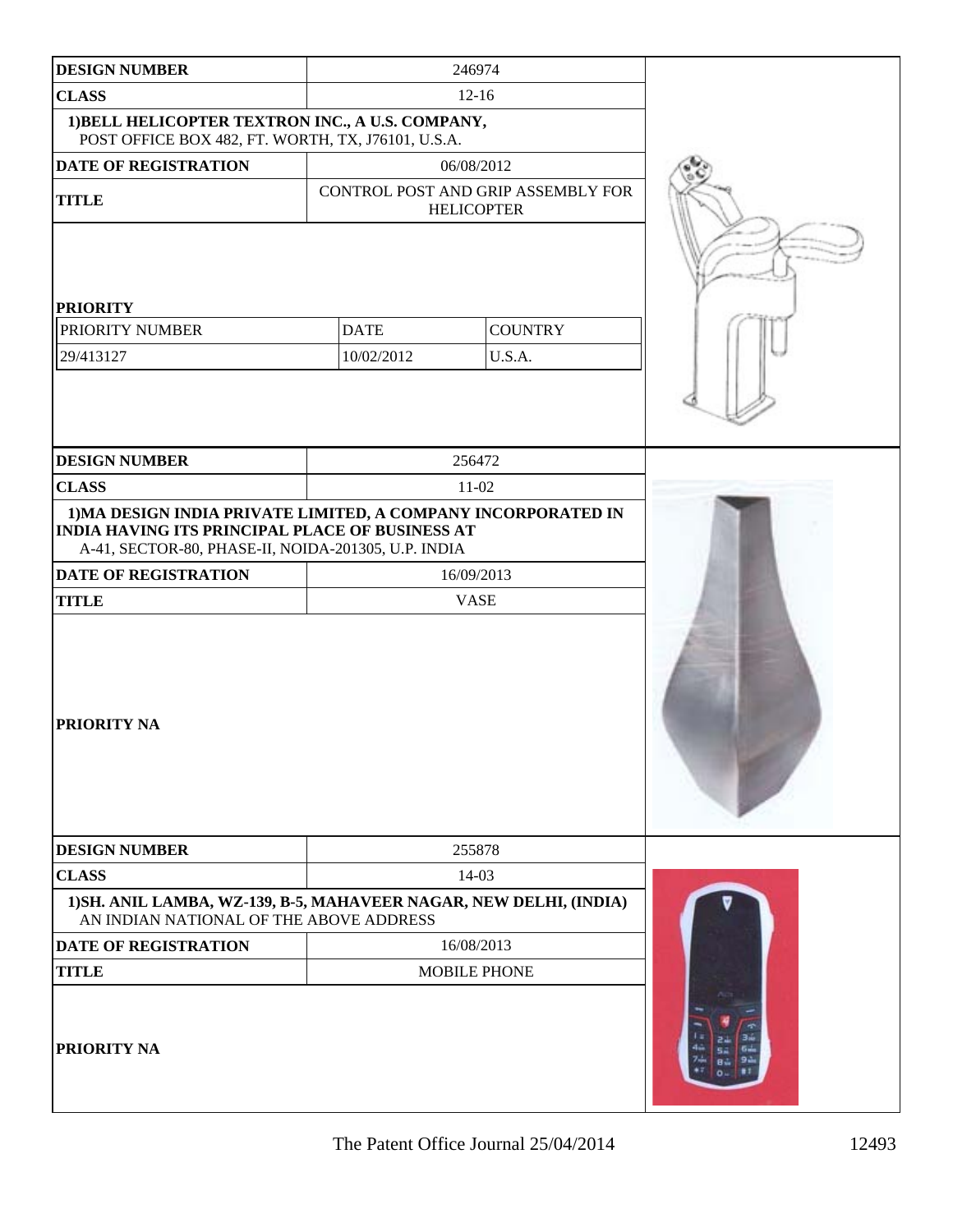| <b>DESIGN NUMBER</b>                                                                                                                                                                                                      |                    | 253837                        |  |
|---------------------------------------------------------------------------------------------------------------------------------------------------------------------------------------------------------------------------|--------------------|-------------------------------|--|
| <b>CLASS</b>                                                                                                                                                                                                              |                    | 11-01                         |  |
| 1) MS SUMONA PAREKH, RESIDING AT<br>12, DOVER PARK, FLAT 4C, MARUTI SADAN BUILDING, KOLKATA-700019,<br>INDIA, AN INDIAN NATIONAL                                                                                          |                    |                               |  |
| <b>DATE OF REGISTRATION</b>                                                                                                                                                                                               |                    | 14/05/2013                    |  |
| <b>TITLE</b>                                                                                                                                                                                                              |                    | <b>JEWELLERY SET</b>          |  |
| <b>PRIORITY NA</b>                                                                                                                                                                                                        |                    |                               |  |
| <b>DESIGN NUMBER</b>                                                                                                                                                                                                      |                    | 254210                        |  |
| <b>CLASS</b>                                                                                                                                                                                                              |                    | $19-06$                       |  |
| 1) KLIO-ETERNA SCHREIBGERÄTE GMBH & CO KG, A GERMAN COMPANY<br>OF<br>GLASHÜTTENWEG 7, 77709 WOLFACH, GERMANY                                                                                                              |                    |                               |  |
| DATE OF REGISTRATION                                                                                                                                                                                                      | 31/05/2013         |                               |  |
| <b>TITLE</b>                                                                                                                                                                                                              | <b>WRITING PEN</b> |                               |  |
| <b>PRIORITY</b>                                                                                                                                                                                                           |                    |                               |  |
| PRIORITY NUMBER                                                                                                                                                                                                           | <b>DATE</b>        | <b>COUNTRY</b>                |  |
| 712467301                                                                                                                                                                                                                 | 08/01/2013         | <b>WIPO</b>                   |  |
| <b>DESIGN NUMBER</b>                                                                                                                                                                                                      |                    | 251614                        |  |
| <b>CLASS</b>                                                                                                                                                                                                              |                    | $25-03$                       |  |
| 1) RABIRUN VINIMAY PVT. LTD., PLOT F3, SECTOR F, VIDYASAGAR<br><b>INDUSTRIAL PARK,</b><br>(KHARAGPUR-WBIDC), VILL./MOUZA-JAPHALA, P.O.-JAKPUR, P.S.-<br>KHARAGPUR (L), DIST.-PASCHIM MEDINIPUR-721301, WEST BENGAL, INDIA |                    |                               |  |
| <b>DATE OF REGISTRATION</b>                                                                                                                                                                                               | 13/02/2013         |                               |  |
| <b>TITLE</b>                                                                                                                                                                                                              |                    | <b>WATER DISPENSING KIOSK</b> |  |
| <b>PRIORITY NA</b>                                                                                                                                                                                                        |                    |                               |  |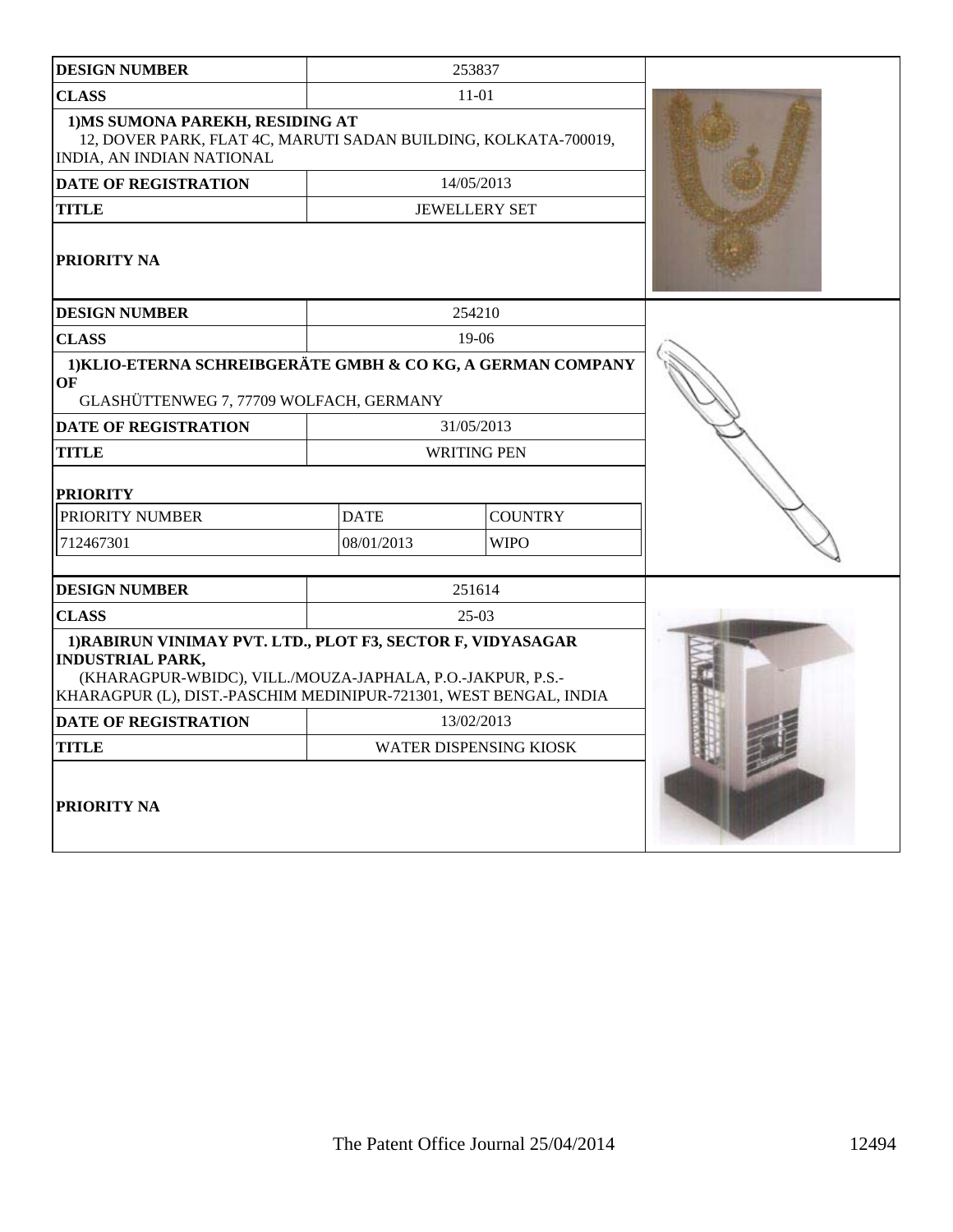| <b>DESIGN NUMBER</b>                                                        | 255666                                                                                                                                                                                               |  |
|-----------------------------------------------------------------------------|------------------------------------------------------------------------------------------------------------------------------------------------------------------------------------------------------|--|
| <b>CLASS</b>                                                                | 13-01                                                                                                                                                                                                |  |
| <b>THE ADDRESS</b><br>PHASE, BANGALORE-560078, INDIA                        | 1) ALTIGREEN PROPULSION LABS PRIVATE LIMITED, A COMPANY DULY<br>ORGANISED AND EXISTING UNDER THE INDIAN COMPANIES ACT, 1956, OF<br>70/1 SARAKKI LAKE, 100 FT RING ROAD, KONANAKUNTE, JP NAGAR 6TH    |  |
| <b>DATE OF REGISTRATION</b>                                                 | 06/08/2013                                                                                                                                                                                           |  |
| <b>TITLE</b>                                                                | <b>MOTOR GENERATOR FOR HYBRID VEHICLES</b>                                                                                                                                                           |  |
| PRIORITY NA                                                                 |                                                                                                                                                                                                      |  |
| <b>DESIGN NUMBER</b>                                                        | 250997                                                                                                                                                                                               |  |
| <b>CLASS</b>                                                                | $09-01$                                                                                                                                                                                              |  |
| S-206, GRAND MALL, M. G. ROAD, GURGAON-120022, INDIA                        | 1) M/S. ADVENT BRAND HOUSE INDIA PRIVATE LIMITED, A COMPANY<br><b>INCORPORATED UNDER COMPANIES ACT, 1956, HAVING ITS OFFICE AT</b>                                                                   |  |
| <b>DATE OF REGISTRATION</b>                                                 | 16/01/2013                                                                                                                                                                                           |  |
| <b>TITLE</b>                                                                | <b>BOTTLE</b>                                                                                                                                                                                        |  |
| <b>PRIORITY NA</b>                                                          |                                                                                                                                                                                                      |  |
| <b>DESIGN NUMBER</b>                                                        | 255002                                                                                                                                                                                               |  |
| <b>CLASS</b>                                                                | $06-01$                                                                                                                                                                                              |  |
| ANDHERI EAST, MUMBAI 400059, MAHARASHTRA, INDIA,<br><b>INDIAN NATIONALS</b> | 1) EXCLUSIFF SEATING SYSTEMS, A REGISTERED PARTNERSHIP FIRM AT<br>MITTAL IND. ESTATE, BLDG. NO 6, UNIT NO 149-150, ANDHERI KURLA ROAD,<br>WHOSE PARTNERS ARE VICKY PARWANI AND KAMLESH PARWANI, BOTH |  |
| DATE OF REGISTRATION                                                        | 04/07/2013                                                                                                                                                                                           |  |
| <b>TITLE</b>                                                                | <b>CHAIR</b>                                                                                                                                                                                         |  |
| PRIORITY NA                                                                 |                                                                                                                                                                                                      |  |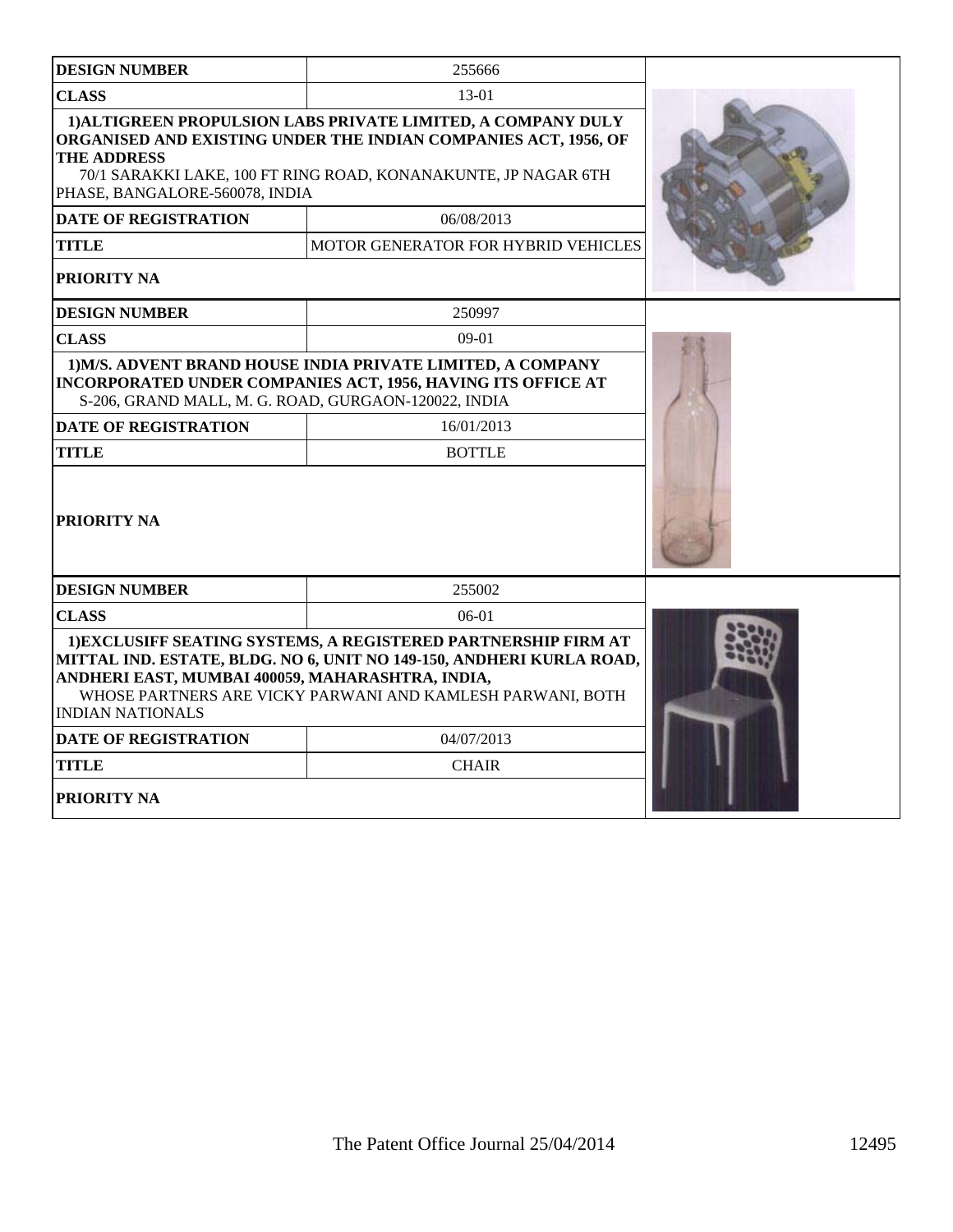| <b>DESIGN NUMBER</b>                                                                                                                                                                       |               | 255118                   |  |
|--------------------------------------------------------------------------------------------------------------------------------------------------------------------------------------------|---------------|--------------------------|--|
| <b>CLASS</b>                                                                                                                                                                               |               | $10 - 04$                |  |
| 1) SHIMADZU CORPORATION OF THE ADDRESS:<br>1, NISHINOKYO-KUWABARACHO, NAKAGYO-KU, KYOTO-SHI, KYOTO,<br><b>JAPAN</b>                                                                        |               |                          |  |
| <b>DATE OF REGISTRATION</b>                                                                                                                                                                |               | 10/07/2013               |  |
| <b>TITLE</b>                                                                                                                                                                               |               | <b>SPECTROPHOTOMETER</b> |  |
| <b>PRIORITY</b>                                                                                                                                                                            |               |                          |  |
| PRIORITY NUMBER                                                                                                                                                                            | <b>DATE</b>   | <b>COUNTRY</b>           |  |
| 2013-008371                                                                                                                                                                                | 12/04/2013    | <b>JAPAN</b>             |  |
| <b>DESIGN NUMBER</b>                                                                                                                                                                       |               | 255856                   |  |
| <b>CLASS</b>                                                                                                                                                                               |               | $09-01$                  |  |
| 1) PEARL POLYMERS LIMITED, OF<br>A-97/2, OKHLA INDUSTRIAL AREA, PHASE 2, NEW DELHI-110 020, INDIA, A<br>COMPANY INCORPORATED UNDER THE COMPANIES ACT, 1956, OF THE ABOVE<br><b>ADDRESS</b> |               |                          |  |
| <b>DATE OF REGISTRATION</b>                                                                                                                                                                | 16/08/2013    |                          |  |
| <b>TITLE</b>                                                                                                                                                                               | <b>BOTTLE</b> |                          |  |
| PRIORITY NA                                                                                                                                                                                |               |                          |  |
| <b>DESIGN NUMBER</b>                                                                                                                                                                       |               | 253842                   |  |
| <b>CLASS</b>                                                                                                                                                                               |               | $11 - 01$                |  |
| 1) MS SUMONA PAREKH, RESIDING AT<br>12, DOVER PARK, FLAT 4C, MARUTI SADAN BUILDING, KOLKATA-700019,<br>INDIA, AN INDIAN NATIONAL                                                           |               |                          |  |
| <b>DATE OF REGISTRATION</b>                                                                                                                                                                | 14/05/2013    |                          |  |
| <b>TITLE</b>                                                                                                                                                                               |               | <b>JEWELLERY SET</b>     |  |
| <b>PRIORITY NA</b>                                                                                                                                                                         |               |                          |  |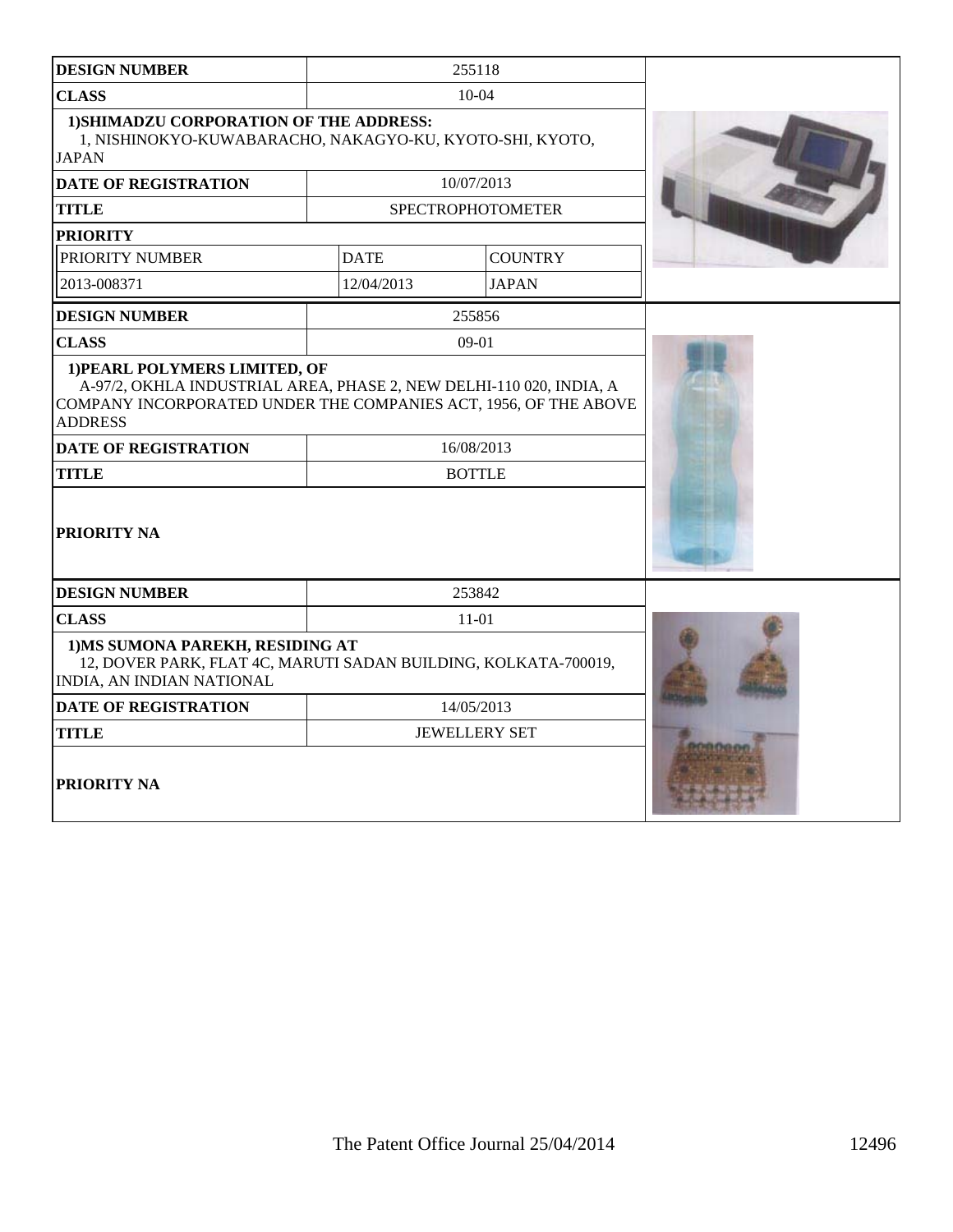| <b>DESIGN NUMBER</b>                                                                                                                                                                                                                                |                             | 255700         |                          |
|-----------------------------------------------------------------------------------------------------------------------------------------------------------------------------------------------------------------------------------------------------|-----------------------------|----------------|--------------------------|
| <b>CLASS</b>                                                                                                                                                                                                                                        | $09-01$                     |                |                          |
| 1) RAYMOND LIMITED, A COMPANY INCORPORATED UNDER THE INDIAN<br><b>COMPANIES ACT, AT</b><br>PLOT NO. 156/H NO. 2, VILLAGE ZADGAON, RATNAGIRI 415612,<br>MAHARASHTRA, INDIA.                                                                          |                             |                |                          |
| <b>DATE OF REGISTRATION</b>                                                                                                                                                                                                                         | 07/08/2013                  |                |                          |
| <b>TITLE</b>                                                                                                                                                                                                                                        |                             | <b>BOTTLE</b>  |                          |
| <b>PRIORITY NA</b>                                                                                                                                                                                                                                  |                             |                |                          |
| <b>DESIGN NUMBER</b>                                                                                                                                                                                                                                |                             | 255846         |                          |
| <b>CLASS</b>                                                                                                                                                                                                                                        |                             | $11 - 01$      |                          |
| PARTNERSHIP ACT, 1932 BETWEEN 1) JIGNESH RAMESHBHAI SHAH 2)<br>TEJAS RAMESHBHAI SHAH AND 3) ALPA JIGNESHBHAI SHAH WHOSE<br><b>OFFICE IS AT</b><br>3RD FLOOR, "PANNA MANEK", OPP. MAA ASHAPURA TEMPLE, PALACE<br>ROAD, RAJKOT-360001, GUJARAT, INDIA |                             |                |                          |
| <b>DATE OF REGISTRATION</b>                                                                                                                                                                                                                         |                             | 16/08/2013     |                          |
| <b>TITLE</b><br>PRIORITY NA                                                                                                                                                                                                                         |                             | <b>EARRING</b> |                          |
| <b>DESIGN NUMBER</b>                                                                                                                                                                                                                                |                             | 254943         |                          |
| <b>CLASS</b>                                                                                                                                                                                                                                        |                             | $14 - 01$      |                          |
| 1) BEATS ELECTRONICS, LLC, A LIMITED LIABILITY COMPANY OF<br>DELAWARE,<br>OF 1601 CLOVERFIELD BLVD, SUITE 5000N, SANTA MONICA, CA 90404,<br>U.S.A.                                                                                                  |                             |                |                          |
| <b>DATE OF REGISTRATION</b>                                                                                                                                                                                                                         | 02/07/2013                  |                |                          |
| <b>TITLE</b>                                                                                                                                                                                                                                        | <b>AUDIO SPEAKER SYSTEM</b> |                |                          |
| <b>PRIORITY</b>                                                                                                                                                                                                                                     |                             |                |                          |
| PRIORITY NUMBER                                                                                                                                                                                                                                     | <b>DATE</b>                 | <b>COUNTRY</b> | $\delta^{\rm 0}_{\rm 0}$ |
| 29/441,336                                                                                                                                                                                                                                          | 03/01/2013                  | U.S.A.         |                          |
|                                                                                                                                                                                                                                                     |                             |                |                          |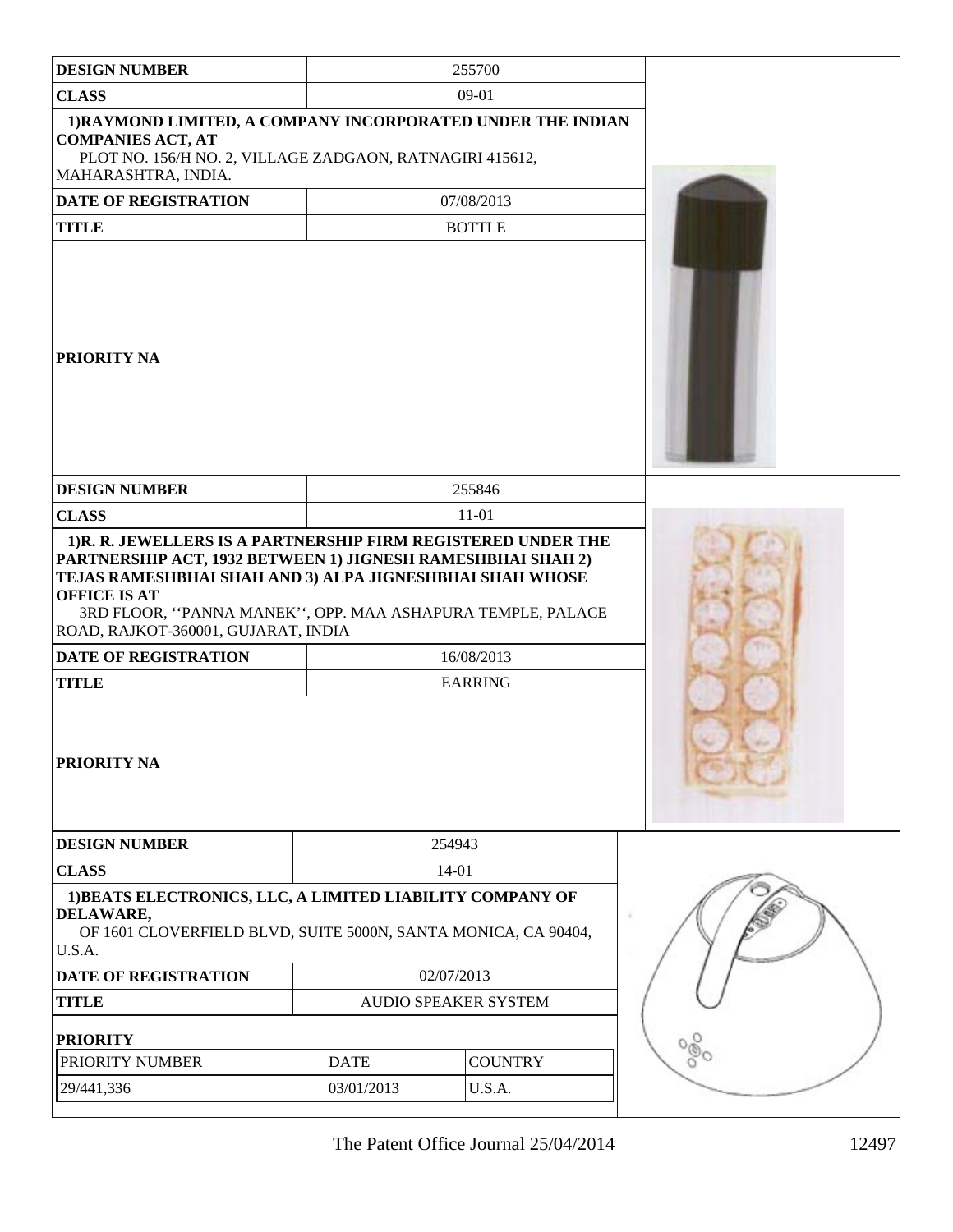| <b>DESIGN NUMBER</b>                                                             | 246063                                                                                                                                                                                                                                                             |  |
|----------------------------------------------------------------------------------|--------------------------------------------------------------------------------------------------------------------------------------------------------------------------------------------------------------------------------------------------------------------|--|
| <b>CLASS</b>                                                                     | $12 - 11$                                                                                                                                                                                                                                                          |  |
| <b>MOHAN YADAV HAVING ADDRESS AT</b><br>DISTRICT GORAKHPUR, UTTAR PRADESH-273401 | 1) MR. KRISHNA VISHWAKARMA, MR. OMVIR CHAURASIA, MR. CHANDRA<br>CHANDRA HOSPITAL, VILLAGE PIPARI, POST BAGHAGARA, BHAVAPAR,                                                                                                                                        |  |
| <b>DATE OF REGISTRATION</b>                                                      | 20/06/2012                                                                                                                                                                                                                                                         |  |
| <b>TITLE</b>                                                                     | <b>MOTORCYCLE</b>                                                                                                                                                                                                                                                  |  |
| PRIORITY NA                                                                      |                                                                                                                                                                                                                                                                    |  |
| <b>DESIGN NUMBER</b>                                                             | 254613                                                                                                                                                                                                                                                             |  |
| <b>CLASS</b>                                                                     | $11 - 01$                                                                                                                                                                                                                                                          |  |
| 1) MS SUMONA PAREKH, RESIDING AT<br>INDIA, AN INDIAN NATIONAL                    | 12, DOVER PARK, FLAT 4C, MARUTI SADAN BUILDING, KOLKATA-700019,                                                                                                                                                                                                    |  |
| <b>DATE OF REGISTRATION</b>                                                      | 20/06/2013                                                                                                                                                                                                                                                         |  |
| <b>TITLE</b>                                                                     | <b>JEWELLERY SET</b>                                                                                                                                                                                                                                               |  |
| <b>PRIORITY NA</b>                                                               |                                                                                                                                                                                                                                                                    |  |
| <b>DESIGN NUMBER</b>                                                             | 255633                                                                                                                                                                                                                                                             |  |
| <b>CLASS</b>                                                                     | $19-06$                                                                                                                                                                                                                                                            |  |
| <b>NATIONALS</b><br>LUNIA INDIAN NATIONAL, OF ABOVE ADDRESS                      | 1) S. S. B. METAL WORKS, K. YUNUS BLDG., 2ND FLOOR, VISHWESHWAR<br>NAGAR ROAD, OFF. AAREY ROAD, GOREGAON (E), MUMBAI - 400063, STATE<br>OF MAHARASHTRA, (INDIA), INDIAN PARTNERSHIP FIRM, INDIAN<br>WHOSE PARTNERS ARE:-1. BHARAT JETHMAL LUNIA (2) PRAVIN JETHMAL |  |
| <b>DATE OF REGISTRATION</b>                                                      | 05/08/2013                                                                                                                                                                                                                                                         |  |
| <b>TITLE</b>                                                                     | <b>BALL POINT PEN</b>                                                                                                                                                                                                                                              |  |
| PRIORITY NA                                                                      |                                                                                                                                                                                                                                                                    |  |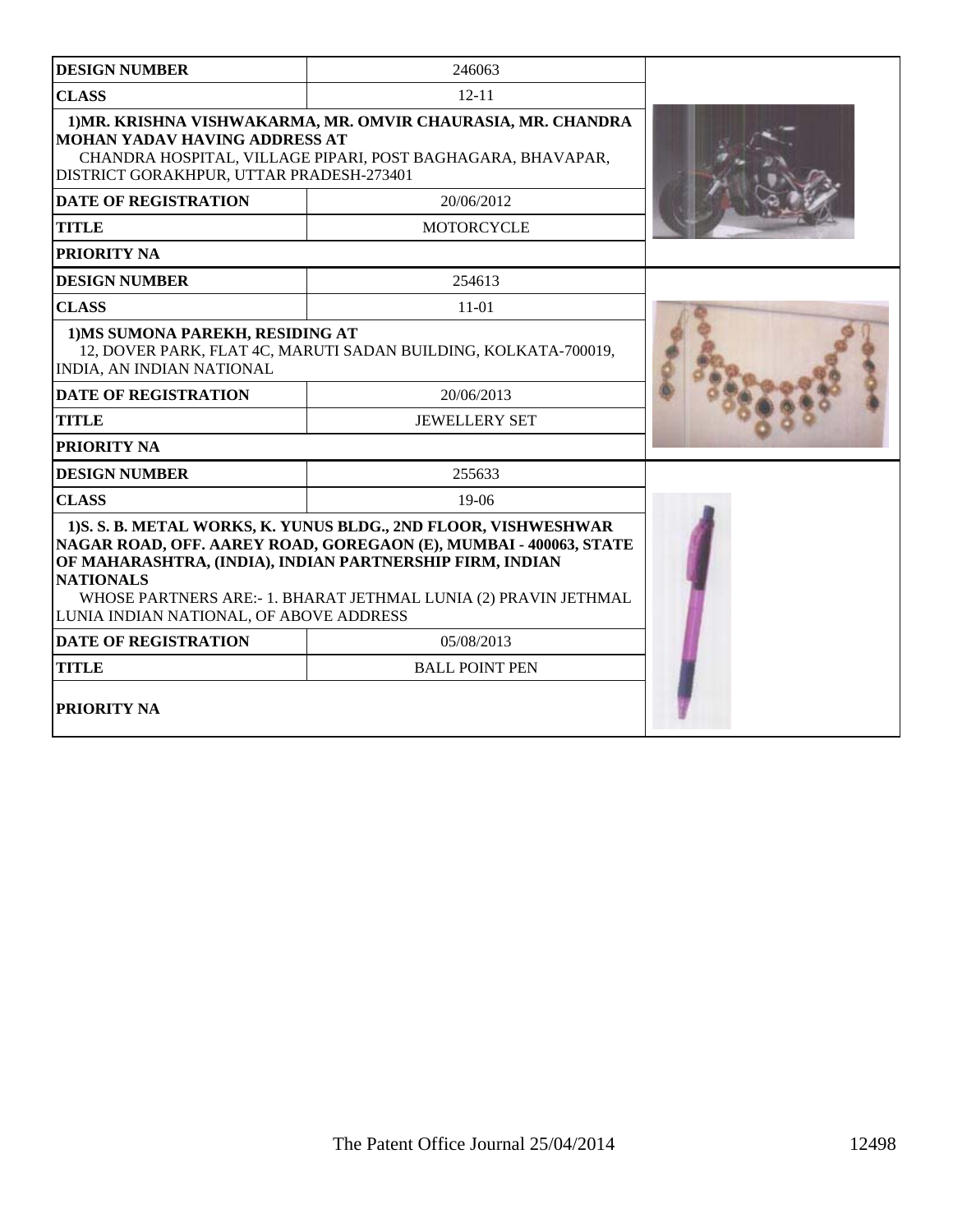| <b>DESIGN NUMBER</b>                                                                                       | 255701                                                      |  |
|------------------------------------------------------------------------------------------------------------|-------------------------------------------------------------|--|
| <b>CLASS</b>                                                                                               | $09-01$                                                     |  |
| <b>COMPANIES ACT, AT</b><br>PLOT NO. 156/H NO. 2, VILLAGE ZADGAON, RATNAGIRI 415612,<br>MAHARASHTRA, INDIA | 1) RAYMOND LIMITED, A COMPANY INCORPORATED UNDER THE INDIAN |  |
| <b>DATE OF REGISTRATION</b>                                                                                | 07/08/2013                                                  |  |
| TITLE                                                                                                      | <b>BOTTLE</b>                                               |  |
| <b>PRIORITY NA</b>                                                                                         |                                                             |  |
| <b>DESIGN NUMBER</b>                                                                                       | 254350                                                      |  |
| <b>CLASS</b>                                                                                               | $12 - 08$                                                   |  |
| FRANCE,<br>OF 99 ROUTE DE LYON, 69800 SAINT PRIEST, FRANCE                                                 | 1) RENAULT TRUCKS, A COMPANY ORGANIZED UNDER THE LAWS OF    |  |
| <b>DATE OF REGISTRATION</b>                                                                                | 06/06/2013                                                  |  |
| TITLE                                                                                                      | <b>TRUCK CABIN</b>                                          |  |
| PRIORITY NA                                                                                                |                                                             |  |
| <b>DESIGN NUMBER</b>                                                                                       | 254851                                                      |  |
| <b>CLASS</b>                                                                                               | $23-04$                                                     |  |
| <b>EXISTING UNDER THE LAWS OF JAPAN, OF</b><br>1006, OAZA KADOMA, KADOMA-SHI, OSAKA 571-8501, JAPAN        | 1) PANASONIC CORPORATION, A JAPANESE COMPANY ORGANIZED AND  |  |
| <b>DATE OF REGISTRATION</b>                                                                                | 28/06/2013                                                  |  |
| <b>TITLE</b>                                                                                               | <b>AIR PURIFIER</b>                                         |  |
| PRIORITY NA                                                                                                |                                                             |  |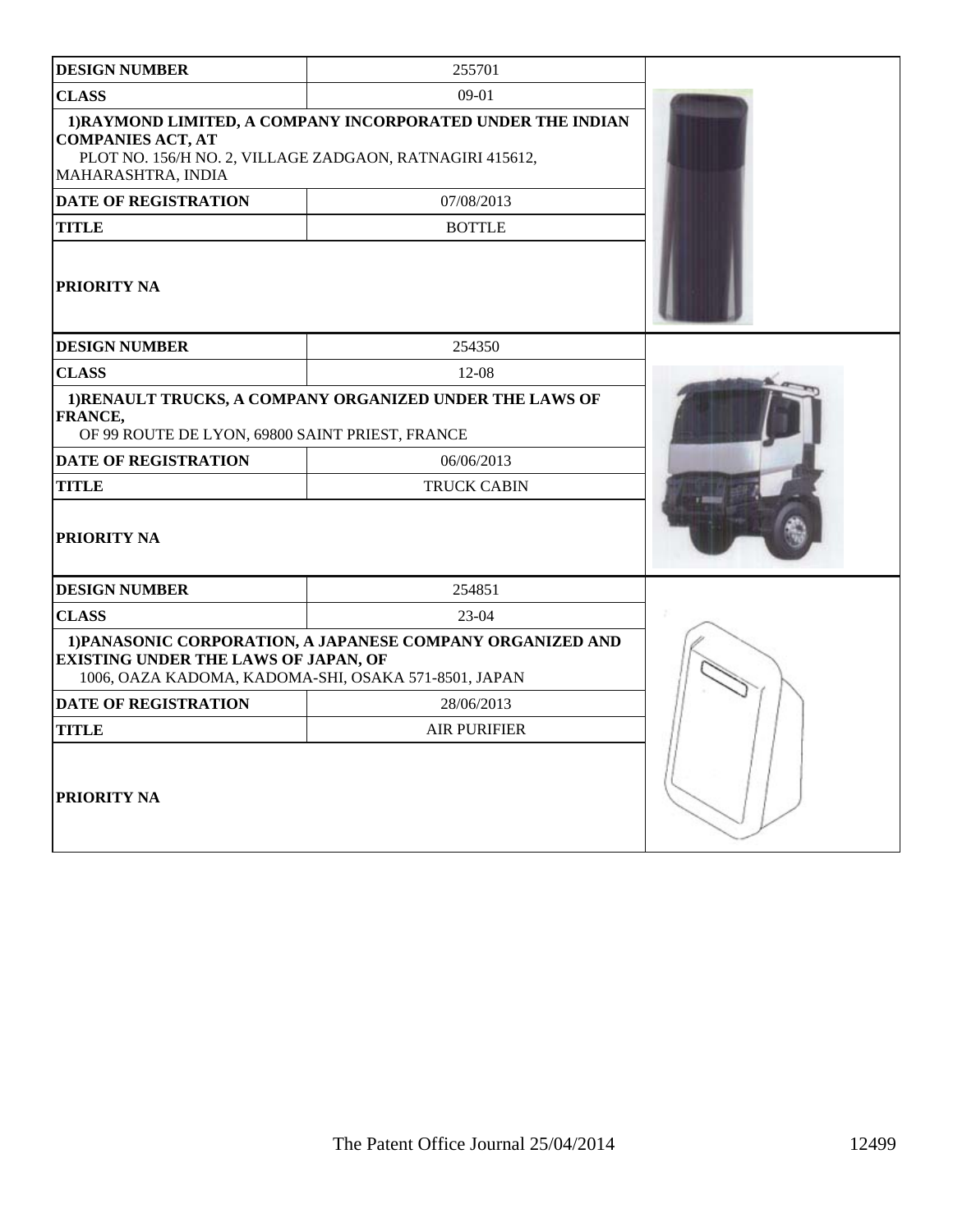| <b>DESIGN NUMBER</b>                                                                                                                                                                                                     |                      | 252791                       |  |
|--------------------------------------------------------------------------------------------------------------------------------------------------------------------------------------------------------------------------|----------------------|------------------------------|--|
| <b>CLASS</b>                                                                                                                                                                                                             |                      | $09-01$                      |  |
| 1) GUERLAIN SOCIETE ANONYME, A FRENCH "SOCIÉTÉ ANONYME",<br>OF 68, AVENUE DES CHAMPS-ELYSÉES PARIS 75008                                                                                                                 |                      |                              |  |
| <b>DATE OF REGISTRATION</b>                                                                                                                                                                                              |                      | 02/04/2013                   |  |
| <b>TITLE</b>                                                                                                                                                                                                             |                      | FLASK FOR PERFUMERY PRODUCTS |  |
| <b>PRIORITY</b>                                                                                                                                                                                                          |                      |                              |  |
| PRIORITY NUMBER                                                                                                                                                                                                          | <b>DATE</b>          | <b>COUNTRY</b>               |  |
| 001347777-0001                                                                                                                                                                                                           | 18/10/2012           | <b>OHIM</b>                  |  |
|                                                                                                                                                                                                                          |                      |                              |  |
| <b>DESIGN NUMBER</b>                                                                                                                                                                                                     |                      | 256471                       |  |
| <b>CLASS</b>                                                                                                                                                                                                             |                      | $07-03$                      |  |
| 1) MA DESIGN INDIA PRIVATE LIMITED, A COMPANY INCORPORATED IN<br><b>INDIA HAVING ITS PRINCIPAL PLACE OF BUSINESS AT</b><br>A-41, SECTOR-80, PHASE-II, NOIDA-201305, U.P. INDIA                                           |                      |                              |  |
| <b>DATE OF REGISTRATION</b>                                                                                                                                                                                              | 16/09/2013           |                              |  |
| <b>TITLE</b>                                                                                                                                                                                                             | <b>SERVING SPOON</b> |                              |  |
| <b>PRIORITY NA</b>                                                                                                                                                                                                       |                      |                              |  |
| <b>DESIGN NUMBER</b>                                                                                                                                                                                                     |                      | 255872                       |  |
| <b>CLASS</b>                                                                                                                                                                                                             | $05-05$              |                              |  |
| 1) PARRY MURRAY & CO. LTD., COMPANY REGISTERED UNDER THE LAWS<br>OF ENGLAND AND WALES, HAVING ITS PRINCIPAL PLACE OF BUSINESS AT<br>3RD FLOOR, SIMPSON HOUSE, 6 CHERRY ORCHARD ROAD, CROYDON, CRO<br>6BA, UNITED KINGDOM |                      |                              |  |
| <b>DATE OF REGISTRATION</b>                                                                                                                                                                                              |                      | 16/08/2013                   |  |
| <b>TITLE</b>                                                                                                                                                                                                             |                      | <b>TEXTILE FABRIC</b>        |  |
| <b>PRIORITY NA</b>                                                                                                                                                                                                       |                      |                              |  |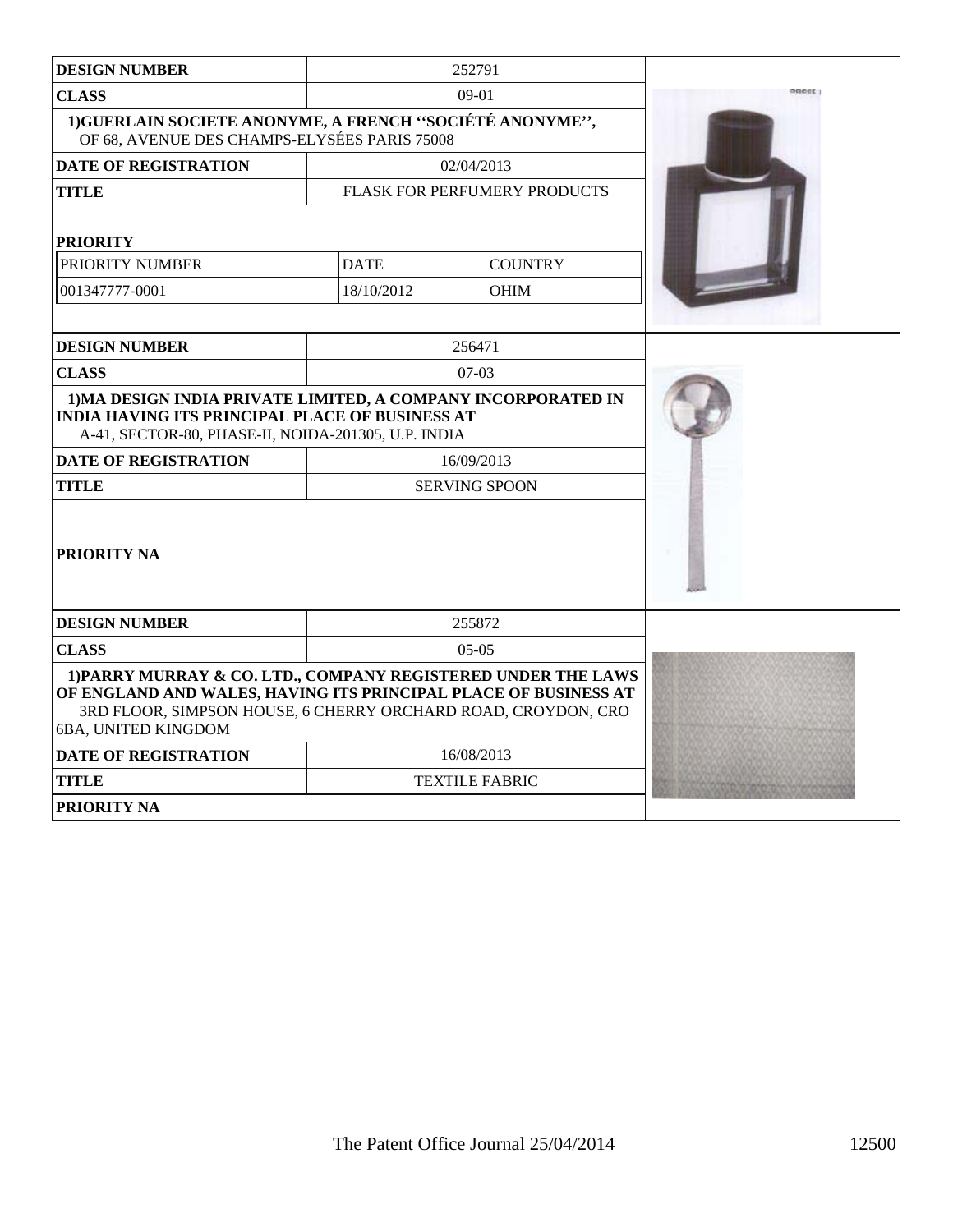| <b>DESIGN NUMBER</b>                                                                                                                                                                                                                                                                                                                   |                           | 253836                   |  |
|----------------------------------------------------------------------------------------------------------------------------------------------------------------------------------------------------------------------------------------------------------------------------------------------------------------------------------------|---------------------------|--------------------------|--|
| <b>CLASS</b>                                                                                                                                                                                                                                                                                                                           |                           | $11 - 01$                |  |
| 1) MS SUMONA PAREKH, RESIDING AT<br>12, DOVER PARK, FLAT 4C, MARUTI SADAN BUILDING, KOLKATA-700019,<br>INDIA, AN INDIAN NATIONAL                                                                                                                                                                                                       |                           |                          |  |
| <b>DATE OF REGISTRATION</b>                                                                                                                                                                                                                                                                                                            |                           | 14/05/2013               |  |
| <b>TITLE</b>                                                                                                                                                                                                                                                                                                                           |                           | <b>JEWELLERY SET</b>     |  |
| <b>PRIORITY NA</b>                                                                                                                                                                                                                                                                                                                     |                           |                          |  |
| <b>DESIGN NUMBER</b>                                                                                                                                                                                                                                                                                                                   | 254635                    |                          |  |
| <b>CLASS</b>                                                                                                                                                                                                                                                                                                                           | 08-06                     |                          |  |
| SOJITRA (ALL THE PARTNERS ARE ADULT & INDIAN NATIONAL)<br>PARTNERS OF TARSHI MANUFACTURES (INDIAN PARTNERSHIP FIRM)<br><b>HAVING PLACE OF BUSINESS AT:</b><br>C/O BHAVYA TRADING, 50, FEET MAIN ROAD, PATEL NAGAR-2,<br>SADBHAVNA SOCIETY, BHIJA BHAGAT CHOWK, RAJKOT-360002-<br><b>GUJARAT (INDIA)</b><br><b>DATE OF REGISTRATION</b> | 21/06/2013                |                          |  |
| <b>TITLE</b>                                                                                                                                                                                                                                                                                                                           | <b>HANDLE</b>             |                          |  |
| PRIORITY NA                                                                                                                                                                                                                                                                                                                            |                           |                          |  |
| <b>DESIGN NUMBER</b>                                                                                                                                                                                                                                                                                                                   |                           | 255724                   |  |
| <b>CLASS</b>                                                                                                                                                                                                                                                                                                                           |                           | $11 - 01$                |  |
| 1) TYSON H. BASHA, A US CITIZEN<br>OF 2618 E. VIRGO PLACE, CHANDLER, ARIZONA, UNITED STATES OF<br><b>AMERICA</b>                                                                                                                                                                                                                       |                           |                          |  |
| <b>DATE OF REGISTRATION</b>                                                                                                                                                                                                                                                                                                            | 08/08/2013                |                          |  |
| <b>TITLE</b>                                                                                                                                                                                                                                                                                                                           | <b>LOCKET</b>             |                          |  |
| <b>PRIORITY</b><br>PRIORITY NUMBER<br>29/445,591                                                                                                                                                                                                                                                                                       | <b>DATE</b><br>13/02/2013 | <b>COUNTRY</b><br>U.S.A. |  |
|                                                                                                                                                                                                                                                                                                                                        |                           |                          |  |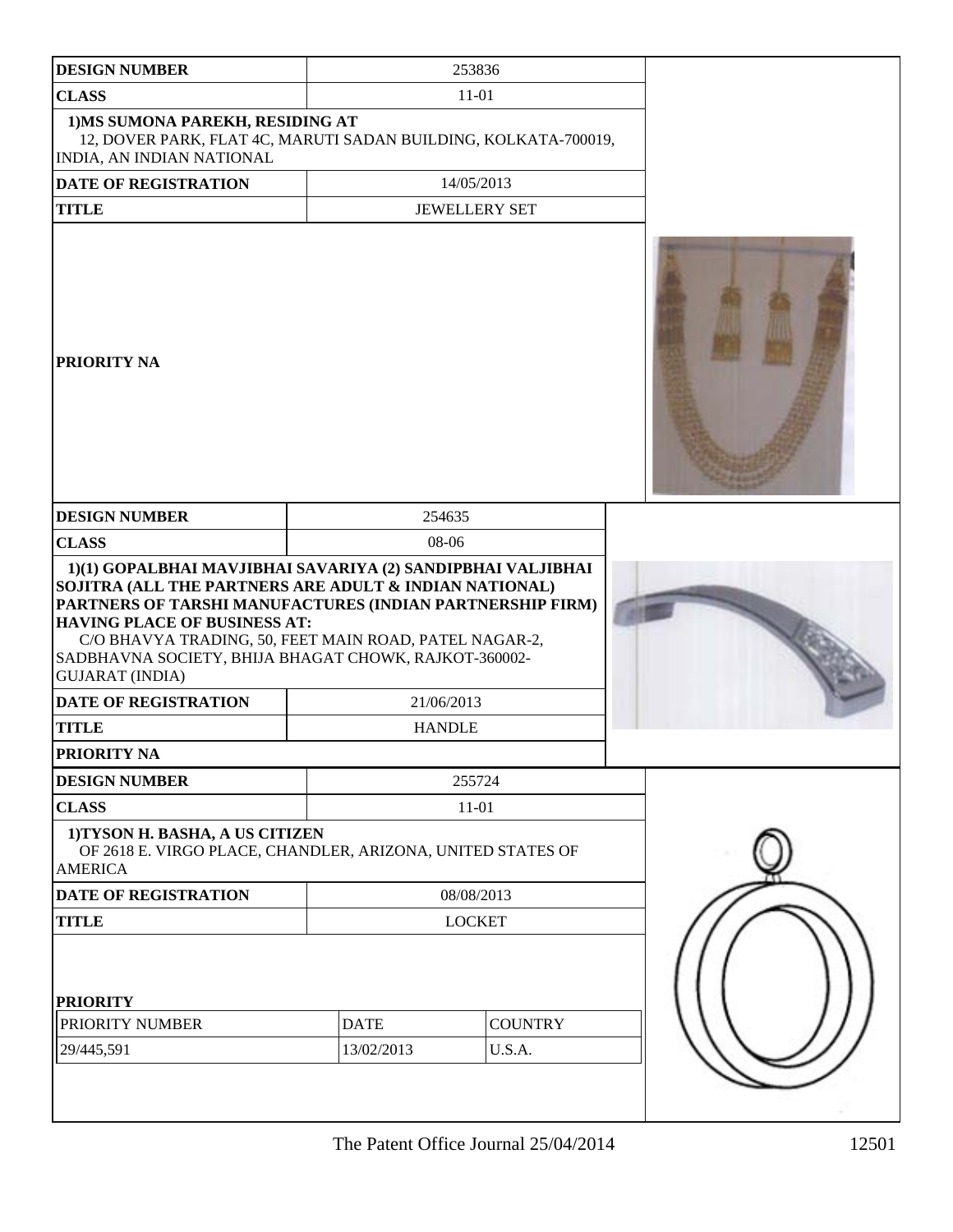| <b>DESIGN NUMBER</b>                                                                                                                                                          | 256021                                                                                                                                                                                                                                                                |  |
|-------------------------------------------------------------------------------------------------------------------------------------------------------------------------------|-----------------------------------------------------------------------------------------------------------------------------------------------------------------------------------------------------------------------------------------------------------------------|--|
| <b>CLASS</b>                                                                                                                                                                  | 23-01                                                                                                                                                                                                                                                                 |  |
| 1) MORF INDIA LIMITED, A COMPANY INCORPORATED UNDER THE<br><b>INDIAN COMPANIES ACT, AT</b><br>NO. 33, RAMANUJAM STREET, T. NAGAR, CHENNAI-600017, TAMIL NADU,<br><b>INDIA</b> |                                                                                                                                                                                                                                                                       |  |
| <b>DATE OF REGISTRATION</b>                                                                                                                                                   | 23/08/2013                                                                                                                                                                                                                                                            |  |
| <b>TITLE</b>                                                                                                                                                                  | <b>WATER PURIFIER</b>                                                                                                                                                                                                                                                 |  |
| PRIORITY NA                                                                                                                                                                   |                                                                                                                                                                                                                                                                       |  |
| <b>DESIGN NUMBER</b>                                                                                                                                                          | 253840                                                                                                                                                                                                                                                                |  |
| <b>CLASS</b>                                                                                                                                                                  | $11 - 01$                                                                                                                                                                                                                                                             |  |
| 1) MS SUMONA PAREKH, RESIDING AT<br>12, DOVER PARK, FLAT 4C, MARUTI SADAN BUILDING, KOLKATA-700019,<br><b>INDIA, AN INDIAN NATIONAL</b>                                       |                                                                                                                                                                                                                                                                       |  |
| <b>DATE OF REGISTRATION</b>                                                                                                                                                   | 14/05/2013                                                                                                                                                                                                                                                            |  |
| <b>TITLE</b>                                                                                                                                                                  | <b>JEWELLERY SET</b>                                                                                                                                                                                                                                                  |  |
| PRIORITY NA                                                                                                                                                                   |                                                                                                                                                                                                                                                                       |  |
| <b>DESIGN NUMBER</b>                                                                                                                                                          | 255567                                                                                                                                                                                                                                                                |  |
| <b>CLASS</b>                                                                                                                                                                  | $09-03$                                                                                                                                                                                                                                                               |  |
| <b>WHOSE ADDRESS IS</b><br>PUNE-411043                                                                                                                                        | 1) MR. NILESH INDANI AN INDIAN NATIONAL TRADING IN THE NAME AND<br>STYLE OF VAISHNODEVI DAIRY PRODUCTS PVT. LTD. (A CORPORATE<br><b>ENTITY INCORPORATED IN INDIA UNDER THE COMPANIES ACT, 1956)</b><br>G 95/96, 3RD FLOOR, K.K. MARKET, PUNE-SATARA ROAD, DHANKAWADI, |  |
| <b>DATE OF REGISTRATION</b>                                                                                                                                                   | 01/08/2013                                                                                                                                                                                                                                                            |  |
| <b>TITLE</b>                                                                                                                                                                  | <b>CONTAINER</b>                                                                                                                                                                                                                                                      |  |
| PRIORITY NA                                                                                                                                                                   |                                                                                                                                                                                                                                                                       |  |